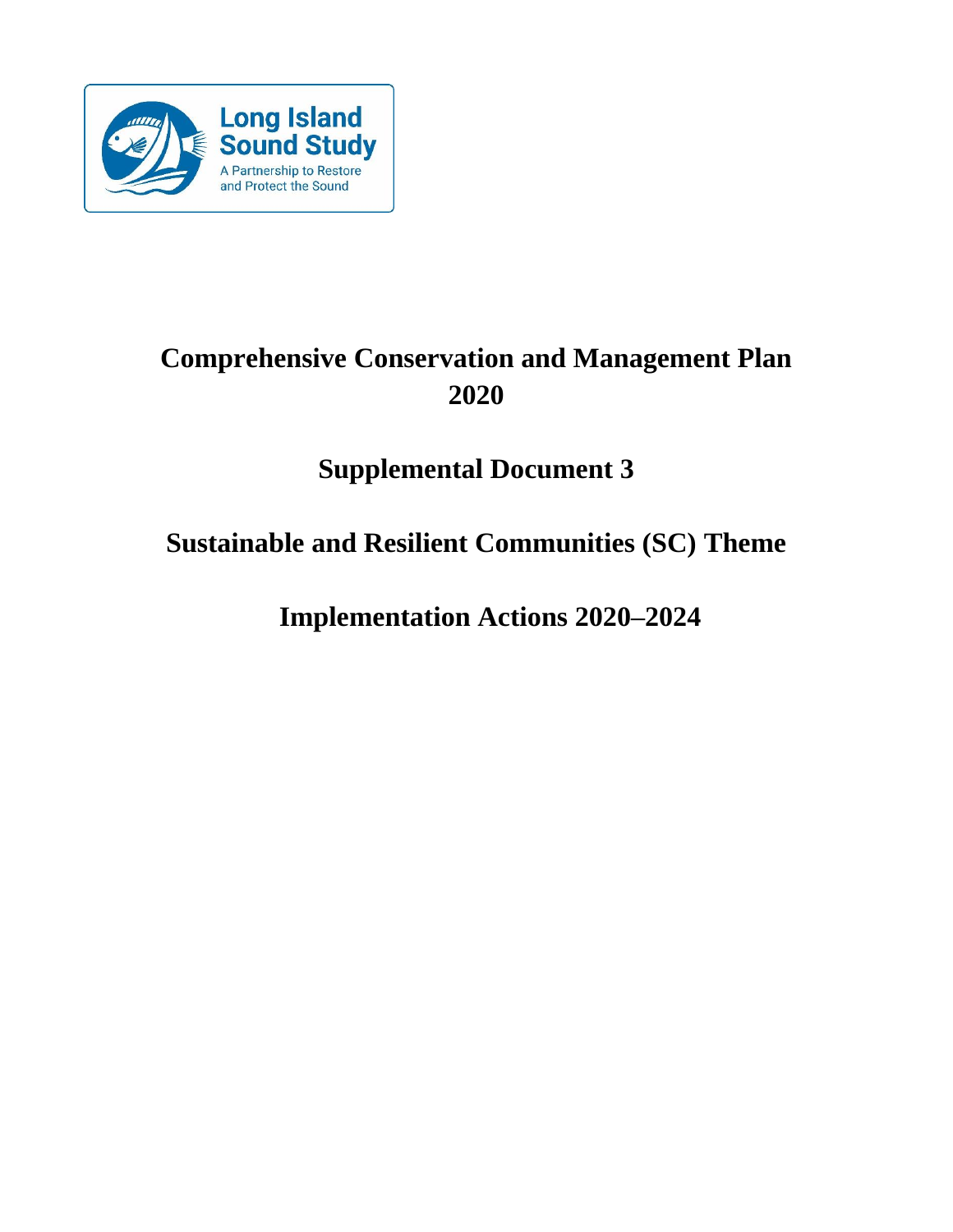# **Summary Table. Sustainable and Resilient Communities (SC) Implementation Actions**

Implementation Actions (IAs) have been formulated to carry out the SC strategies. The IAs are listed in the table with highest priority actions shaded in **bold blue**. The major strategies addressed by the action are also listed in the table.

| <b>IA Number</b> | <b>Implementation Action Title</b>                                                                                                                                                                                                                                                                     | <b>Major</b><br><b>Strategies</b><br><b>Addressed</b> |
|------------------|--------------------------------------------------------------------------------------------------------------------------------------------------------------------------------------------------------------------------------------------------------------------------------------------------------|-------------------------------------------------------|
| $SC-1$           | Support festivals, celebrations, events, campaigns and materials that reach priority<br>audiences through multiple communication channels to promote education and<br>encourage appreciation, responsible use, and stewardship of the Sound's natural,<br>cultural, historical and maritime resources. | $3-1a1, 3-1a2$                                        |
| $SC-2$           | Support efforts and projects that promote environmentally sustainable recreational<br>activities and protection of the Sound's environmental and wildlife resources.                                                                                                                                   | 3-1a1, 2-2b2,<br>$2-4a3$                              |
| $SC-3$           | Continue programs to promote recreational fishing and boating as healthy and<br>sustainable activities, while incorporating education on environmental issues and ways<br>to enhance stewardship.                                                                                                      | $3-1a1$                                               |
| $SC-4$           | Support federal, state and local environmental justice initiatives that promote<br>equitable access, appreciation, and understanding of the Long Island Sound.                                                                                                                                         | 3-1a3, 2-3a1                                          |
| $SC-5$           | Support or develop tools (e.g., training modules, websites, regulations, best<br>practices, etc.) and conduct region-wide and town-specific workshops to assist<br>municipalities in incorporating environmental justice in projects that implement<br><b>CCMP</b> actions.                            | $3-1a3, 2-3a1$                                        |
| $SC-6$           | By 2024, develop and implement a 5-year coordinated communications plan that<br>engages multiple audiences (e.g., elected officials and municipalities) in ongoing<br>efforts to improve the health and resilience of Long Island Sound.                                                               | $3-1b1, 3-1a3,$<br>$2-3a1$                            |
| $SC-7$           | Produce informational materials to engage multiple audiences in stewardship and<br>increase the public's understanding of the ecological, cultural, and recreational value<br>of Long Island Sound.                                                                                                    | $3-1b1$                                               |
| $SC-8$           | Develop projects with the Long Island Sound National Estuarine Research Reserve and<br>other partners to disseminate knowledge and results from Long Island Sound<br>monitoring and research.                                                                                                          | 3-1b1, 1-3c1,<br>4-1b3, 4-2b2                         |
| $SC-9$           | Raise awareness through various media formats about the Sound's water quality<br>conditions that could impact human health.                                                                                                                                                                            | $3-1b1$                                               |
| $SC-10$          | Expand efforts, through the LISS website and social media channels, to educate the<br>public about the impacts of climate change on Long Island Sound and in Long Island<br>Sound Stewardship Areas.                                                                                                   | $3-1b1$                                               |
| $SC-11$          | Support local volunteer organizations that are working toward the ecological<br>restoration of the Sound and its tributaries.                                                                                                                                                                          | 3-1c1, 2-3a1,<br>$2-3a2$                              |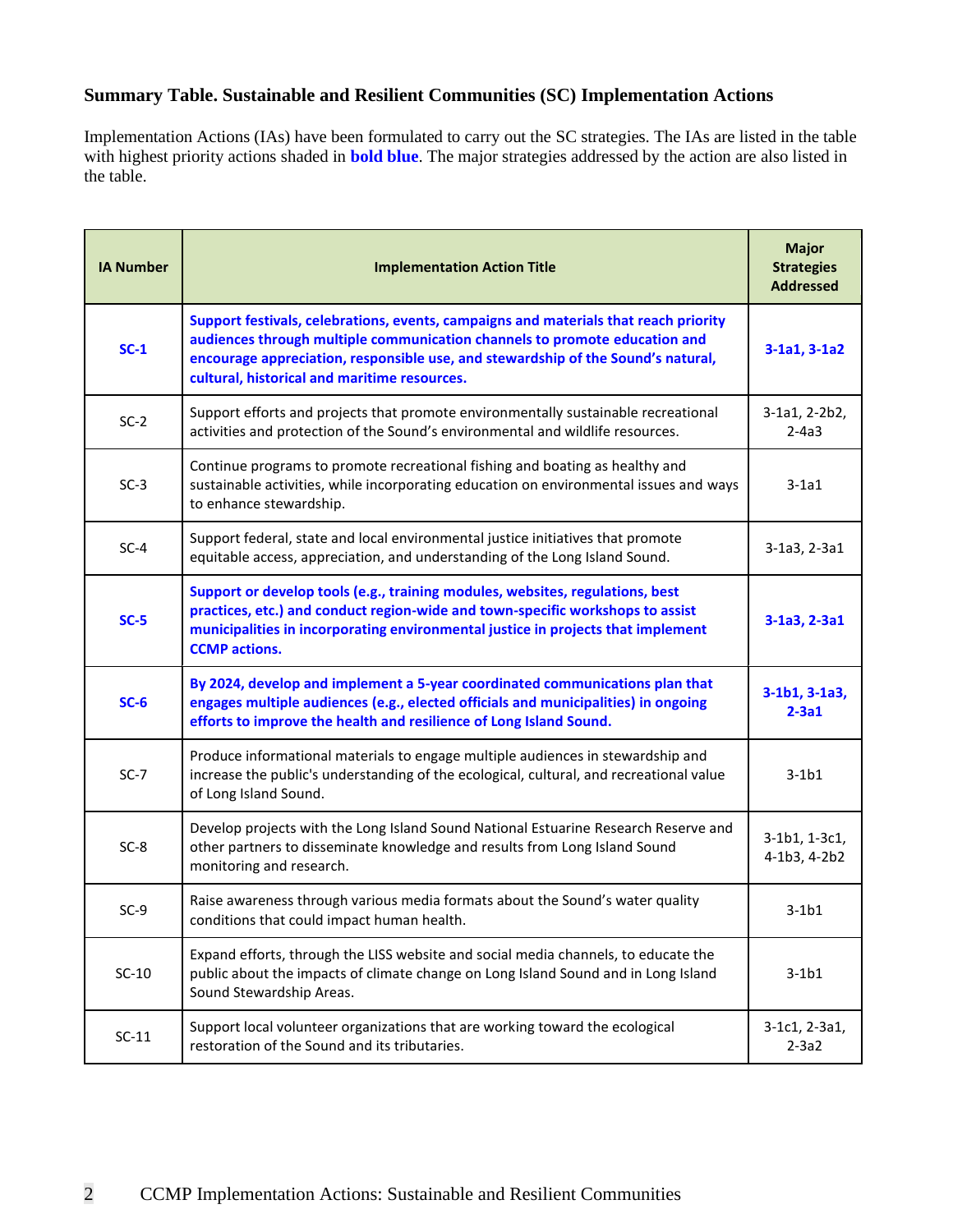| <b>IA Number</b> | <b>Implementation Action Title</b>                                                                                                                                                                                                                                                       | <b>Major</b><br><b>Strategies</b><br><b>Addressed</b>               |
|------------------|------------------------------------------------------------------------------------------------------------------------------------------------------------------------------------------------------------------------------------------------------------------------------------------|---------------------------------------------------------------------|
| $SC-12$          | Continue support for Sound Stewardship volunteer projects and other outreach<br>activities at New York and Connecticut Stewardship Areas.                                                                                                                                                | 3-1c1, 3-2b2,<br>2-3a1, 2-2a1,<br>2-2a2, 2-2d1,<br>2-3a1, 2-3a2     |
| $SC-13$          | Continue the Long Island Sound Citizens Summit and support other Sound-wide events<br>that encourage dialogue between resource managers, environmental stakeholders,<br>and residents.                                                                                                   | $3-1c1$                                                             |
| $SC-14$          | Promote landscaping guidance, practices and policies to property owners and<br>communities that encourage alternatives to chemical and nutrient-intensive<br>landscaping, including establishment of natural vegetated buffers near waterbodies.                                         | $3-1c2$                                                             |
| $SC-15$          | Support efforts through technical and grant assistance to develop behavior change<br>campaigns that result in measurable environmental improvements to the Sound's<br>ecosystem.                                                                                                         | $3-1c2$                                                             |
| $SC-16$          | Develop a Sound-wide campaign to increase the public's connection to and safe and<br>sustainable use of the Sound.                                                                                                                                                                       | $3-1c2, 2-3a1$                                                      |
| $SC-17$          | Continue and expand efforts such as the Long Island Sound Mentor-Teacher Program<br>to provide formal and informal K-12 educators with opportunities to learn how to<br>include Long Island Sound instruction in their classrooms.                                                       | 3-2a1, 3-2a2                                                        |
| $SC-18$          | Support and encourage informal education activities on Long Island Sound.                                                                                                                                                                                                                | $3-2b1$                                                             |
| $SC-19$          | Support programs and opportunities that promote in-the-field and hands-on learning<br>through classroom and informal activities.                                                                                                                                                         | $3-2b1$                                                             |
| $SC-20$          | Provide support to municipalities on low-impact development and green<br>infrastructure.                                                                                                                                                                                                 | $3-3a1$                                                             |
| $SC-21$          | Provide support, including funding and technical assistance, for the development and<br>dissemination of environmental technical manuals and studies to environmental<br>decision makers and resource managers.                                                                          | $3-3a2$                                                             |
| $SC-22$          | Use the best available social science research methods to understand the<br>public's role in the Long Island Sound ecosystem and use that information to help<br>support campaigns to reduce pollution, improve water quality and steward healthy<br>habitats and resilient communities. | $3-3a2$                                                             |
| $SC-23$          | Develop tools (e.g., training modules, websites, regulations, best practices, etc.) and<br>conduct region-wide and town-specific workshops to assist municipalities in the<br>development of sustainability and resiliency plans and their integration into<br>comprehensive plans.      | $3-4a1, 1-1a8$                                                      |
| $SC-24$          | Support community development, adoption, and implementation of new or updated<br><b>Municipal Sustainability Plans and Coastal Resiliency Plans.</b>                                                                                                                                     | 3-4a1, 3-4b1,<br>3-4b2, 1-1a6,<br>$1-1a8, 1-1c1,$<br>$1-1b2, 4-3b4$ |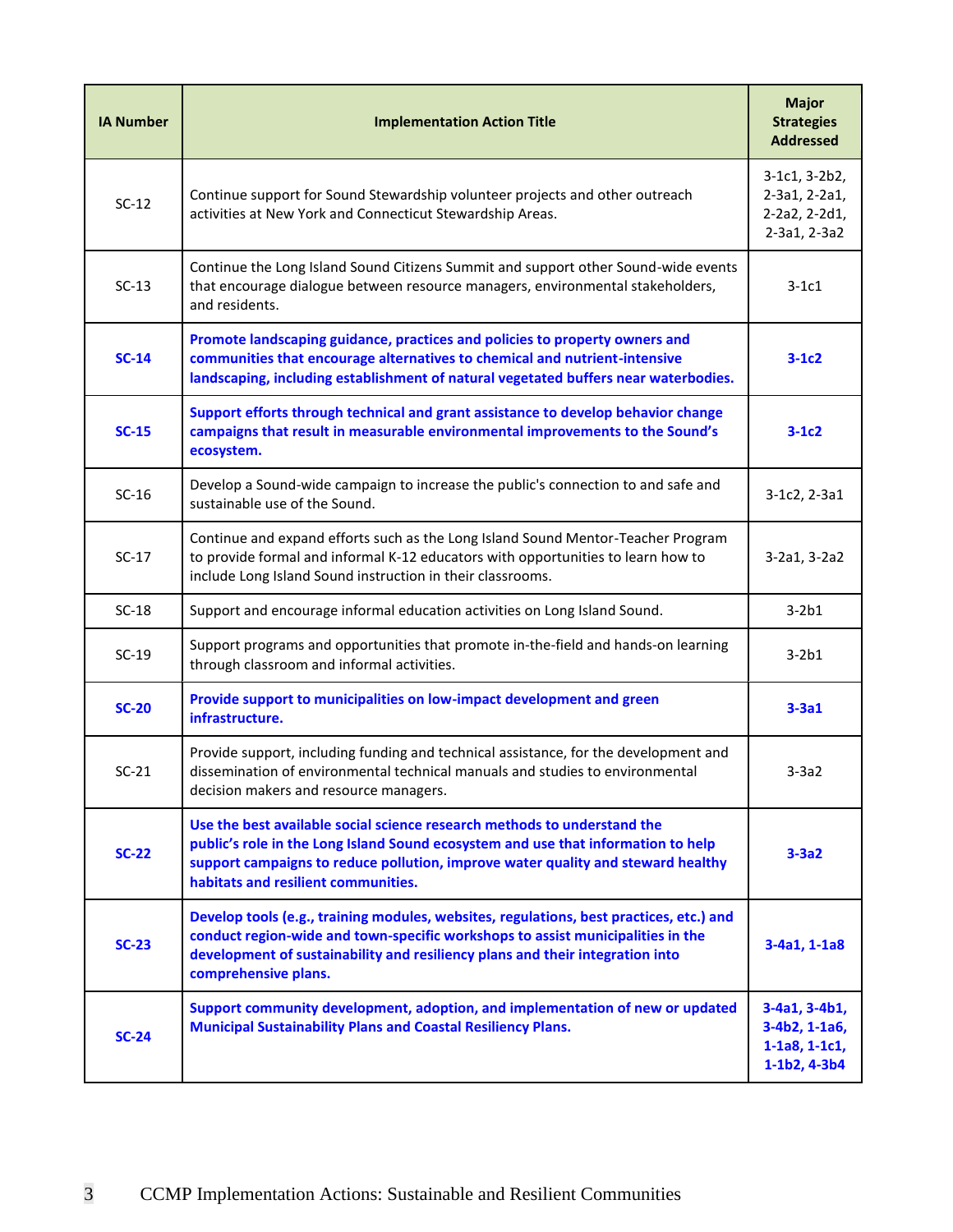| <b>IA Number</b> | <b>Implementation Action Title</b>                                                                                                                                                                                                                                                     | <b>Major</b><br><b>Strategies</b><br><b>Addressed</b> |
|------------------|----------------------------------------------------------------------------------------------------------------------------------------------------------------------------------------------------------------------------------------------------------------------------------------|-------------------------------------------------------|
| $SC-25$          | Develop guidance for assessing the benefits and costs of sustainability activities and<br>economic development, including protection of ecosystem function versus<br>infrastructure protection, to incorporate into sustainability and resiliency planning<br>efforts.                 | 3-4a2, 3-4b3                                          |
| $SC-26$          | Identify and recommend removal and, or, protection of sensitive infrastructure in<br>the coastal zone (e.g., oil tanks, pump, power stations, etc.) and work to prevent<br>future siting of such infrastructure in vulnerable coastal floodplains.                                     | $3-4b1, 1-1a8$                                        |
| $SC-27$          | Implement standards, best practices, and educational materials for Green<br>Infrastructure/Low-Impact Development planning and implementation.                                                                                                                                         | $3-4b2$                                               |
| $SC-28$          | Remediate and sustainably develop abandoned and underutilized sites (brownfields).                                                                                                                                                                                                     | $3-4b3$                                               |
| $SC-29$          | Pursue further study and support for beneficial use and other alternatives to open<br>water placement of dredged material.                                                                                                                                                             | $3-4b3$                                               |
| $SC-30$          | Provide technical and financial assistance to municipalities to implement sustainable<br>and resilient community projects.                                                                                                                                                             | $3-5a1$                                               |
| $SC-31$          | Support planning and implementation to increase the number of points and the<br>length of the Sound's shoreline and rivers that provide equitable public access while<br>also protecting and balancing the health and resilience of sensitive wildlife habitats<br>and breeding areas. | $3-5a2$                                               |
| $SC-32$          | Encourage the sustainable use of natural coastal areas, including Long Island Sound<br>Stewardship Areas, through support of sustainable blueways, bikeways, and<br>greenways.                                                                                                         | 3-5a2, 2-1b1                                          |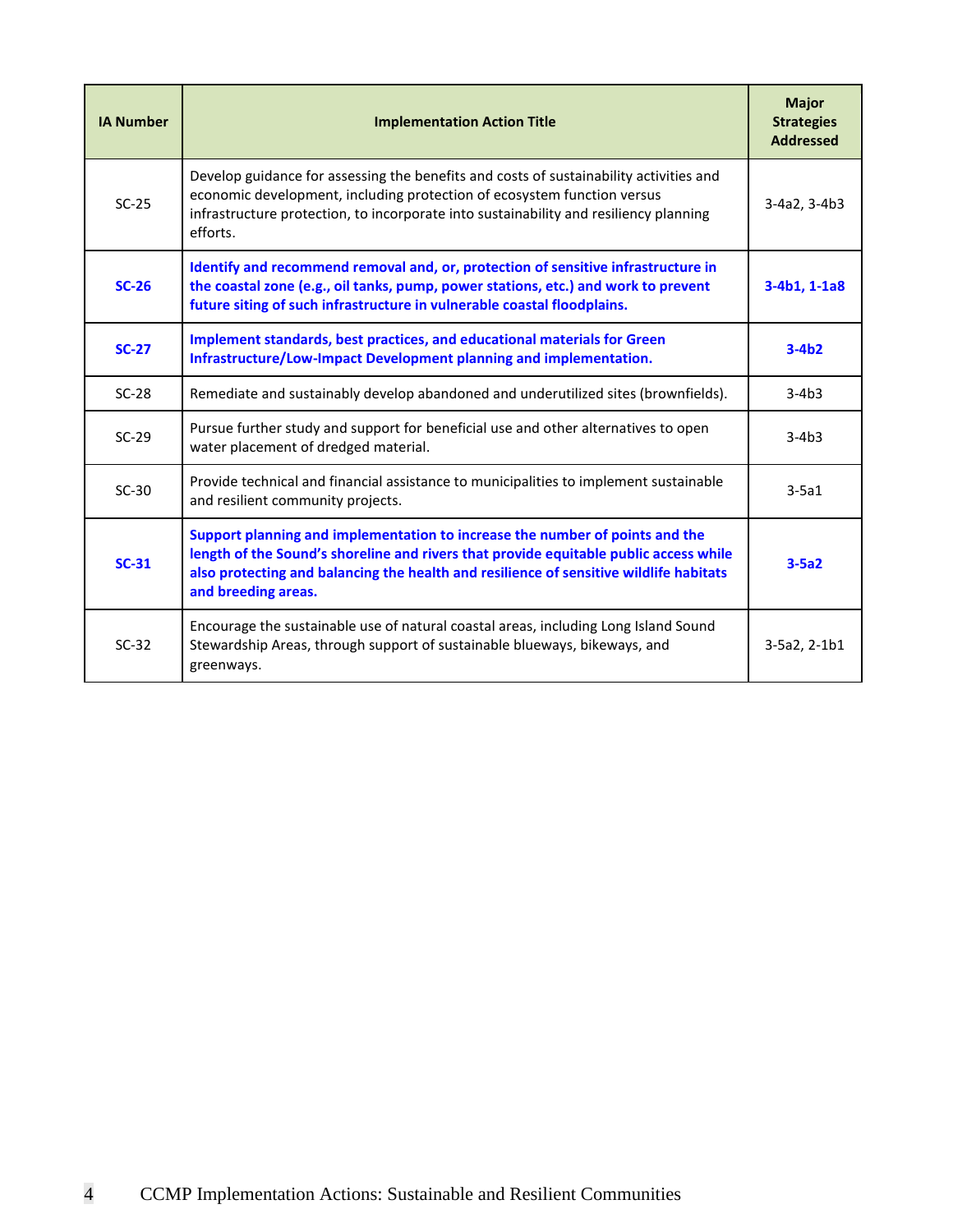*Support festivals, celebrations, events, campaigns and materials that reach priority audiences through multiple communication channels to promote education and encourage appreciation, responsible use, and stewardship of the Sound's natural, cultural, historical and maritime resources.*

| Theme:     | Sustainable and Resilient Communities                                                                                                                    |
|------------|----------------------------------------------------------------------------------------------------------------------------------------------------------|
| Goal:      | Support vibrant, informed, and engaged communities that use, appreciate, and help protect Long Island Sound.                                             |
| Outcome:   | 3-1: Residents have the awareness, knowledge, and skills to protect the Sound.                                                                           |
| Objective: | 3-1a: To increase appreciation of Long Island Sound and opportunities for residents to get a meaningful<br>experience on the Sound and on its shoreline. |
| Strategy:  | 3-1a1: Encourage opportunities to enjoy Long Island Sound through activities such as fishing, swimming, and                                              |
|            | bird watching. 3-1a2: Support maritime and cultural heritage awareness.                                                                                  |

**Project Description/Background:** The Long Island Sound Study (LISS) provides support to organizations that celebrate the ecological resources of the Sound, including organizations that host National Estuaries Day events. The support may include, but is not limited to, financial assistance as part of the Long Island Sound Futures Fund (LISFF), marketing assistance through LISS' social media channels and the LISS website, or networking assistance by connecting festival/celebration organizers with other organizations that may also support their activities. This action will support festivals, celebrations, events, campaigns, and materials that reach priority Long Island Sound audiences through multiple communication channels. The purpose of this action is to provide more opportunities for education and encourage appreciation, responsible use, and stewardship of the Sound's natural, cultural, historical, and maritime resources.

**Cooperators and Partners:** NEIWPCC, New York Sea Grant, Connecticut Sea Grant

### **Funding Sources:** LISFF

**Funding Needs:** \$–\$\$/project; \$\$\$–entire project

#### **Expected Outputs:**

Festivals, celebrations, events, and campaigns aimed at improving knowledge and appreciation of the Sound and its conservation

## **Performance Metric(s):**

- Number of visitors that have reported that they increased their knowledge about the health of Long Island Sound assessed by surveys
- Number of visitors that have reported that they increased their appreciation of Long Island Sound assessed by surveys
- Number of visitors attending festivals and celebrations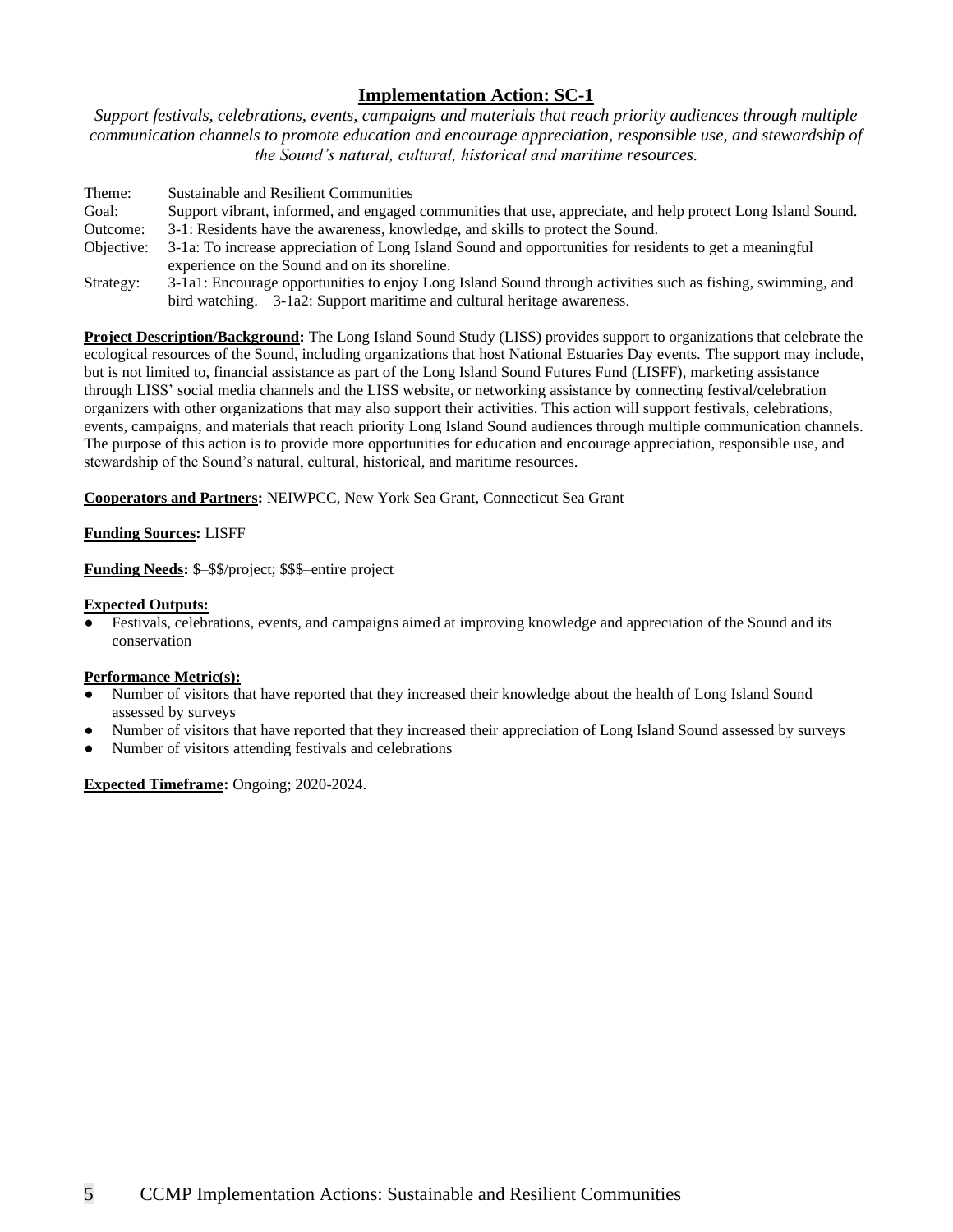*Support efforts and projects that promote environmentally sustainable recreational activities and protection of the Sound's environmental and wildlife resources.*

| Theme:     | <b>Sustainable and Resilient Communities</b>                                                                    |
|------------|-----------------------------------------------------------------------------------------------------------------|
| Goal:      | Support vibrant, informed, and engaged communities that use, appreciate, and help protect Long Island Sound.    |
| Outcome:   | 3-1: Citizens have the awareness, knowledge, and skills to protect the Sound.                                   |
| Objective: | 3-1a: To increase appreciation of Long Island Sound and opportunities for residents to get a meaningful         |
|            | experience on the Sound and on its shoreline.                                                                   |
| Strategy   | 3-1a1: Encourage opportunities to enjoy Long Island Sound through activities such as fishing, swimming, and     |
|            | 2-2b2: Manage habitat threats (e.g., climate-change driven threats and predator-prey<br>bird watching.          |
|            | 2-4a3: Identify surrogate/representative species for long-term<br>relationships) to targeted and Trust species. |
|            | monitoring to evaluate ecosystem health                                                                         |

**Project Description/Background:** The purpose of this action is to support efforts and projects that promote environmentally sustainable recreational activities and protection of the Sound's environmental and wildlife resources. The LISS Communications Team can provide these informational resources as well as grant assistance to ensure continued enjoyment of Long Island Sound resources. For example, working with marinas, boat dealers and marine supply businesses, recreational fishing businesses, and coastal sporting goods businesses, the LISS Communications Team can generate and distribute useful information on environmentally sustainable practices. Some recreational activities are threats to populations of species of greatest conservation need, including forage species. Therefore, through the promotion of environmentally sustainable recreational activities, this action should reduce the conflicts between the Sound's ecological resources, wildlife, and humans uses, especially for species and habitat at greatest risk (HW-17).

**Cooperators and Partners:** NEIWPCC, New York Sea Grant, Connecticut Sea Grant, NFWF, Stewardship Site managers, local businesses and marinas.

**Funding Sources:** LISFF, printing grant from another funding agency, larger businesses with mutual interest in protection and recreational use of the Sound.

#### **Funding Needs:** \$-\$\$

#### **Expected Outputs:**

- Development and distribution of informational materials
- Campaigns promoting environmentally sustainable recreation

#### **Performance Metric(s):**

- Number of informational materials created and/or distributed
- Number of campaigns promoting environmentally sustainable recreation
- Number of engagements in social media platforms (e.g. likes, views, comments, shares, etc.)
- Knowledge of sustainable recreation of shoreline areas is increased as assessed by surveys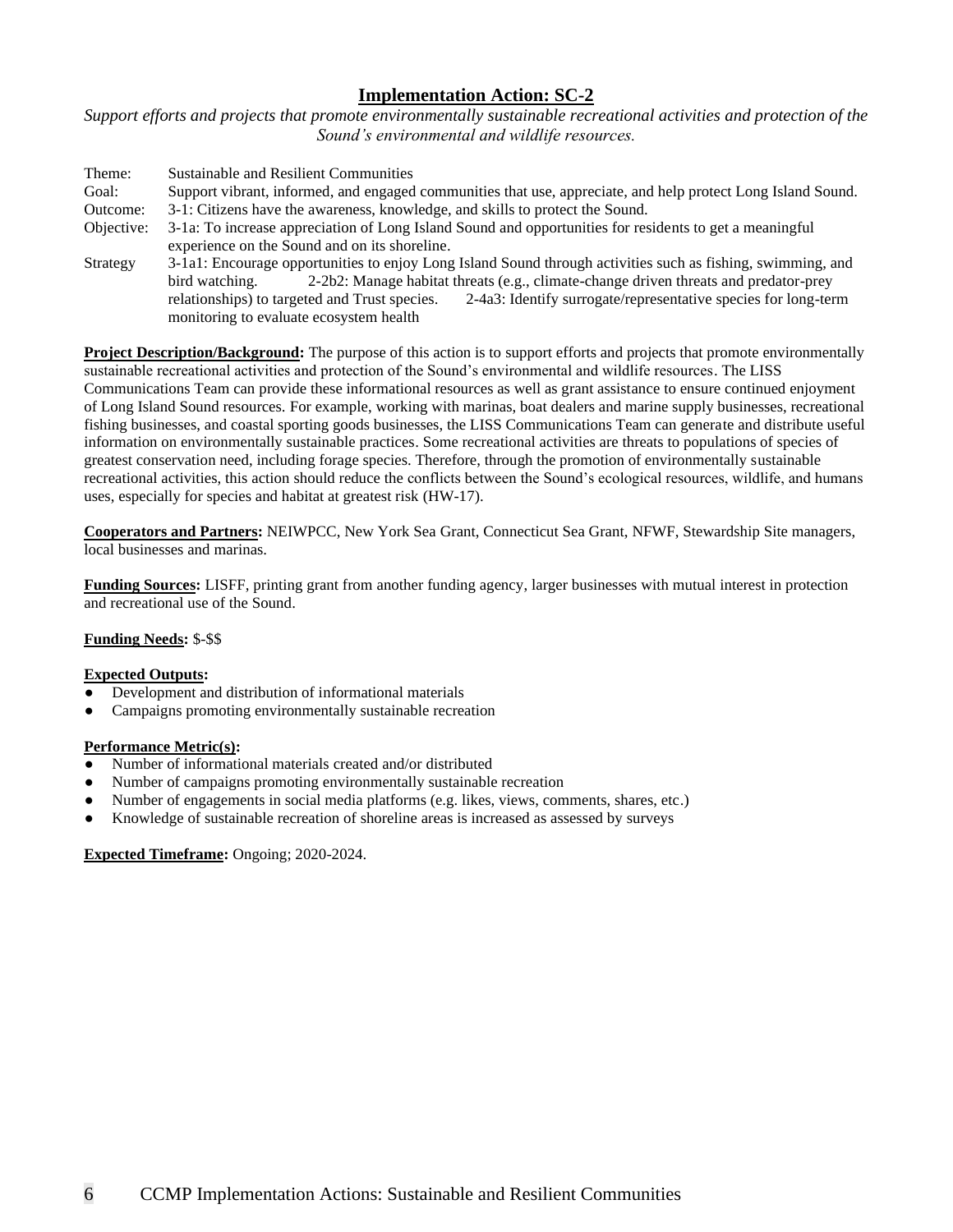*Continue programs to promote recreational fishing and boating as healthy and sustainable activities, while incorporating education on environmental issues and ways to enhance stewardship.*

| Theme:     | Sustainable and Resilient Communities                                                                                                                    |
|------------|----------------------------------------------------------------------------------------------------------------------------------------------------------|
| Goal:      | Support vibrant, informed, and engaged communities that use, appreciate, and help protect Long Island Sound.                                             |
| Outcome:   | 3-1: Citizens have the awareness, knowledge, and skills to protect the Sound.                                                                            |
| Objective: | 3-1a: To increase appreciation of Long Island Sound and opportunities for residents to get a meaningful<br>experience on the Sound and on its shoreline. |
| Strategy:  | 3-1a1: Encourage opportunities to enjoy Long Island Sound through activities such as fishing, swimming, and<br>bird watching.                            |

**Project Description/Background:** Promoting healthy and sustainable recreational fishing and boating are important to facilitate education on environmental issues and enhancement of stewardship. The states of Connecticut and New York recognize this need through fishing programs—I Fish New York and the Connecticut Aquatic Education Resources (CARE). In addition, both states have programs to encourage opportunities for responsible marine fishing on the shoreline, including improving access at state public boating launch sites. The purpose of this action is to continue these important state programs.

In addition to continuing these important state programs, this action aims to involve local boating and fishing organizations in the promotion of fishing and boating as healthy and sustainable recreational sports. This can be accomplished through sustainable fishing programs, boat safety programs, the dissemination of information regarding legal practices (e.g., permit processes) in multiple languages, and the promotion of environmentally friendly boat use and maintenance practices. This action can support LISS environmental justice goals by promoting connections and partnerships with communities historically disconnected from boating and fishing on the Sound, and improving access to the activity for non-English speaking anglers who may be unfamiliar with the permitting process.

**Cooperators and Partners:** CTDEEP, NYSDEC, USFWS, local boating and fishing organizations (e.g., Power Squadron clubs, angler clubs, yacht clubs, sailing clubs, etc.), schools, community groups, Boys and Girls Clubs, etc.

#### **Funding Sources:** CTDEEP and NYSDEC.

**Funding Needs:** \$\$\$/yr (CARE); \$–Fish New York; \$\$\$–NYSDEC

#### **Expected Outputs:**

- Continued funding for fishing programs and other state and local programs that encourage responsible fishing
- Increased participants in fishing education programs
- Anglers following sustainable fishing practices
- Increasing access to fishing and boating activities in underserved areas
- Reduction in the number of anglers fined for illegal fishing practices due to language barriers or a lack of knowledge

## **Performance Metric(s):**

.

- Number of participants in fishing education programs
- Number of participants that learn the importance of protecting fish habitats as assessed by surveys
- Number of recreational fish caught (NOAA survey)
- Number of recreational fishing trips (NOAA survey)
- Number of educational signs posted in a non-English language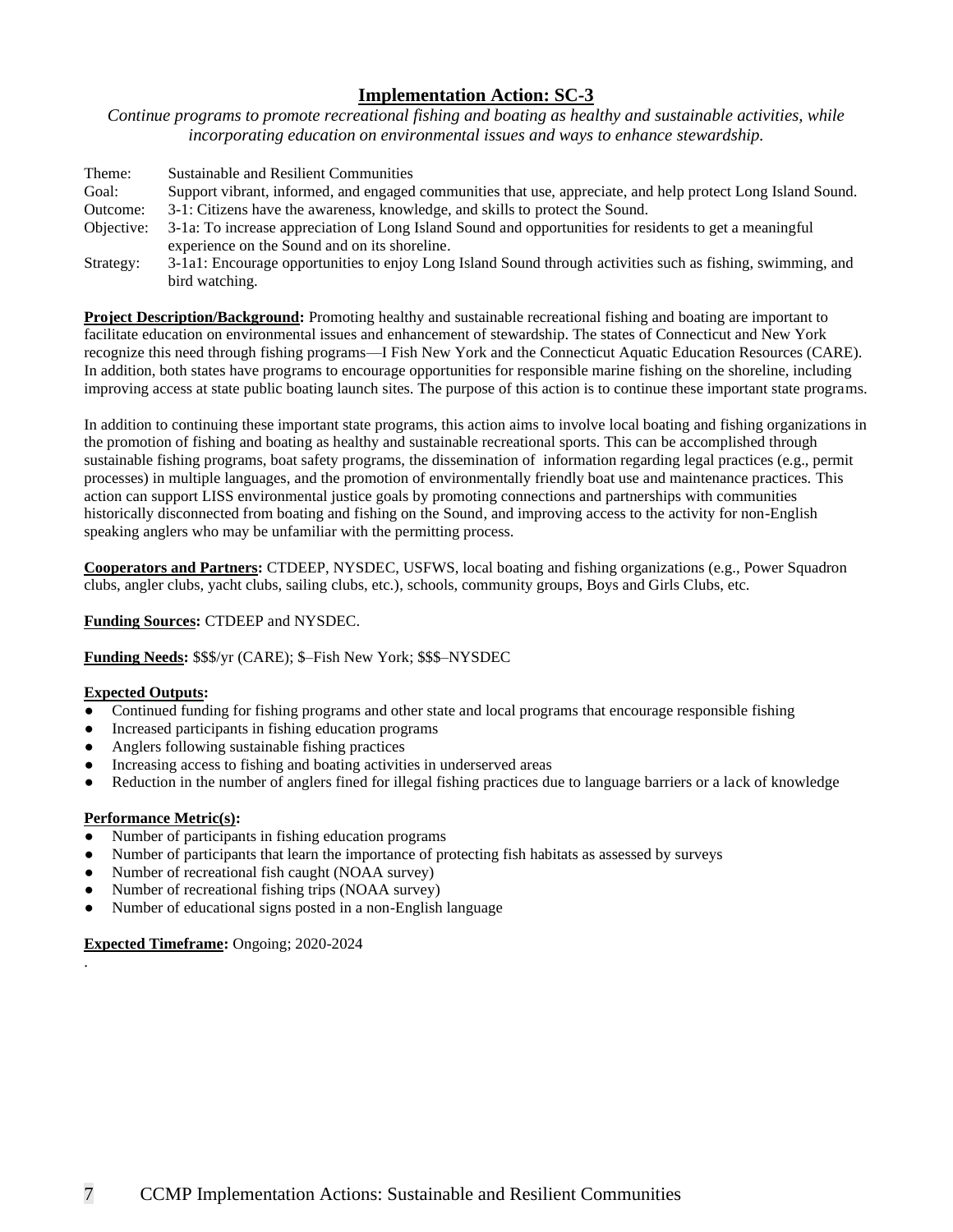*Support federal, state and local environmental justice initiatives that promote equitable access, appreciation, and understanding of Long Island Sound.*

| Theme:    | Sustainable and Resilient Communities                                                                               |
|-----------|---------------------------------------------------------------------------------------------------------------------|
| Goal:     | Support vibrant, informed, and engaged communities that use, appreciate, and help protect Long Island Sound.        |
| Outcome:  | 3-1: Citizens have the awareness, knowledge, and skills to protect the Sound.                                       |
|           | Objectives: 3-1a: To increase appreciation of Long Island Sound and opportunities for residents to get a meaningful |
|           | experience on the Sound and on its shoreline.                                                                       |
| Strategy: | 3-1a3: Connect/reconnect urban populations, including underserved and non-English language communities, to          |
|           | the Sound. 2-3a1: Promote the creation of educational and outreach programs tailored for multiple user              |

**Project Description/Background:** According to a LISS public perception survey, 44% of Long Island Sound residents who live in highly urbanized areas participated in at least one Sound activity in 2006. However, only 9% fished or harvested shellfish in the Sound and only 7% motor boated, sailed, kayaked or canoed on the Sound. They also are less likely to have a favorable view of the Sound's water quality. To better understand the environmental needs in areas functionally disconnected from the Sound, a Long Island Sound needs assessment will be conducted targeting underserved, underrepresented and environmental justice communities. By consulting with the EPA Region 1 and 2 Environmental Justice (EJ) offices and local environmental organizations, information will be collected on the environmental issues that these communities face and what assistance (e.g., technical, financial, etc.) is needed to help resolve their issues. Engaging EJ leaders, communities and young people in identifying needs, barriers and opportunities will increase representation in Long Island Sound decision making. This may lead to an increase in quantity and quality of access points. Opportunities should be assessed for managed shoreline restoration and public access near these communities. Cultural information on how to best reach and deliver these programs to different audiences will also be collected. By assessing and identifying these needs, LISS will identify and share new and improved policies and practices to increase public involvement along the Long Island Sound shoreline.

Subject to the results of the needs assessment, a Long Island Sound underserved areas program may be designed and developed to address select environmental issues through a culturally aware delivery method. The program will be piloted in a select underserved area, and will be evaluated and revised accordingly. If deemed effective, the program will be expanded to additional underserved areas facing similar environmental issues. This is the ideal action LISS would like to take, but if the needs assessment suggests a different approach then LISS will pursue other actions.

To promote equitable access, appreciation, and understanding of the Long Island Sound for underprivileged and underserved audiences, grant programs, such as the LISFF, will support EJ initiatives. This includes initiatives that connect residents to urban waters, support municipal efforts to restore degraded waterfronts and natural areas, actively protect air and water quality in underserved communities, engage volunteers to help in restoration efforts, and include local community voices in the project development process. LISS also should be an important resource for federal urban initiatives that have a presence in the Long Island Sound watershed, including the Urban Oases project in the New Haven Harbor watershed, part of the USFWS's Urban Wildlife Refuge Partnership, and EPA's support of the Bronx River restoration effort, part of its Urban Waters Federal Partnership.

**Cooperators and Partners:** NEIWPCC, New York Sea Grant, Connecticut Sea Grant, NFWF, LISS Stewardship Initiative partners, USFWS, Audubon Connecticut, EPA Region 1 and 2 Environmental Justice offices, local urban environmental organizations.

**Funding Sources:** LISS, LISFF, EPA, NGOs, and other State and Federal Agencies.

**Funding Needs:** \$-\$\$\$/year for projects

groups.

## **Expected Outputs:**

- Long Island Sound urban areas needs assessment
- Implementation of recommendations from the needs assessment
- Students and adults involved in Long Island Sound activities in EJ communities
- Restored waterfronts and natural areas as well as wildlife demonstration sites developed throughout the Long Island Sound watershed
- Incorporation of EJ considerations into LISS funded projects and LISS planning documents

## **Performance Metric(s):**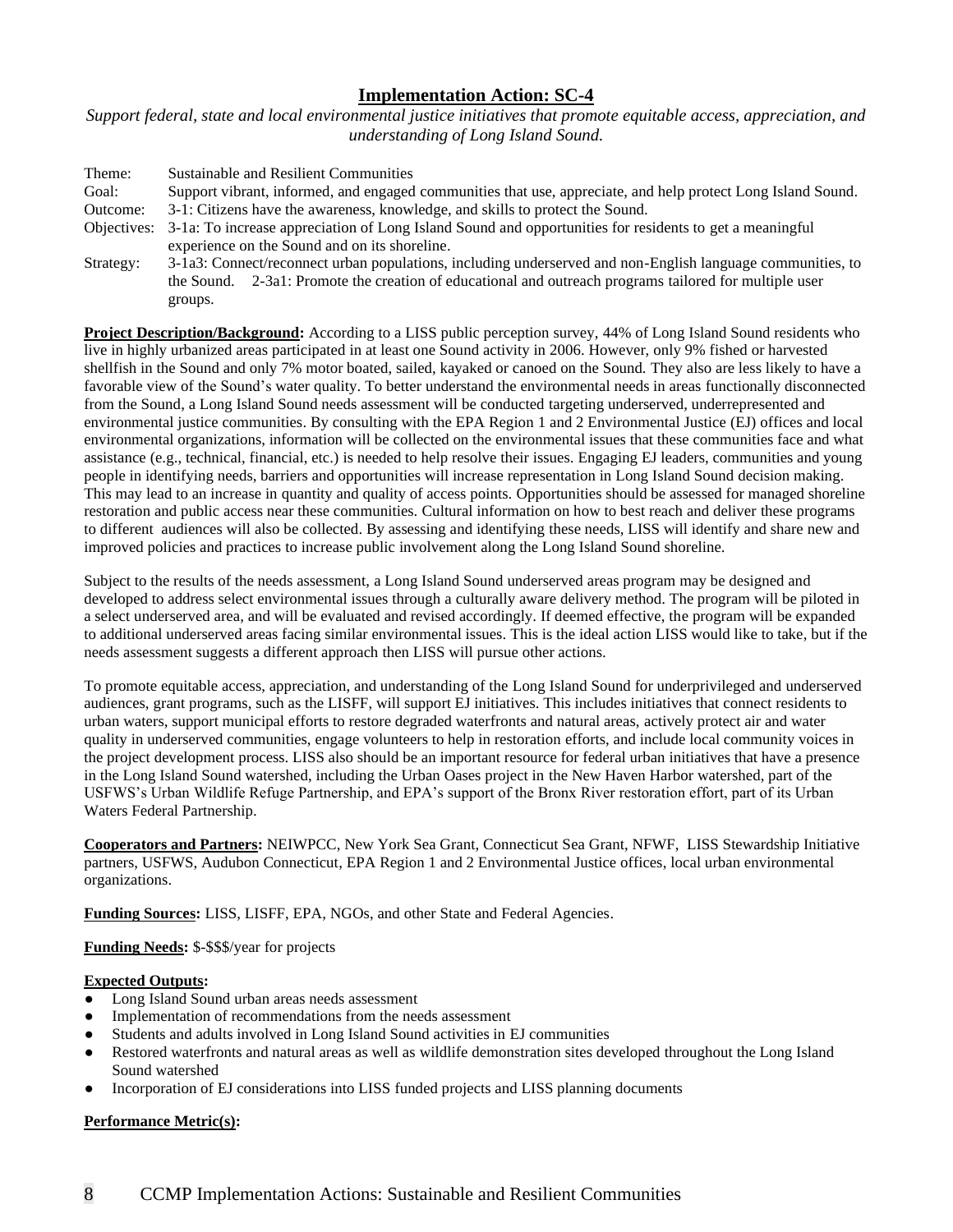- Number of students and adults in EJ communities involved in recreational or educational experiences relevant to the Sound and its environment
- Number of students and adults in EJ communities who have a greater appreciation of the Sound through experiences as assessed by surveys
- Extent of environmental improvements in EJ communities as a result of technical and grant assistance (e.g., number of low-impact development (LID) projects that improve water quality or restored waterfronts and natural areas)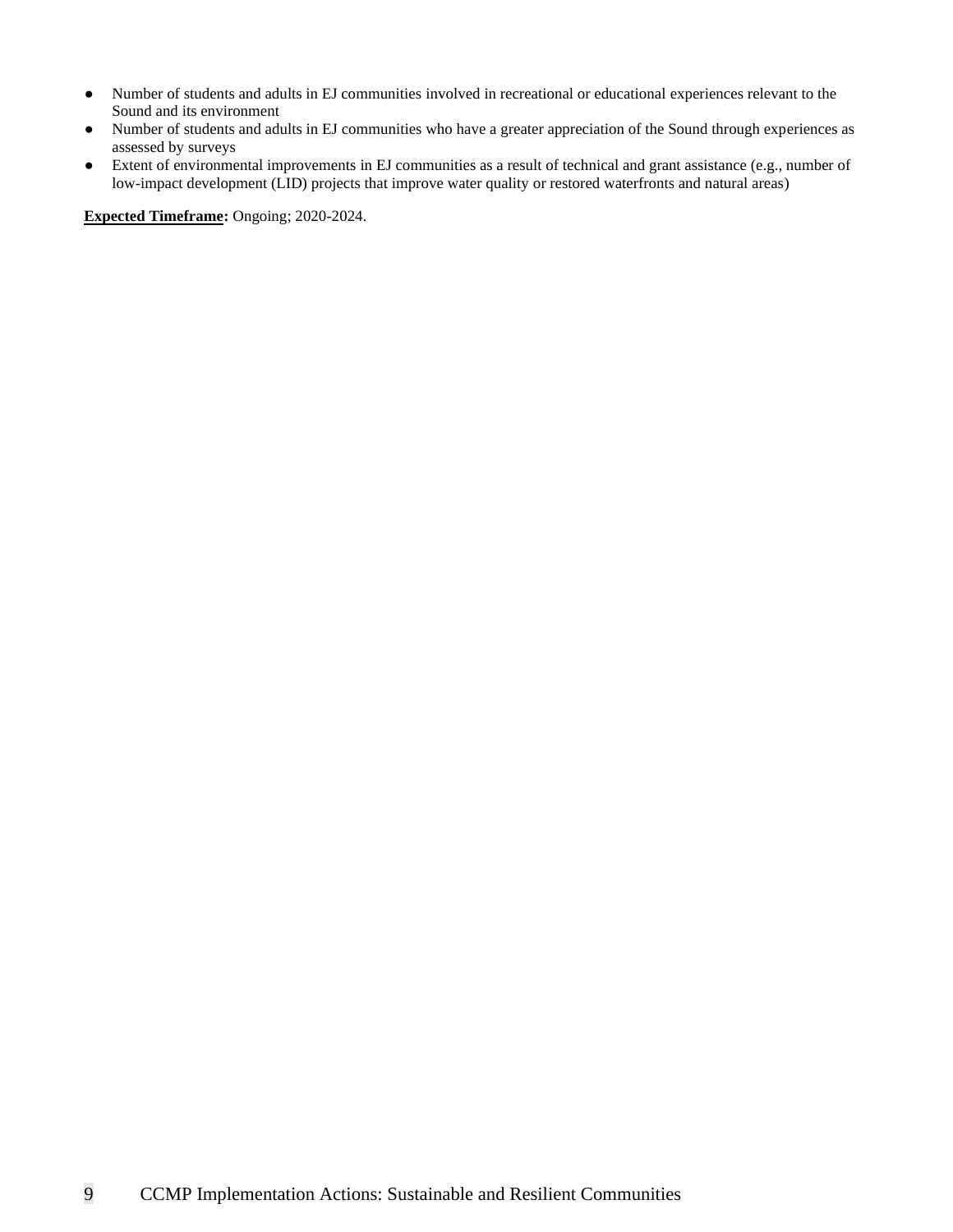*Support or develop tools (e.g., training modules, websites, regulations, best practices, etc.) and conduct region*wide and town-specific workshops to assist municipalities in incorporating environmental justice in projects that *implement CCMP actions.*

Theme: Sustainable and Resilient Communities Goal: Support vibrant, informed, and engaged communities that use, appreciate, and help protect Long Island Sound. Outcome: 3-1: Citizens have the awareness, knowledge, and skills to protect the Sound. Objectives: 3-1a: To increase appreciation of Long Island Sound and opportunities for residents to get a meaningful experience on the Sound and on its shoreline. Strategy: 3-1a3: Connect/reconnect urban populations, including underserved and non-English language communities, to the Sound. 2-3a1: Promote the creation of educational and outreach programs tailored for multiple user groups.

**Project Description/Background:** The LISS CCMP states that all communities must benefit from programs to protect and restore the Sound and have equal access to the decision-making process. This requires that special efforts target traditionally underserved communities, and that outreach and involvement programs work with community organizations to address their needs through a culturally aware delivery method. Federal, state, local government, and NGO partners should incorporate EJ as an integral part of ongoing work using a variety of approaches.

The action is tailored to support, adapt, promote, and develop tools and conduct workshops to assist municipalities in incorporating EJ in CCMP implementation projects. NYSDEC, CTDEEP, and EPA have Environmental Justice Programs. LISS should promote this work and provide support to existing programs and initiatives. There are other organizations, such as Save the Sound, that provide EJ tools, training, and outreach materials to underserved communities that LISS should partner with to implement this action. Once tools are developed and workshops are conducted, LISS will share these mechanisms, through multiple channels (e.g., social media, online guides, signage, etc.), that guide incorporation of EJ in projects that implement CCMP actions. This will facilitate knowledge sharing so that partners can easily adopt EJ advancing tools.

**Cooperators and Partners:** NYSDEC, CTDEEP, EPA, NEIWPCC, CT and NY Sea Grant Programs. Additional partner organizations and municipalities need to be identified.

**Funding Sources:** LISS and agency existing funding; LISS, LISFF, EPA, NGO's, and other State and Federal Agencies.

**Funding Needs:** \$\$–Contracting and consulting services, in-kind services of existing staff

#### **Expected Outputs:**

- List of organizations and municipalities that LISS can partner with on EJ efforts
- EJ tools and training
- Adoption of EJ principles by municipalities in their projects and priorities

### **Performance Metric(s):**

- Number of EJ tools and trainings promoted through LISS outreach materials targeted at municipalities
- Number of CCMP implementation projects that incorporate EJ funded by LISS, or supported by other means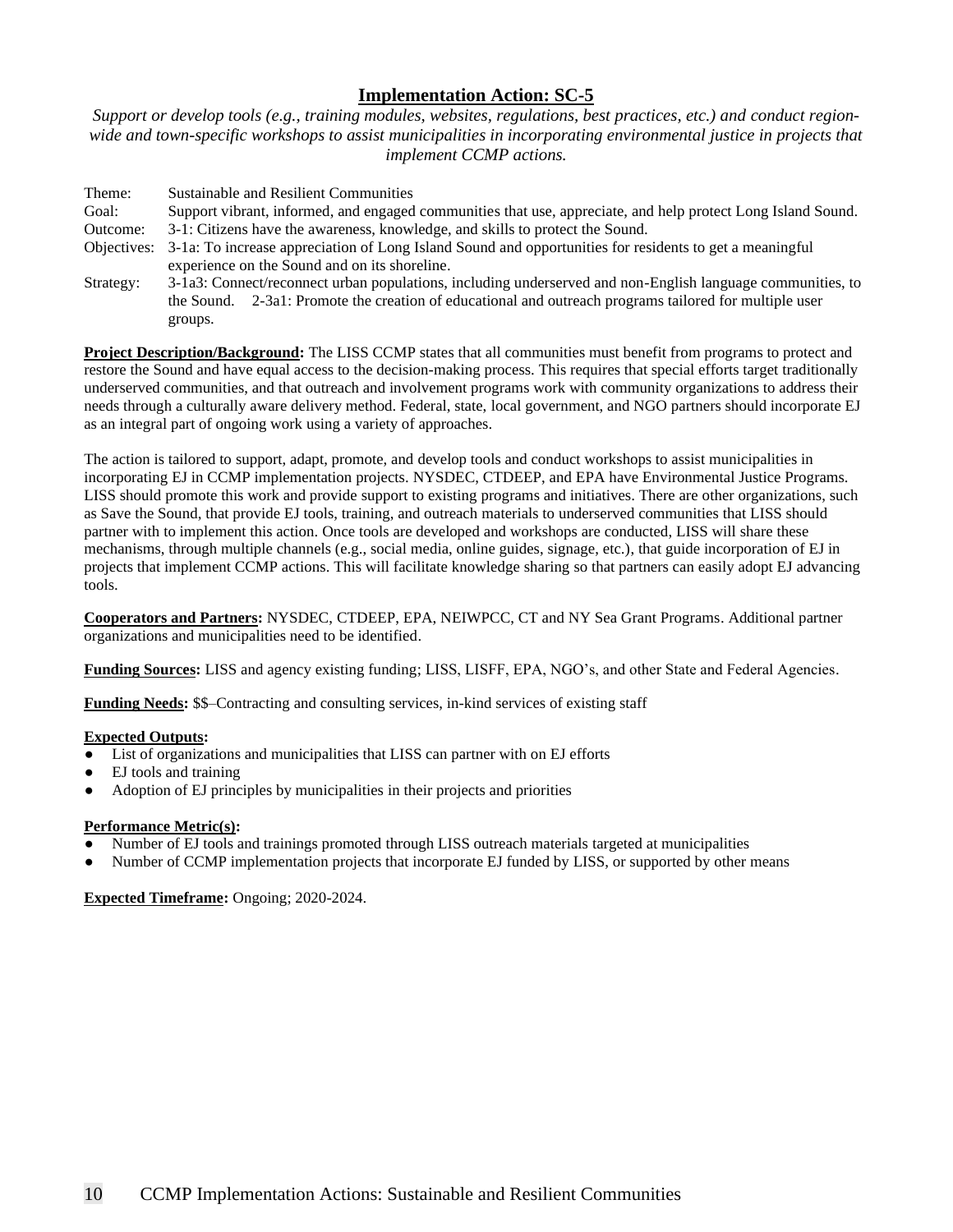*By 2024, develop and implement a 5-year coordinated communications plan that engages multiple audiences (e.g., elected officials and municipalities) in ongoing efforts to improve the health and resilience of Long Island Sound.*

Theme: Sustainable and Resilient Communities Goal: Support vibrant, informed, and engaged communities that use, appreciate, and help protect Long Island Sound. Outcome: 3-1: Citizens have the awareness, knowledge, and skills to protect the Sound. Objectives: 3-1b: To increase public knowledge and understanding of the ecological health of Long Island Sound. Strategy: 3-1b1: Provide information products that educate communities about the health of Long Island Sound, and about the collaborative efforts to restore and protect the Sound. 3-1a3: Connect/reconnect urban populations, including underserved and non-English language communities, to the Sound. 2-3a1: Promote the creation of educational and outreach programs tailored for multiple user groups.

**Project Description/Background:** Expertly and strategically communicating with the public regarding Long Island Sound restoration is imperative to the restoration and conservation process. Achieving the management objectives of the LISS CCMP requires engagement across a large geographic area from a wide variety of stakeholders, including elected and agency officials at all levels of government, business and civic society, as well as an informed citizenry. Developing the plan will begin with an audit of LISS's existing informational materials and distribution formats and interviews with key stakeholders to gain insights on strengths and weaknesses and to discover communications gaps. This action will hire a contractor to work with stakeholders (e.g., federal, state and local agencies, NGOs, business and academic institutions) to help us assess the status and gaps of LISS communications, and identify measurable outcomes, target audiences, key messages, and tools and channels to implement in the 5-year framework.

**Cooperators and Partners:** NYSDEC/NYSDOS, CTDEEP, NEIWPCC, The Nature Conservancy, and CT and NY Sea Grant Programs, with support from Management Conference partners.

**Funding Sources:** LISS and agency existing funding.

**Funding Needs:** \$-\$\$\$; In-kind services of existing staff and contractual services

## **Expected Outputs:**

- Understanding communication gaps and barriers to providing information to key stakeholder groups, including evaluating LISS capacity for program delivery
- Identification of key messages
- Strategic communications plan that outlines how to distribute informational materials and messaging, including targeted information to key stakeholder groups
- Key stakeholders receive targeted information about the health of Long Island Sound and management efforts to restore the Sound

## **Performance Metric(s):**

- Number of outreach activities, and distribution of informational materials through various formats
- Number of organizations traditionally underrepresented in environmental policy development are involved in the LISS Management Conference (MC, CAC, work groups)
- Number of briefings and events involving organizations traditionally underrepresented
- An increase in awareness of Long Island Sound ecosystem and watershed health and value assessed through surveys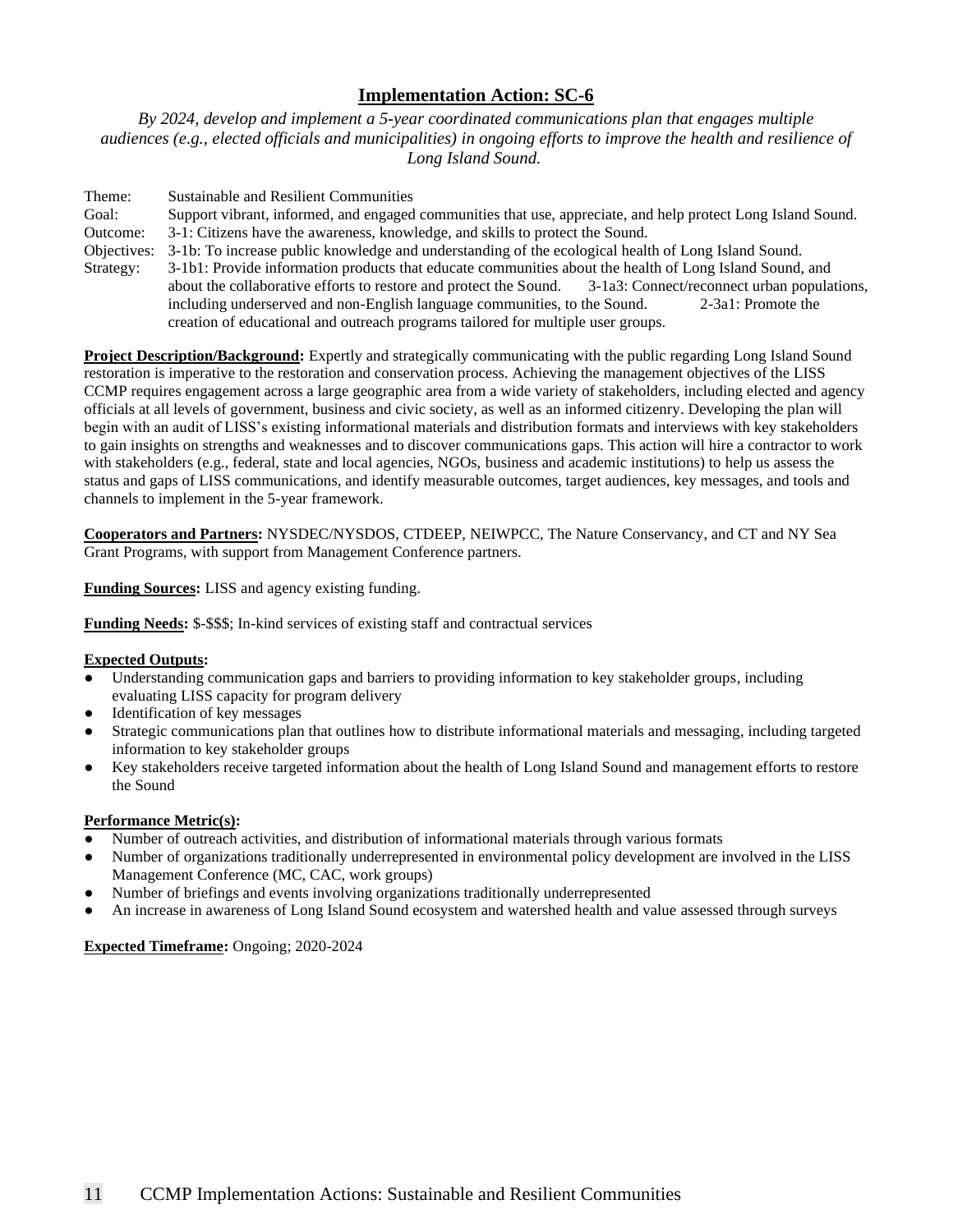*Produce informational materials to engage multiple audiences in stewardship and increase the public's understanding of the ecological, cultural, and recreational value of Long Island Sound.* 

Theme: Sustainable and Resilient Communities Goal: Support vibrant, informed, and engaged communities that use, appreciate, and help protect Long Island Sound. Outcome: 3-1: Citizens have the awareness, knowledge, and skills to protect the Sound. Objective: 3-1b: To increase public knowledge and understanding of the ecological health of Long Island Sound. Strategy: 3-1b1: Provide information products that educate communities about the health of Long Island Sound, and about the collaborative efforts to restore and protect the Sound.

**Project Description/Background:** A Public Perception Survey, conducted by the LISS in 2006, suggests that Long Island Sound residents are not well informed when it concerns environmental issues and terms [\(http://longislandsoundstudy.net/wp](http://longislandsoundstudy.net/wp-content/uploads/2010/03/LIS.Public.Perception.Survey2006.pdf)[content/uploads/2010/03/LIS.Public.Perception.Survey2006.pdf\)](http://longislandsoundstudy.net/wp-content/uploads/2010/03/LIS.Public.Perception.Survey2006.pdf) associated with Long Island Sound. For example, less than one-third questioned in the survey knew that storm drains empty into the Sound and its tributaries. The survey also indicated that environmentally knowledgeable residents are more likely to engage in behaviors to prevent pollution (such as lawn care practices to reduce fertilizer runoff into storm drains). As such, the LISS Communications Team along with project partners, work together to produce attractive and engaging print, web, social media, traveling display, and informational materials to engage multiple audiences in stewardship, including outreach materials to underrepresented populations within the Long Island Sound shoreline boundary and to upper basin state communities. This information ultimately helps increase the public's understanding of the ecological, cultural, and recreational value of Long Island Sound, and to encourage the stewardship of Long Island Sound as well as serve the goal of EJ. A primary focus of this action should be to increase visibility and awareness of existing public access opportunities through multiple channels (social media, online guides, signage, etc.). The materials, formats, and audiences identified in the LISS Communications Plan will be prioritized. This coordinated communication plan will develop LISS partner interviews and focus group summaries, summary report of target audience research, message testing, prioritized list of communication tools and channels, and a 5-year strategic plan including measurable outcomes, partner roles, resource requirements and gaps, action items and progress metrics.

**Cooperators and Partners:** NEIWPCC, New York Sea Grant, Connecticut Sea Grant. Additional assistance may be provided by other LISS staff and project partners.

## **Funding Sources:** LISS

**Funding Needs:** \$\$/year–special projects would warrant additional funding.

#### **Expected Outputs:**

- LISS Communications Strategy
- **LISS** website
- Printed reports on health and management of Long Island Sound are produced, based on the LISS Communications Plan
- Print and web-based newsletters are produced, based on the LISS Communications Plan
- LISS social media presence (i.e., Facebook, Instagram, etc.)
- Promotional materials

#### **Performance Metric(s):**

- Percentage of people knowledgeable about Long Island Sound issues as measured through surveys
- Number of people accessing Long Island Sound websites and social media sites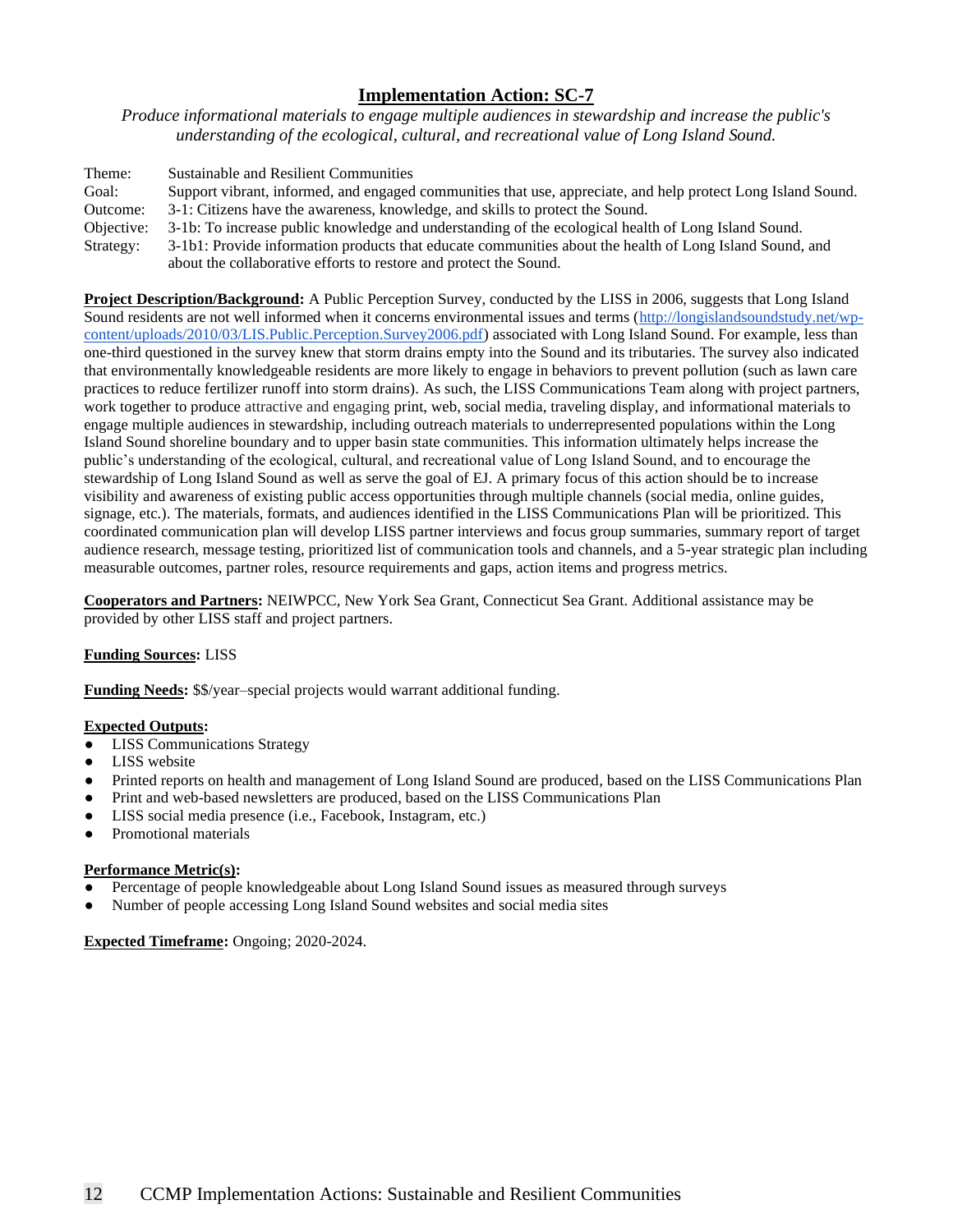*Develop projects with the Long Island Sound National Estuarine Research Reserve and other partners to disseminate knowledge and results from Long Island Sound monitoring and research.*

| Theme:     | <b>Sustainable and Resilient Communities</b>                                                                 |
|------------|--------------------------------------------------------------------------------------------------------------|
| Goal:      | Support vibrant, informed, and engaged communities that use, appreciate, and help protect Long Island Sound. |
| Outcome:   | 3-1: Citizens have the awareness, knowledge, and skills to protect the Sound.                                |
| Objective: | 3-1b: To increase public knowledge and understanding of the ecological health of Long Island Sound.          |
| Strategy:  | 3-1b1: Provide information products that educate communities about the health of Long Island Sound and about |
|            | the collaborative efforts to restore and protect the Sound. 1-3c1: Support collaboration between Long Island |
|            | Sound Study (LISS) partner organizations including upper basin agencies/partners (USGS, CTDEEP, CTDOA,       |
|            | NYSDEC, MassDEP, SCDHS, etc.) to improve utility of monitoring data and the sentinel monitoring program.     |
|            | 4-1b3: Evaluate, enhance, integrate, and coordinate ongoing monitoring programs. 4-2b2: Identify critical    |
|            | funding needs for protection and restoration projects, science, education, and involvement, and relate these |
|            | needs to available or new funding sources.                                                                   |

**Project Description/Background:** The LISS Communications Team meets regularly with Long Island Sound researchers to assist with disseminating their monitoring and research results. To assist researchers in this task, the Communications Team can utilize innovative methods working with the LISS Science and Technical Advisory Committee (STAC) and community partners, including the proposed Long Island Sound National Estuarine Research Reserve (NERR). This action will develop, maintain and share research and monitoring resources and supporting infrastructure to the NERR (WW-39). Some possible methods could include traveling exhibits, community science engagement, interactive websites, mobile applications, webbased games, videos, etc. These projects would provide communities with a better understanding of the ongoing efforts to protect and restore the Sound.

**Cooperators and Partners:** NEIWPCC, New York Sea Grant, Connecticut Sea Grant, CTDEEP, STAC, LISS researchers, community partners.

**Funding Sources:** LISFF, foundation or private industry depending on venue.

#### **Funding Needs:** \$\$/project

#### **Expected Outputs:**

- Dissemination of information to new audiences
- New partnerships between science and citizens, including with the NERR and the Unified Water Study
- Increased visibility for LISS

## **Performance Metric(s):**

- Number of new innovative outreach projects highlighting Long Island Sound science per year
- Number of people and organizations engaged
- Number of informational materials and outputs (posts, news releases, etc.) released to the public covering research and science local projects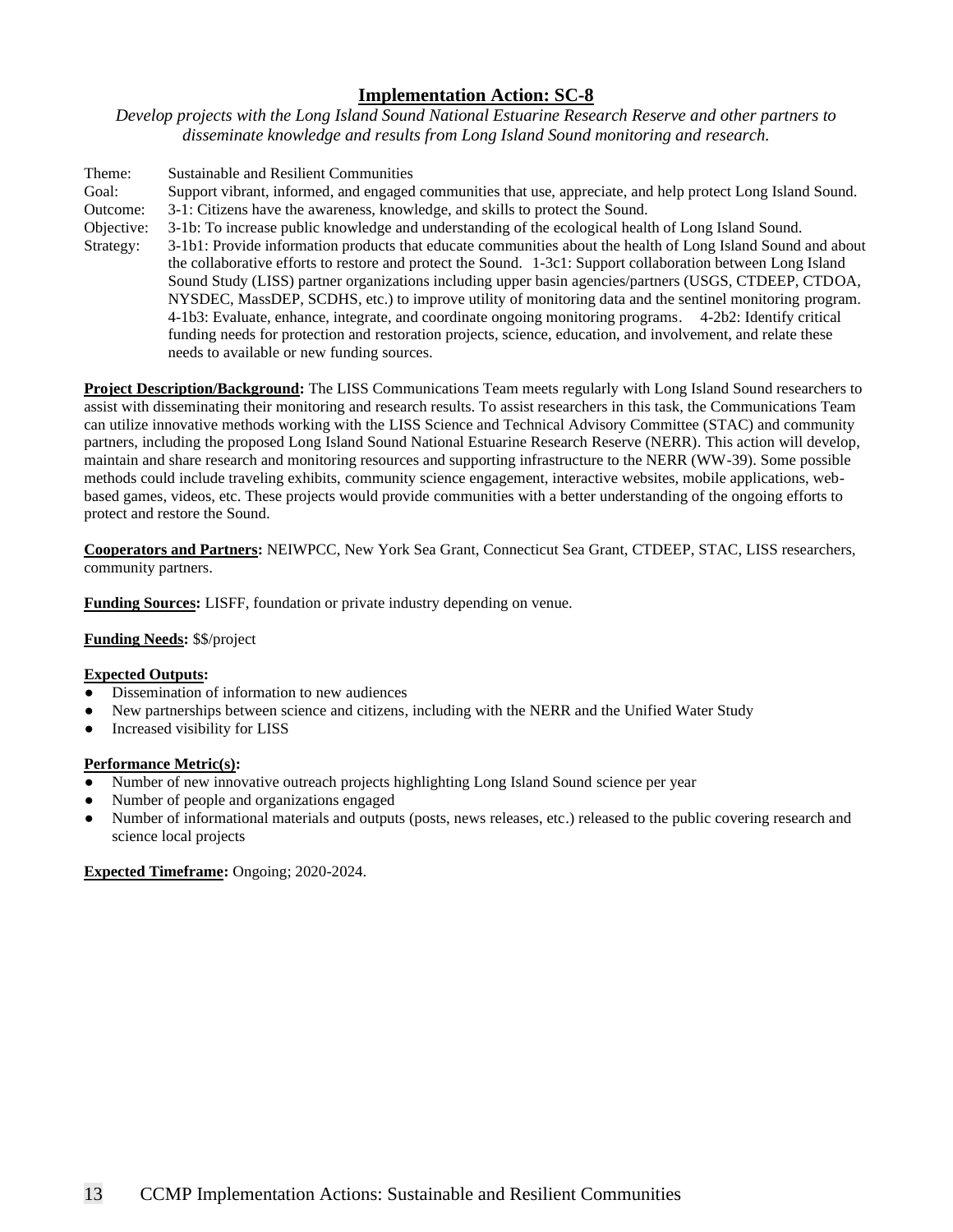*Raise awareness through various media formats about the Sound's water quality conditions that could impact human health.*

| Theme:     | Sustainable and Resilient Communities                                                                        |
|------------|--------------------------------------------------------------------------------------------------------------|
| Goal       | Support vibrant, informed, and engaged communities that use, appreciate, and help protect Long Island Sound. |
| Outcome:   | 3-1: Citizens have the awareness, knowledge, and skills to protect the Sound.                                |
| Objective: | 3-1b: To increase public knowledge and understanding of the ecological health of Long Island Sound.          |
| Strategy:  | 3-1b1: Provide information products that educate communities about the health of Long Island Sound and about |
|            | the collaborative efforts to restore and protect the Sound.                                                  |

**Project Description/Background:** In consultation with the Connecticut Department of Public Health (CTDPH) and the New York State Department of Health, areas and audiences will be identified to receive information on Long Island Sound's water quality health and safety concerns. Once these areas and audiences have been identified, the LISS Communications Team, along with project partners, will work together to provide access to information in print or web-based format in multiple languages on Long Island Sound's water quality health and safety concerns. This information will then be distributed to the selected areas and audiences. The information will address water quality health and safety concerns such as fecal contamination of shellfish, unsafe levels of toxic contaminants in fish, emerging toxic contaminants, harmful algal blooms, invasive species, combined sewer overflows, and pathogen levels at bathing beaches that lead to beach closings. This information ultimately raises awareness about potential health risks associated with the Sound's water quality and enhances appreciation and understanding of the ecological health of the Sound.

**Cooperators and Partners:** NEIWPCC, New York Sea Grant, Connecticut Sea Grant, CTDPH, and the New York State Department of Health. Additional assistance may be provided by other LISS staff and project partners. Potential partners to help distribute food and water quality information include, but are not limited to, supermarkets/grocery stores, farmers markets, county health departments, etc.

**Funding Sources:** LISS program funds, CTDPH, NYS Health Department.

#### **Funding Needs:** \$\$/year

#### **Expected Outputs:**

Number of print and web-based information on Long Island Sound's water quality health and safety concerns

#### **Performance Metric(s):**

- Number of copies of print or online materials distributed
- Number of documents provided in different languages covering issues such as safe fish consumption
- Number of public service announcements on safe harvesting and handling of shellfish
- Number of people that request (print) or view (web) the health and safety fact sheets
- Number of people knowledgeable about Long Island Sound water quality issues as assessed by surveys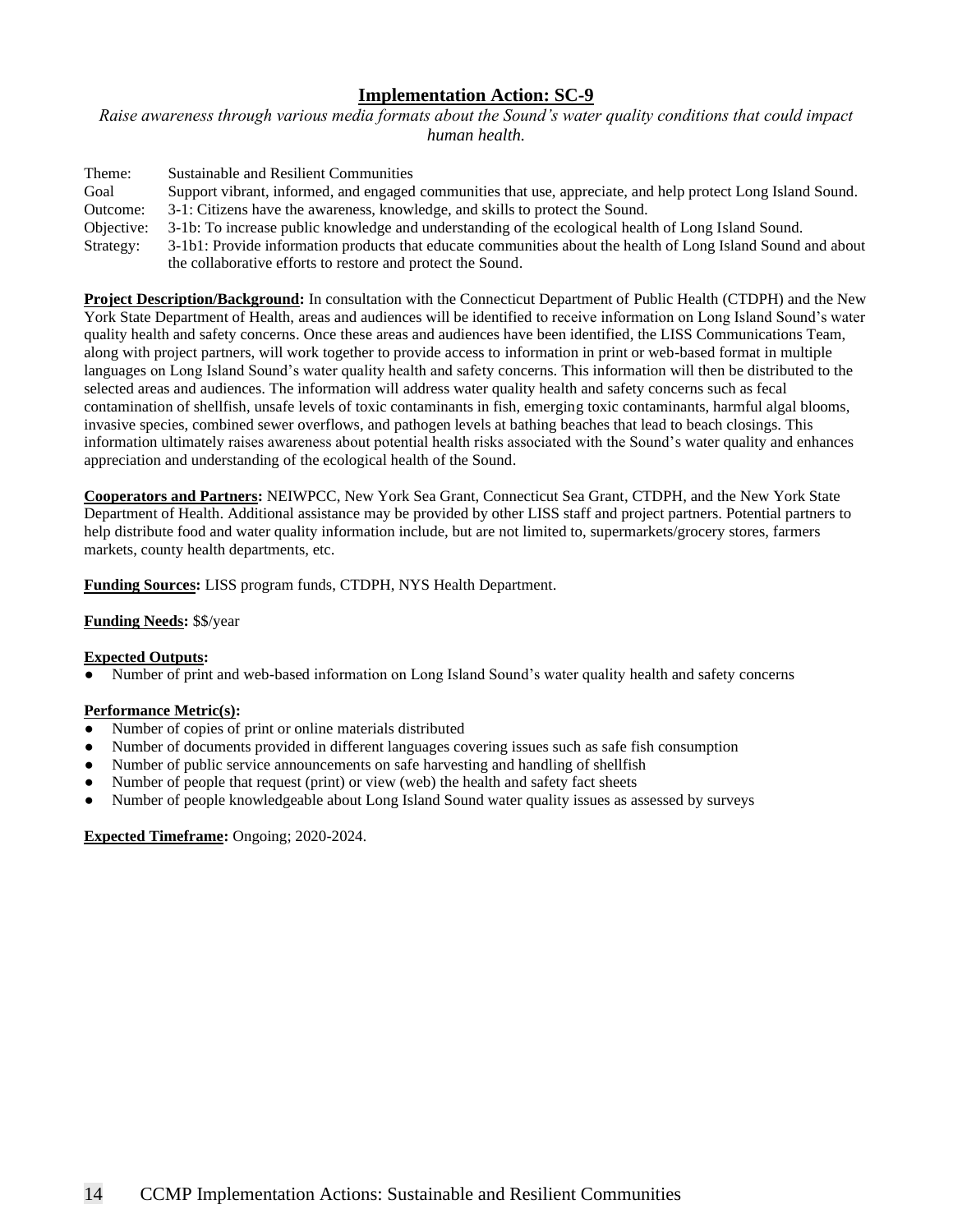*Expand efforts, through the LISS website and social media channels, to educate the public about the impacts of climate change on Long Island Sound and in Long Island Sound Stewardship Areas.* 

Theme: Sustainable and Resilient Communities Goal: Support vibrant, informed, and engaged communities that use, appreciate, and help protect Long Island Sound. Outcome: 3-1: Citizens have the awareness, knowledge, and skills to protect the Sound. Objective: 3-1b: To increase public knowledge and understanding of the ecological health of Long Island Sound. Strategy: 3-1b1: Provide information products that educate communities about the health of Long Island Sound and about the collaborative efforts to restore and protect the Sound.

**Project Description/Background:** Natural coastal areas such as wetlands, dunes and seagrass meadows, play an important role in protecting the coast during and following extreme weather events such as hurricanes. But there is concern that the impacts of climate change might lead to changes in the environment such as Sea Level Rise (SLR) that will degrade these important coastal areas. The public should be made more aware of the critical role natural areas play in protecting the coast, and what can be done by communities to assure that a natural shoreline will continue to exist. The LISS Communications Team and the Sentinel Monitoring for Climate Change work group will collaborate to develop messages for the public to be disseminated through social media and to produce web pages as part of the LISS website on the science of climate change, how climate change impacts the biota and non-living resources of Long Island Sound, and information on adaptation, and preparedness for Long Island Sound residents.

**Cooperators and Partners:** NEIWPCC, New York Sea Grant, Connecticut Sea Grant, LISS Sentinel Monitoring for Climate Change work group, USFWS, NOAA.

**Funding Sources:** LISS program funds.

### **Funding Needs:** \$-\$\$

### **Expected Outputs:**

- Web pages, articles, and social media posts covering climate change related topics
- Campaigns aimed at increasing public awareness about climate change

## **Performance Metric(s):**

- Number of web pages
- Number of postings to social media
- The public has increased understanding of climate change issues and knowledge on how to prepare for climate change as assessed by surveys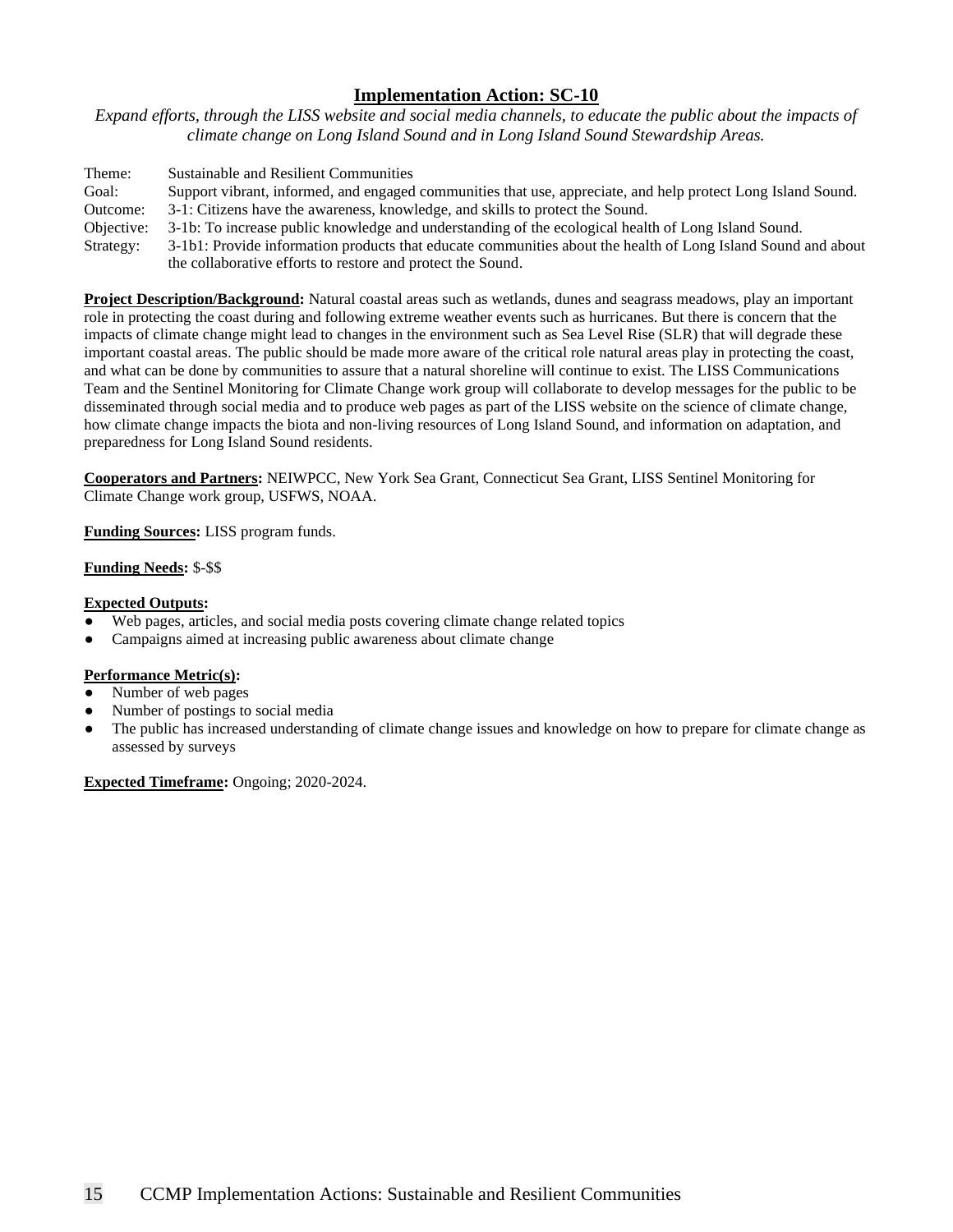*Support local volunteer organizations that are working toward the ecological restoration of the Sound and its tributaries.*

| Theme:     | Sustainable and Resilient Communities                                                                                                                                                                                                                                                                                           |
|------------|---------------------------------------------------------------------------------------------------------------------------------------------------------------------------------------------------------------------------------------------------------------------------------------------------------------------------------|
| Goal:      | Support vibrant, informed, and engaged communities that use, appreciate, and help protect Long Island Sound.                                                                                                                                                                                                                    |
| Outcome:   | 3-1: Citizens have the awareness, knowledge, and skills to protect the Sound.                                                                                                                                                                                                                                                   |
| Objective: | 3-1c: To increase public stewardship, at home and in the community, to protect the natural resources of Long                                                                                                                                                                                                                    |
|            | Island Sound.                                                                                                                                                                                                                                                                                                                   |
| Strategy:  | 3-1c1: Involve the public in the cleanup and restoration of Long Island Sound through volunteerism and<br>community action. 2-3a1: Promote the creation of educational and outreach programs tailored for multiple<br>user groups. 2-3a2: Communicate the importance of ecosystem services to the public and municipal leaders. |

**Project Description/Background:** Public participation in environmental stewardship is essential for the restoration and conservation of Long Island Sound and its resources. The LISS Communications Team assists in the promotion of volunteer and community activities on behalf of local volunteer organizations working towards ecological restoration throughout Long Island Sound and its tributaries. Staff will make information about restoration opportunities available through its website and share relevant volunteer opportunities through its social media platforms. The LISS web page includes a "Volunteer Opportunities" page where volunteers can view descriptions of community organizations that conduct relevant environmental volunteer work in Connecticut, New York, and upper basin states.

LISS will provide local organizations technical support for stewardship and volunteer activities, such as the Long Island Sound Coastal Bioblitz. Such programing may include restoration through clean up activities, invasive species monitoring and removal, etc. LISS will also provide local volunteer organizations with grant assistance, such as the LISFF.

**Cooperators and Partners:** NEIWPCC, New York Sea Grant, Connecticut Sea Grant.

**Funding Sources:** LISS, LISFF.

### **Funding Needs:** \$

#### **Expected Outputs:**

Continuously updating LISS "Volunteer Opportunities" webpage

#### **Performance Metric(s):**

- Restoration projects and activities completed
- Number of organizations engaged in restoration activities with volunteers
- Number of visitors to the LISS "Volunteer Opportunities" webpage
- Number of volunteer events supported by LISS
- Number of volunteers participating in volunteer opportunities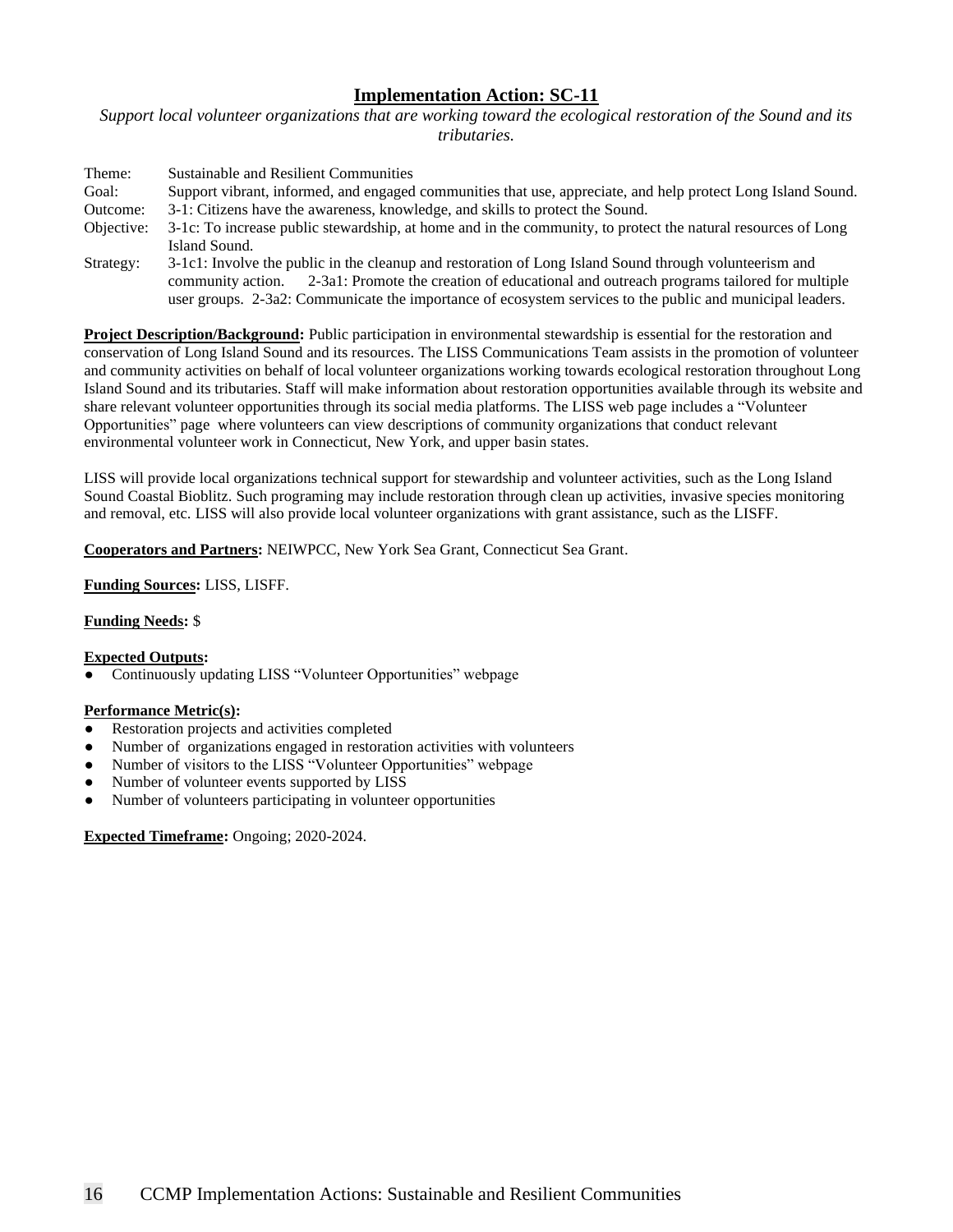*Continue support for Sound Stewardship volunteer projects and other outreach activities at New York and Connecticut Stewardship Areas.*

Theme: Sustainable and Resilient Communities Goal Support vibrant, informed, and engaged communities that use, appreciate, and help protect Long Island Sound. Outcome: 3-1: Citizens have the awareness, knowledge, and skills to protect the Sound. Objective: 3-1c: To increase public stewardship, at home and in the community, to protect the natural resources of Long Island Sound. Strategy: 3-1c1: Involve the public in the cleanup and restoration of Long Island Sound through volunteerism and community action. 3-2b2: Engage youth in stewardship opportunities. 2-3a1: Promote the creation of educational and outreach programs tailored for multiple user groups. 2-2a1: Develop volunteer stewardship programs to manage invasive species to ensure habitats are healthy and include representative plant and animal species. 2-2a2: Teach and promote measures that will help to prevent the introduction and spread of invasive biota in Long Island Sound and connected upland areas. 2-2d1: Promote projects that protect and restore biological and ecological diversity. 2-3a1: Promote the creation of educational and outreach programs tailored for multiple user groups. 2-3a2: Communicate the importance of ecosystem services to the public and municipal leaders.

**Project Description/Background:** The LISS's Stewardship, Habitat Restoration, and Communications Work Groups (USFWS, CTDEEP, NYSDEC, NEIWPCC, New York Sea Grant, Connecticut Sea Grant, Audubon New York, and Audubon Connecticut), along with project partners, will work together to continue support for volunteer projects and other outreach activities in the Long Island Sound watershed, especially at New York and Connecticut Stewardship Areas. This action will allow for the continuation of volunteer and outreach efforts at Stewardship Areas, such as educational and handson volunteer projects for the general public, interpretive nature walks, and installation of signage. In particular, education on how human disturbance can affect wildlife, especially public trust species, will be conducted. Ultimately, these efforts work to raise the public's awareness and increase their appreciation for the ecological health of Long Island Sound.

**Cooperators and Partners:** USFWS, CTDEEP, NYSDEC, NEIWPCC, New York Sea Grant, Connecticut Sea Grant, Audubon New York, Audubon Connecticut.

**Funding Sources:** LISS program funds for staff.

**Funding Needs:** \$\$–Special projects would warrant additional funding.

## **Expected Outputs:**

- Community science educational projects for K-12 and college students, especially in Stewardship Areas
- Interpretive nature walks for the general public

#### **Performance Metric(s):**

- Number of volunteers participating in LISS-supported stewardship programs.
- Increase in public perception of the health of Sound assessed by surveys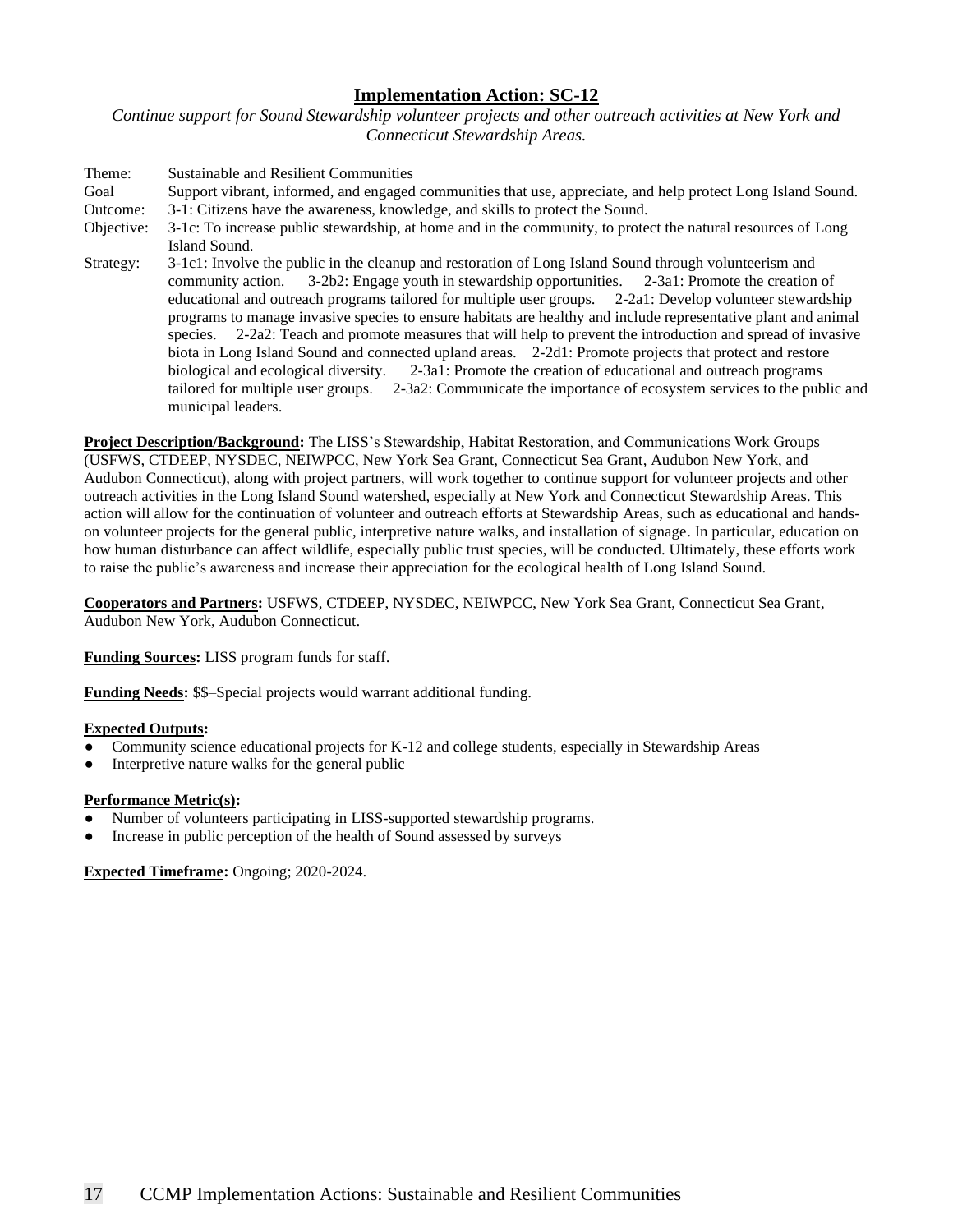*Continue the Long Island Sound Citizens Summit and support other Sound-wide events that encourage dialogue between resource managers, environmental stakeholders, and residents.* 

| Theme:     | Sustainable and Resilient Communities                                                                        |
|------------|--------------------------------------------------------------------------------------------------------------|
| Goal:      | Support vibrant, informed, and engaged communities that use, appreciate, and help protect Long Island Sound. |
| Outcome:   | 3-1: Citizens have the awareness, knowledge, and skills to protect the Sound.                                |
| Objective: | 3-1c: To increase public stewardship, at home and in the community, to protect the natural resources of Long |
|            | Island Sound.                                                                                                |
| Strategy:  | 3-1c1: Involve the public in the cleanup and restoration of Long Island Sound through volunteerism and       |
|            | community action.                                                                                            |

**Project Description/Background:** Since the early 1990s, the LISS has been helping to support the Long Island Sound Citizens Summit, a conference for residents of Long Island Sound to learn about progress, challenges, and issues, and to build relationships between the LISS partners, stakeholders, and residents by providing a platform for communication about environmental priorities from a community perspective. Historically, the Summit venue alternates each year between Connecticut and New York. However, new options should be explored as a virtual Summit may be more feasible and impactful. It is critical to the future of Long Island Sound that this dialogue continues through the forum of the Long Island Sound Citizens Summit.

**Cooperators and Partners:** CAC organizations, Management Conference partners, and community groups.

**Funding Sources:** LISS program funds.

**Funding Needs:** \$/year

#### **Expected Outputs:**

- Long Island Sound Citizens Summit conference
- LISS and its stakeholders receive feedback that help inform environmental decision-making

#### **Performance Metric(s):**

- Number of residents and stakeholders that attend the conference
- Residents increase their knowledge about important Long Island Sound issues as assessed by surveys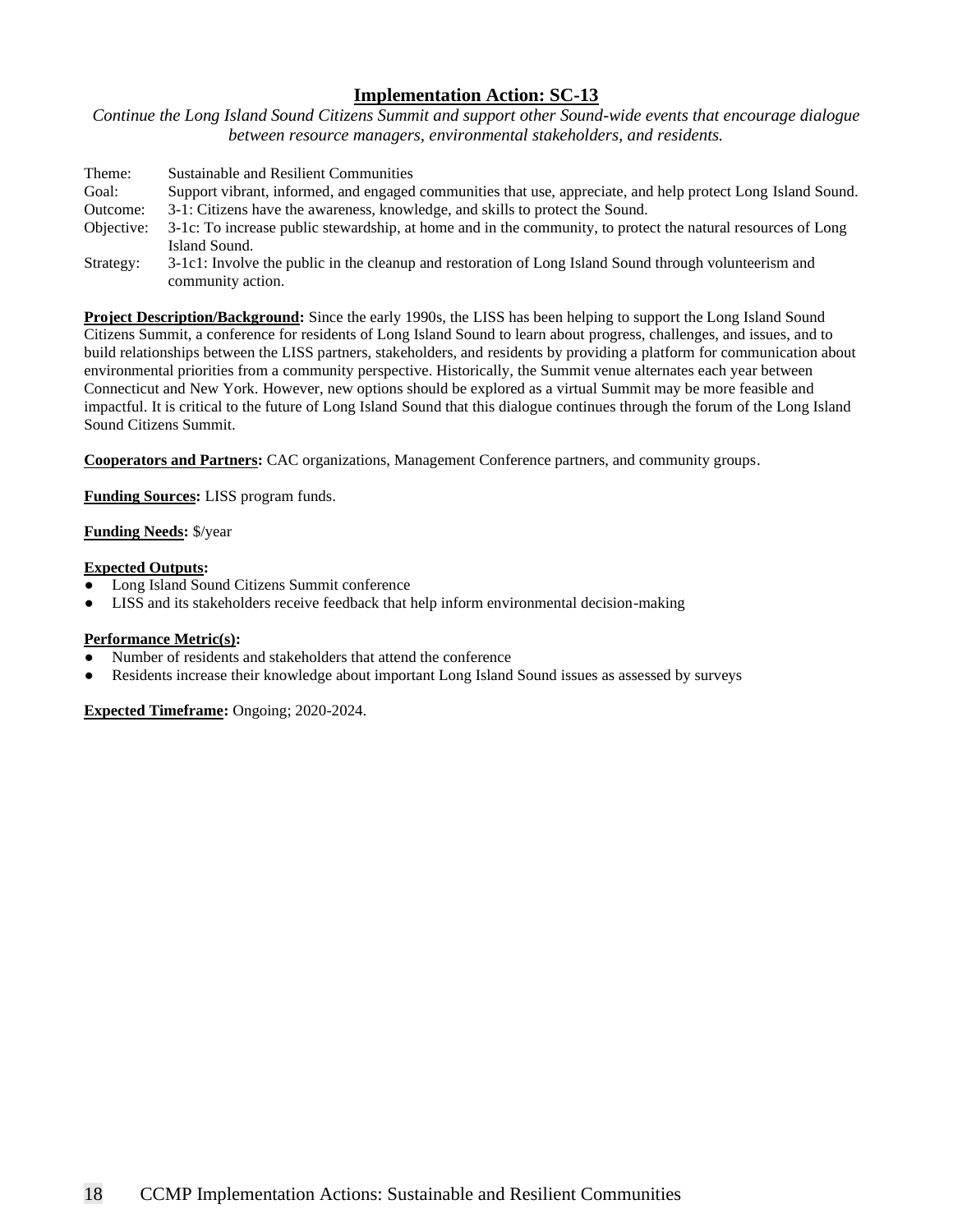*Promote landscaping guidance, practices and policies to property owners and communities that encourage alternatives to chemical and nutrient-intensive landscaping, including establishment of natural vegetated buffers near waterbodies.*

| Theme:     | Sustainable and Resilient Communities                                                                        |
|------------|--------------------------------------------------------------------------------------------------------------|
| Goal:      | Support vibrant, informed, and engaged communities that use, appreciate, and help protect Long Island Sound. |
| Outcome:   | 3-1: Citizens have the awareness, knowledge, and skills to protect the Sound.                                |
| Objective: | 3-1c: To increase public stewardship, at home and in the community, to protect the natural resources of Long |
|            | Island Sound.                                                                                                |
| Strategy:  | 3-1c2: Encourage residents, both homeowners and renters, to engage in environmentally-friendly practices     |
|            | around their homes and communities.                                                                          |

**Project Description/Background:** Through the UCONN Extension Master Gardener Program, LISS, and Sea Grant programs, landscaping guidance, practices and policies will be promoted to property owners and communities that encourage alternatives to chemical and nutrient-intensive landscaping. Programs will offer annual Advanced Master Gardening certificate program(s) for interested and qualified individuals designed to provide an understanding of the link between chemical and nutrient intensive residential landscaping and the water quality of Long Island Sound. The program offers design and implementation alternatives, with emphasis on native plants, vegetated buffers, and other green solutions to stormwater runoff, and living shorelines (as it relates to SLR and storm abatement). The field component of this program will bring these habitat restoration and management principles to LISS Stewardship Sites and the significant outreach component of the program will ensure dissemination of information to communities and homeowners, including selected materials available in Spanish. Additionally, a number of resources on natural landscaping guidance, available in print and online, will be distributed to professionals, municipal officials, and homeowners. This action will ultimately encourage communities to engage in environmentally friendly practices.

**Cooperators and Partners:** Connecticut Sea Grant, UCONN Extension Master Gardening Program in Connecticut, multiple partners engaged to present, provide outreach opportunities, and as resources to participants.

**Funding Sources:** LISS base program funds; small grants or foundation support opportunity.

## **Funding Needs:** \$–\$\$

#### **Expected Outputs:**

- Opportunities and forums for dissemination of sustainable gardening information with diverse audiences
- Knowledgeable master gardeners implementing and sharing sustainable gardening practices to promote clean water in connection to Long Island Sound
- Support professional development of informal and formal educators

### **Performance Metric(s):**

- Number of training sessions
- Number of resources developed and distributed to professionals, municipal officials and homeowners
- Numbers of Master Gardeners trained
- Number of outreach opportunities organized by Master Gardeners
- Foster individual stewardship and behavior change as assessed by surveys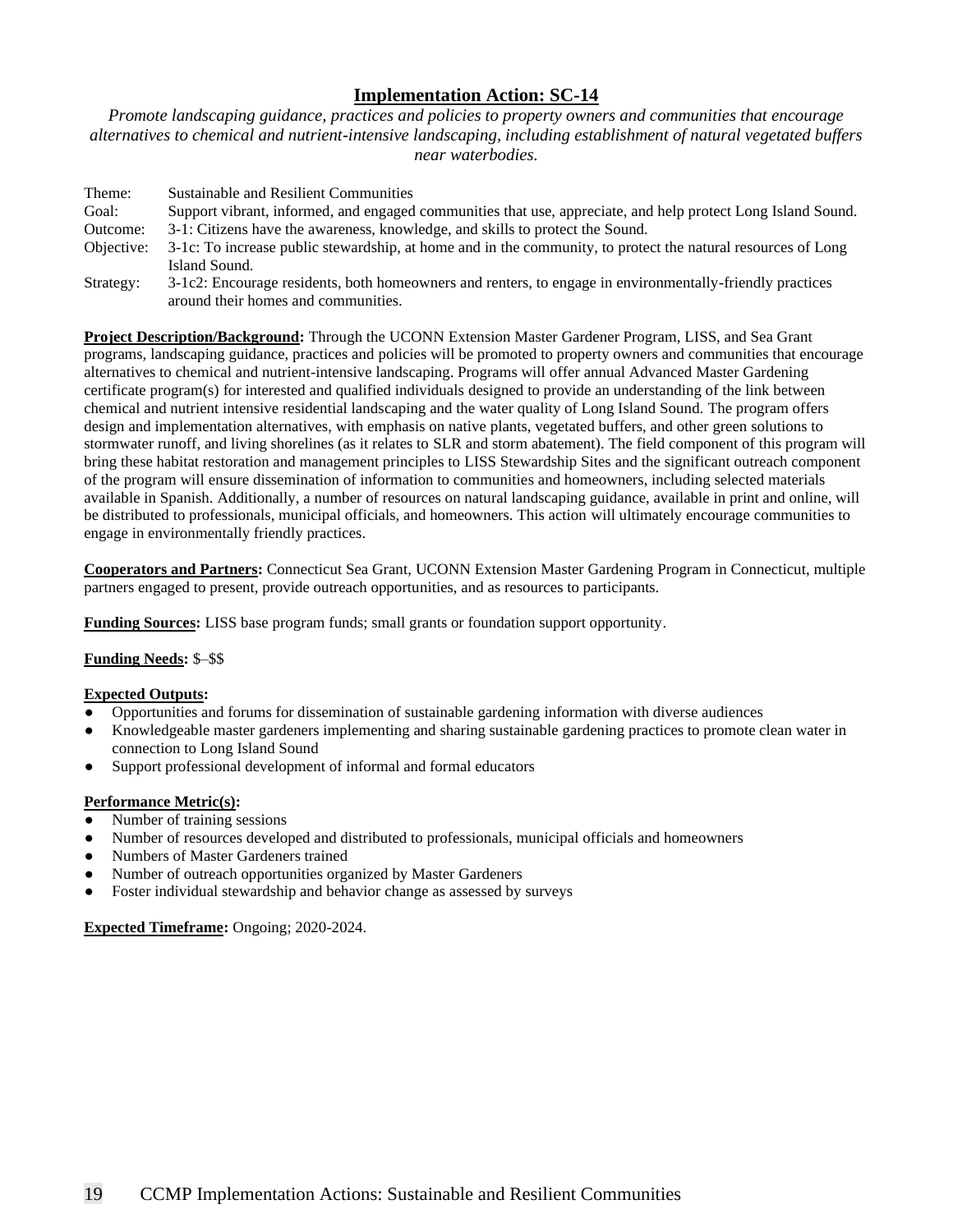*Support efforts through technical and grant assistance to develop behavior change campaigns that result in measurable environmental improvements to the Sound's ecosystem.*

| Theme:     | Sustainable and Resilient Communities                                                                        |
|------------|--------------------------------------------------------------------------------------------------------------|
| Goal       | Support vibrant, informed, and engaged communities that use, appreciate, and help protect Long Island Sound. |
| Outcome:   | 3-1: Citizens have the awareness, knowledge, and skills to protect the Sound.                                |
| Objective: | 3-1c: To increase public stewardship, at home and in the community, to protect the natural resources of Long |
|            | Island Sound.                                                                                                |
| Strategy:  | 3-1c2: Encourage residents, both homeowners and renters, to engage in environmentally-friendly practices     |
|            | around their homes and communities.                                                                          |

**Project Description/Background:** A Public Perception Survey, conducted by the LISS in 2006, reveals that many Long Island Sound residents unknowingly engage in practices around their home and yard that result in pollution that can eventually discharge into streams and rivers and Long Island Sound [\(http://longislandsoundstudy.net/wp](http://longislandsoundstudy.net/wp-content/uploads/2010/03/LIS.Public.Perception.Survey2006.pdf)[content/uploads/2010/03/LIS.Public.Perception.Survey2006.pdf\)](http://longislandsoundstudy.net/wp-content/uploads/2010/03/LIS.Public.Perception.Survey2006.pdf). To address this issue, behavior change campaigns, such as those conducted through Community Based Social Marketing (CBSM), identify the barriers that prevent people from doing the right thing and use marketing tools, such as incentives or establishing new social norms, to try to change habits. Past Long Island Sound CBSM campaigns have focused on reducing stormwater runoff, groundwater contamination, and coastal marine debris. Future campaigns may include, but are not limited to, best practices for turf management and the protection and maintenance of on-site wastewater treatment systems, and prevention of marine debris. The LISS Communications team will lead this effort by providing information on behavior change via a LISS webpage, workshops, webinars, and other methods to encourage community groups to develop their own behavior change projects.

**Cooperators and Partners:** NEIWPCC, New York Sea Grant, Connecticut Sea Grant, NFWF, other grant programs.

**Funding Sources:** LISFF.

**Funding Needs:** \$\$/a year

#### **Expected Outputs:**

- LISFF grant applications that propose or incorporate CBSM
- LISFF grants funded to implement CBSM projects
- Web pages, workshops, webinars, or other methods conducted to promote the development of CBSM to community groups

### **Performance Metric(s)**

- Number of LISFF grant applications or LISS-supported projects that propose or incorporate CBSM
- Number of LISFF grants or other grant programs funded to implement CBSM projects
- Number of attendees at CBSM workshops and webinars
- Number of visitors to the CBSM webpage
- Number of people who commit to changing behaviors that lead to environmental improvements
- Extent of environmental improvements as a result of CBSM projects (e.g., acres of lawn with environmentally-friendly lawn practices)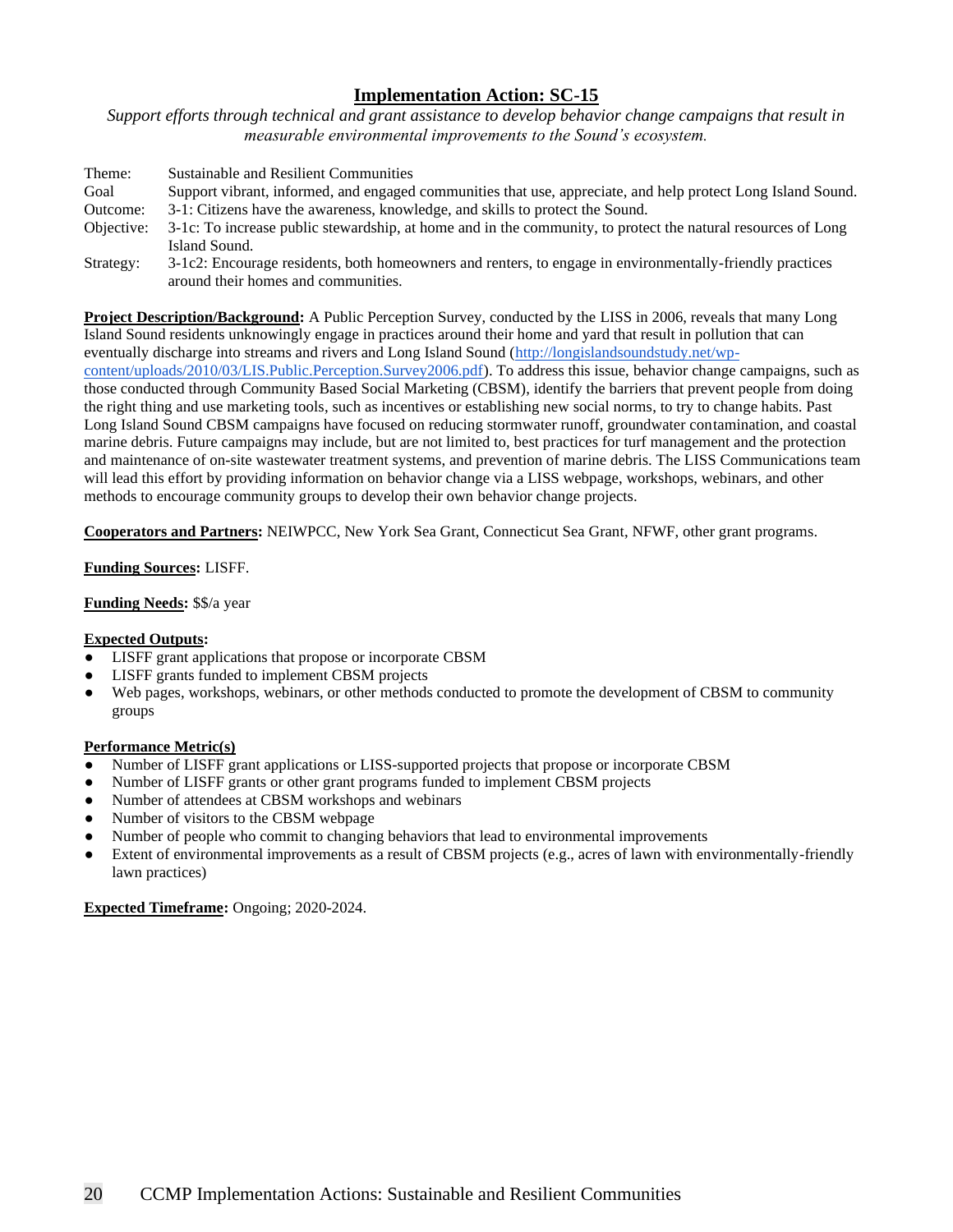*Develop a Sound-wide campaign to increase the public's connection to and safe and sustainable use of the Sound.*

| Theme:     | Sustainable and Resilient Communities                                                                        |
|------------|--------------------------------------------------------------------------------------------------------------|
| Goal:      | Support vibrant, informed, and engaged communities that use, appreciate, and help protect Long Island Sound. |
| Outcome:   | 3-1: Citizens have the awareness, knowledge, and skills to protect the Sound.                                |
| Objective: | 3-1c: To increase public stewardship, at home and in the community, to protect the natural resources of Long |
|            | Island Sound.                                                                                                |
| Strategy:  | 3-1c2: Encourage residents, both homeowners and renters, to engage in environmentally-friendly practices     |
|            | around their homes and communities. 2-3a1: Promote the creation of educational and outreach programs         |
|            | tailored for multiple user groups.                                                                           |

**Project Description/Background:** Communities who appreciate and use the Sound are more likely to be advocates for restoring and protecting the Sound. Interest in the Sound, however, is low in urban areas and declines the farther away people live from the shore, according to a 2006 Public Perception Survey. To increase awareness and appreciation of the Sound, LISS would like to work with its partners to develop a Sound-wide campaign to promote the ecologically sensitive use of publicly accessible sites in the Sound closest to where people live, including in traditionally underrepresented areas as an element of EJ. The campaign will increase visibility and awareness of existing public access opportunities through multiple channels (social media, online guides, signage, etc.). The campaign would serve a dual purpose through the development of consistent messages that can be shared among LISS's partners to raise awareness around the Sound of how they can reduce water pollution by making smart environmental choices around their yard and home and their community.

**Cooperators and Partners:** CTDEEP, NYSDEC, NEIWPCC, New York Sea Grant, Connecticut Sea Grant, representative groups on the CAC, Long Island Sound Stewardship Site managers, and state and local tourism offices.

**Funding Sources:** LISS will fund the first year. Funding for years two through five will be through a collaboration of funders, including EPA, NYSDEC, CTDEEP, different groups on the CAC, and local foundations.

**Funding Needs:** \$ to design the campaign; \$\$ or \$\$\$ to implement the campaign.

#### **Expected Outputs:**

- A marketing campaign in coordination with the strategic Communications Plan that will include promoting events at Long Island Sound Stewardship Sites
- Development of posters and poster ads displayed at transportation center venues and nature centers
- New LISS website content, including web videos promoting the Sound
- Public service ads on radio, social media, and cable television promoting the Sound

#### **Performance Metric(s)**

- Increased attendance at public access sites along the Sound, including from non-coastal communities and urban areas
- Increased traffic to LISS's website and social media sites to find out about Long Island Sound and activities on the Sound
- Improved awareness and understanding of Long Island Sound as measured through the Public Perception Survey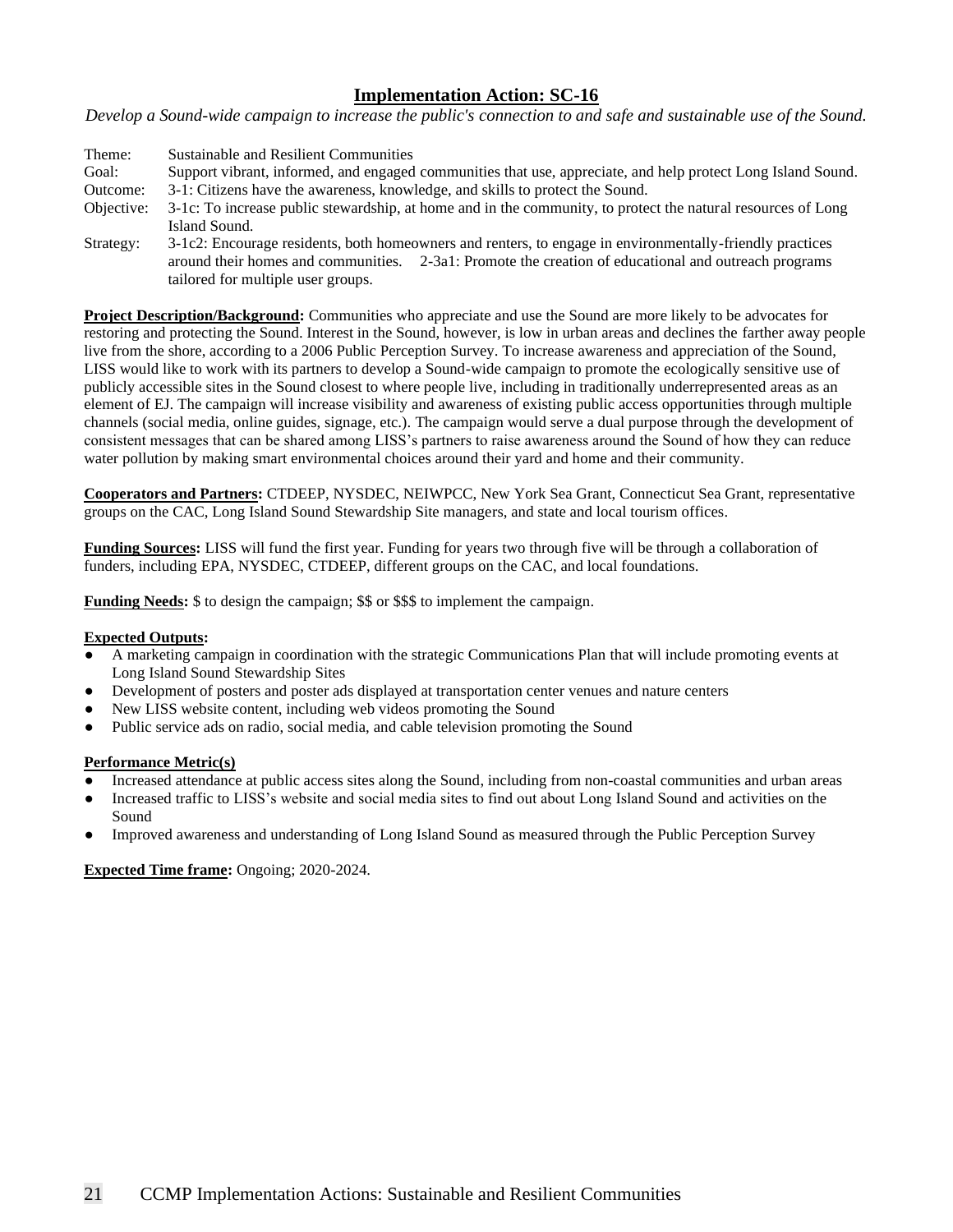*Continue and expand efforts such as the Long Island Sound Mentor-Teacher Program to provide formal and informal K-12 educators with opportunities to learn how to include Long Island Sound instruction in their classrooms.* 

| Theme:     | Sustainable and Resilient Communities                                                                                     |
|------------|---------------------------------------------------------------------------------------------------------------------------|
| Goal:      | Support vibrant, informed, and engaged communities that use, appreciate, and help protect Long Island Sound.              |
| Outcome:   | 3-2: Future generations have the skills to become leaders and stewards for the Sound.                                     |
| Objective: | 3-2a: To incorporate Long Island Sound topics, including its ecology and history, into New York and                       |
|            | Connecticut classrooms and curriculum and informal settings.                                                              |
| Strategy:  | 3-2a1: Support professional development of formal and informal educators.<br>3-2a2: Provide science-                      |
|            | based information products and supplemental resources such as lesson plans for specific Long Island Sound<br>topics.      |
|            | <b>Project Description/Background:</b> Since 2002, the Long Island Sound Mentor Teachers Program has engaged educators in |

professional development workshops to share with their peers their successful strategies for implementing Long Island Sound into existing curricula. The Long Island Sound Mentor Teachers plan interdisciplinary sessions on varying topics related to Long Island Sound, such as nonpoint source pollution, invasive/non-native species, water quality, environmental economics, geography, and geology. To further engage the teachers in the restoration of Long Island Sound, sessions could focus on restoration projects done by scientists and resource managers, as this would provide teachers with real-world information of exemplary efforts to improve the Long Island Sound ecosystem. All sessions include a field component within the Long Island Sound watershed. Workshop lessons and activities are developed by the Mentor Teachers. These lessons and activities are designed for use in the classroom or field and are aligned to the content standards of the Connecticut/New York Social Science Frameworks, Science Learning Standards, and/or the Next Generation Science Standards, in a format that can be easily implemented into existing curricula. The goal of these teacher professional development workshops is to encourage teachers to incorporate the teaching of Long Island Sound in their classrooms. Instructional materials about the Long Island Sound watershed also should be shared with teachers in the Upper Basin states. The goal of this action is to continue and expand efforts such as the Long Island Sound Mentor-Teacher Program to provide formal and informal K-12 educators with opportunities to learn how to include Long Island Sound instruction in their classrooms.

In addition to the Long Island Sound Mentor Teachers program, teachers can participate in other environmental education professional development workshops (e.g., USFWS and Connecticut Audubon Schoolyard Habitat Program, Coastal Certificate Program, NOAA Teachers at Sea Program, Project WET, Project WILD, WILD Aquatic, etc.) to learn how to incorporate the teaching of Long Island Sound into their classrooms. This action is essential to educating the next generation about Long Island Sound.

**Cooperators and Partners:** The Long Island Sound Mentor Teacher Program is coordinated by Connecticut Sea Grant and New York Sea Grant. Coordination of other teacher workshops is conducted by partner organizations.

**Funding Sources:** LISS program funds for the coordination of the Long Island Sound Mentor Teacher Program by Connecticut Sea Grant and New York Sea Grant.

## **Funding Needs: \$\$/**year

#### **Expected Outputs:**

- Long Island Sound Mentor Teacher Workshops and other related professional development workshops
- Updated Educational Resources Catalogue on LISS website

#### **Performance Metric(s):**

- Number of attendees in the Long Island Sound Mentor Teacher Workshops
- Number of students reached as a result of the educator attending the Long Island Sound Mentor Teacher Workshops
- Number of teachers that incorporate the teaching of Long Island Sound in their classrooms as assessed through surveys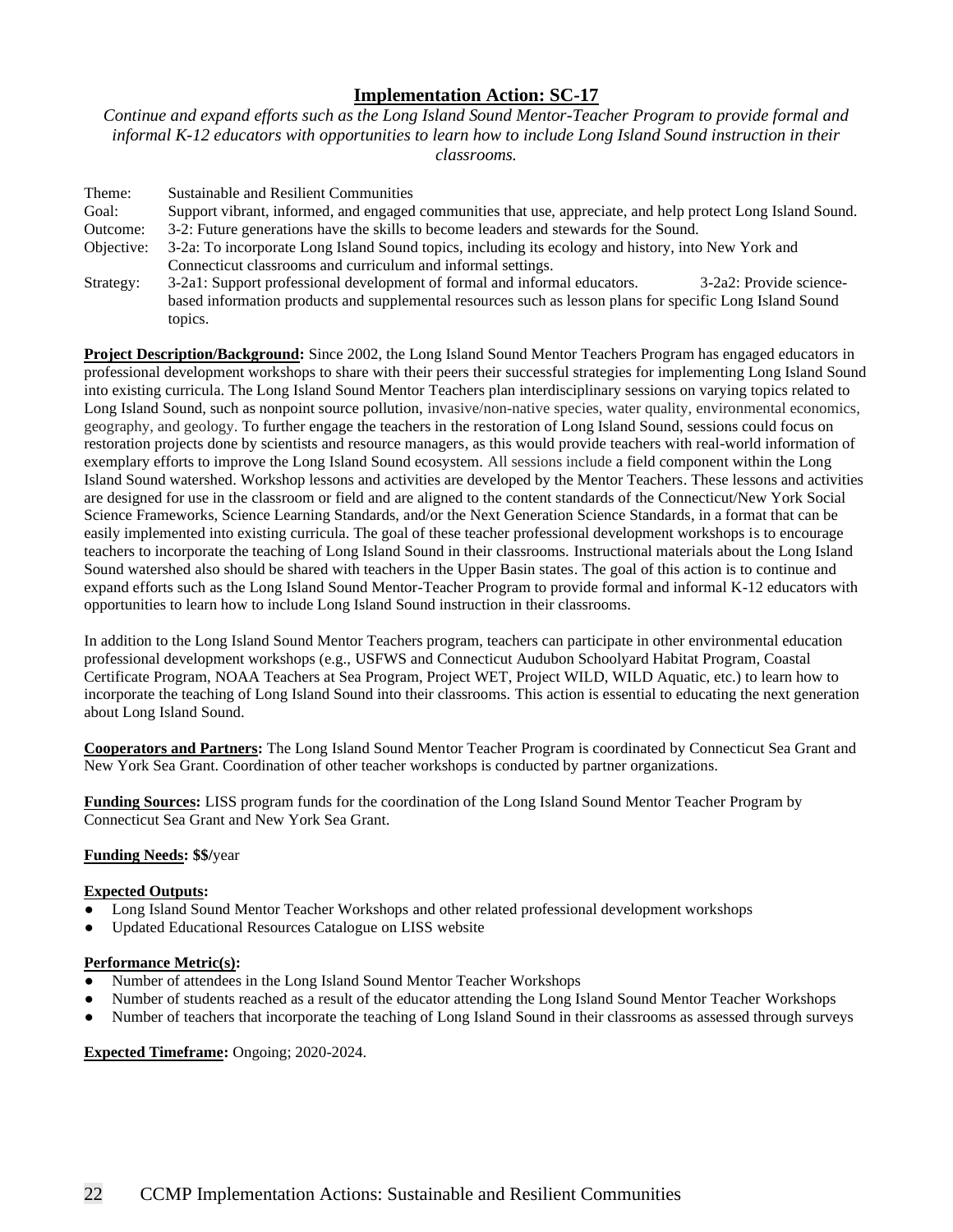*Support and encourage informal education activities on Long Island Sound.* 

- Theme: Sustainable and Resilient Communities
- Goal: Support vibrant, informed, and engaged communities that use, appreciate, and help protect Long Island Sound. Outcome: 3-2: Future generations have the skills to become leaders and stewards for the Sound.
- Objective: 3-2b: To provide youth with opportunities to learn about Long Island Sound and its related issues.
- Strategy: 3-2b1: Support informal education at aquariums, museums, and coastal environments with facilities such as nature centers.

**Project Description/Background:** Informal education institutions (e.g., aquariums, nature centers, science centers, etc.) provide students and adults alike with memorable field experiences on the Sound. To continue these experiences, which are important in maintaining and enhancing the public's appreciation of the Long Island Sound, the LISS Communications Team will support and encourage informal education activities. This assistance includes the development of technical guidance materials, such as manuals or field guides, to compliment the Long Island Sound field experiences.

**Cooperators and Partners:** Informal education institutions, NEIWPCC, New York Sea Grant, Connecticut Sea Grant.

**Funding Sources:** LISS program funds.

**Funding Needs:** \$/year

#### **Expected Outputs:**

- Technical guidance provided to informal education institutions
- Grant assistance provided to informal education institutions
- Technical guidance materials will be developed and distributed to informal education institutions
- Updated Educational Resources Catalogue on LISS website

#### **Performance Metric(s):**

- Number of informal education institutions that seek technical guidance from LISS
- Number of informal education institutions that seek grant assistance from LISS
- Number of technical guidance materials distributed to informal education institutions
- Number of field programs offered by informal education institutions on Long Island Sound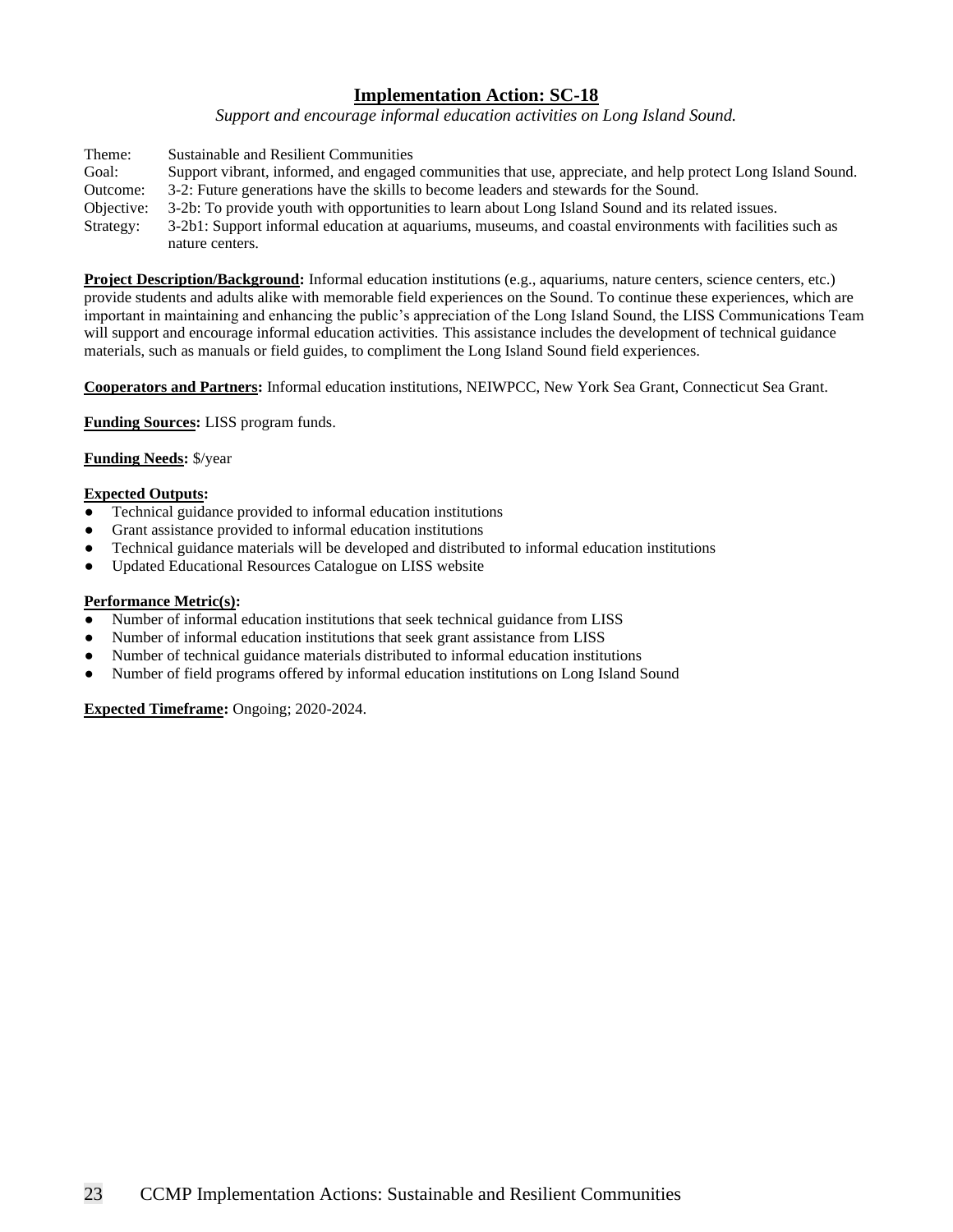*Support programs and opportunities that promote in-the-field and hands-on learning through classroom and informal activities.*

| Theme:     | Sustainable and Resilient Communities                                                                        |
|------------|--------------------------------------------------------------------------------------------------------------|
| Goal:      | Support vibrant, informed, and engaged communities that use, appreciate, and help protect Long Island Sound. |
| Outcome:   | 3-2: Future generations have the skills to become leaders and stewards for the Sound.                        |
| Objective: | 3-2b: To provide youth with opportunities to learn about Long Island Sound and its related issues.           |
| Strategy:  | 3-2b1: Support informal education at aquariums, museums, and coastal environments with facilities such as    |
|            | nature centers.                                                                                              |

**Project Description/Background:** Participating in in-the-field and hands-on learning through classroom and informal activities enhances experiences in the Long Island Sound from a new perspective and an increase use, appreciation and understanding of its resources. Special focus should be given to making such opportunities especially available to and accessible for underserved communities, including those in urban and inland settings, who may otherwise have limited access to on-the-field education. There are a variety of informal education organizations, in both Connecticut and New York, that provide on-the-water experiences for the public through boat tours or outreach/education events. Events could also be combined with a near shore "local flotilla" that encourages a water parade for anyone owning a small boat. Sound-wide publicity would be provided for this event, in an effort to reach all citizens on both shores of the Sound, particularly targeting urban populations with limited experience on the water. Educational materials could be created specific to these events, including the coupling of the water experience with Stewardship Area land events and a map(s) of points of interest and entry for an on-the-water Long Island Sound experience.

**Cooperators and Partners:** NEIWPCC, New York Sea Grant, Connecticut Sea Grant, maritime non-profits and museums that use boats to promote the use, appreciation, and understanding of Long Island Sound.

**Funding Sources:** LISFF, funding associated with tourism in Connecticut and New York.

## **Funding Needs:** \$\$

## **Expected Outputs:**

Events that provide in-the-field and hands-on opportunities, both "on-the-water" and land-based

#### **Performance Metric(s):**

- Number of participants
- Number and diversity of organizations that participate in the event(s) or conduct such activities
- Increase in public awareness of Long Island Sound as assessed by surveys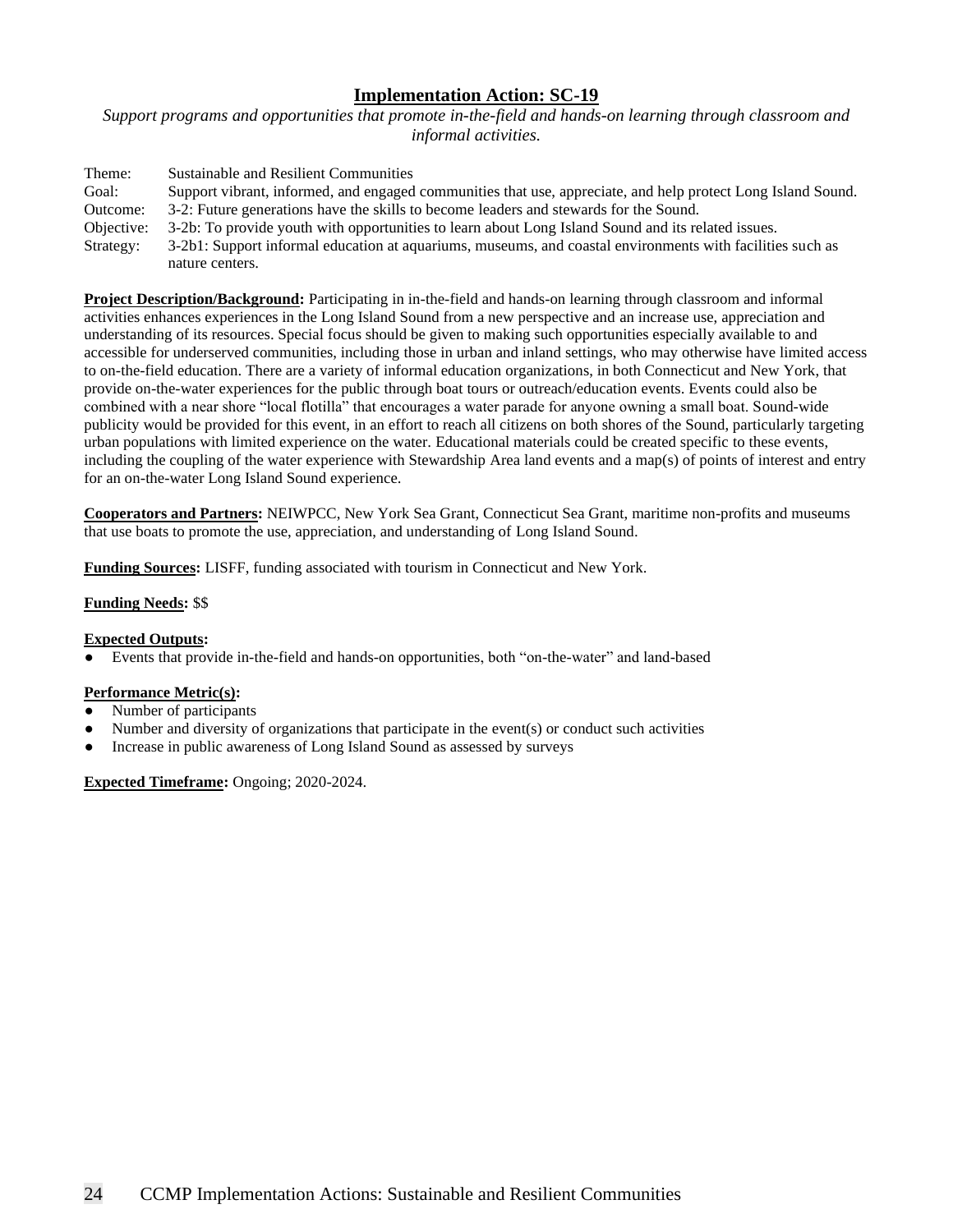*Provide support to municipalities on low-impact development and green infrastructure.*

- Theme: Sustainable and Resilient Communities Goal: Support vibrant, informed, and engaged communities that use, appreciate, and help protect Long Island Sound. Outcome: 3-3: Policy makers, resource managers, and other stakeholders have the informational resources to undertake collaborative efforts to restore and protect the Sound. Objective: 3-3a: To ensure that policy makers, environmental professionals, health professionals, and other stakeholders have the best available information in order to make decisions that will improve the management of Long Island
- Sound. Strategy: 3-3a1: Support the dissemination of the best practices to reduce contaminants, improve water quality, and protect habitats through professional development training and workshops.

**Project Description/Background:** This action will provide support to municipalities on low-impact development (LID) and green infrastructure (GI). This includes supporting LID/GI through focusing on vegetated buffers, living shorelines, bioretention, and pervious pavement. This action supports the dissemination of best practices to reduce pollution and improve water quality and ensures that policy makers, environmental professionals, and stakeholders have the best available information to make management decisions.

**Cooperators and Partners:** Army Corps of Engineers, FEMA, NRCS, appropriate academic institutions, coastal engineering consulting companies, New York and Connecticut Sea Grant, NEMO.

### **Funding Sources:** LISFF.

**Funding Needs:** \$\$/year for speakers, transportation, supplies, meeting space, printed material, marketing.

#### **Expected Outputs:**

- Training workshops
- Demonstration BMPs installed in conjunction with training workshop
- Increased dissemination of knowledge of BMP techniques

## **Performance Metric(s):**

- Results of pre- and post-surveys at each training that indicate a change in knowledge
- Number of people trained in LID/GI
- Follow-up surveys to assess BMP implementation
- Number of projects incorporating LID/GI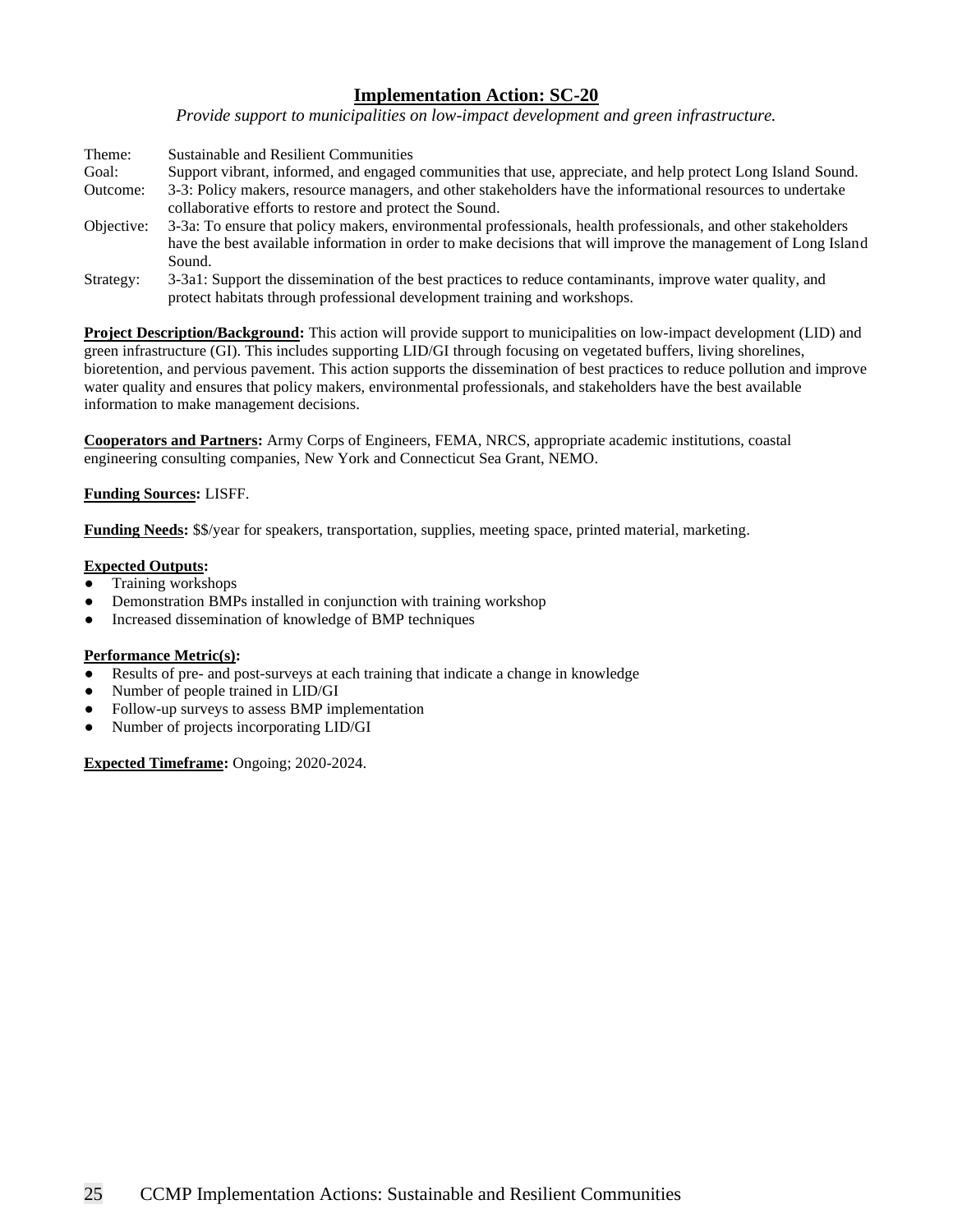*Provide support, including funding and technical assistance, for the development and dissemination of environmental technical manuals and studies to environmental decision makers and resource managers.* 

Theme: Sustainable and Resilient Communities Goal: Support vibrant, informed, and engaged communities that use, appreciate, and help protect Long Island Sound. Outcome: 3-3: Policy makers, resource managers, and other stakeholders have the informational resources to undertake collaborative efforts to restore and protect the Sound. Objective: 3-3a: To ensure that policy makers, environmental professionals, health professionals, and other stakeholders have the best available information in order to make decisions that will improve the management of Long Island Sound.

Strategy: 3-3a2: Update and disseminate information on the best available scientific, socioeconomic, and environmental trends to policy makers, resource managers, and stakeholders.

**Project Description/Background:** Municipalities and local environmental organizations offer the most direct way to reach residents and enhance their knowledge base. LISS's partners, along with project partners, will work together to produce print and/or web-based resources, including environmental reports and environmental technical manuals. These resources will be used by environmental decision makers, resource managers at the municipal level, and local environmental organizations to help inform residents of local environmental issues and how they impact the Sound.

**Cooperators and Partners:** NEIWPCC, New York Sea Grant, Connecticut Sea Grant, NEMO.

**Funding Sources:** LISS program funding for the Communications team staff, LISFF.

### **Funding Needs:** \$-\$\$/yr

#### **Expected Outputs:**

Print and/or web-based resources (manuals, etc.) developed for environmental decision makers

#### **Performance Metric(s):**

Number of environmental decision makers that utilize LISS developed resources as assessed by surveys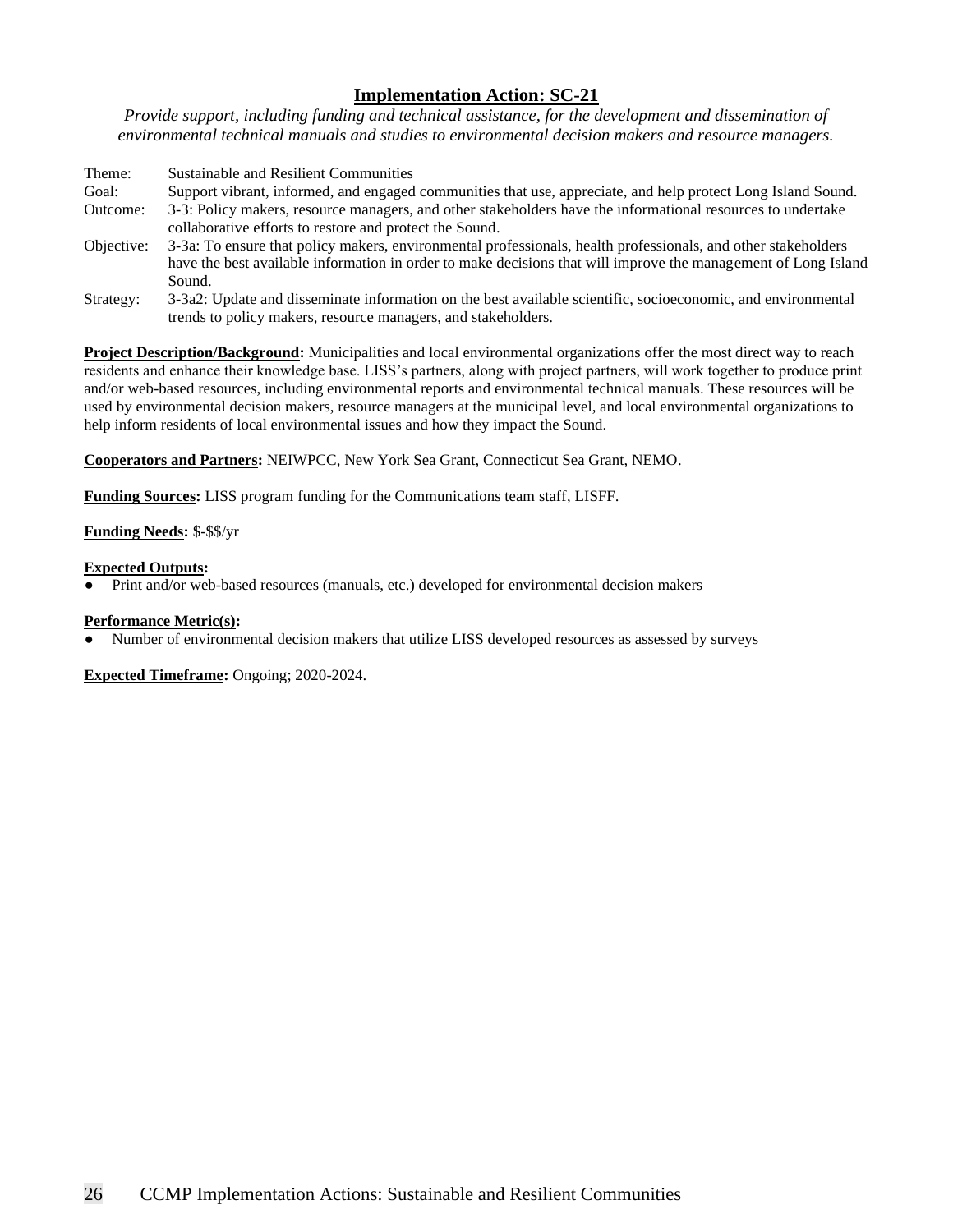*Use the best available social science research methods to understand the public's role in the Long Island Sound ecosystem and use that information to help support campaigns to reduce pollution, improve water quality and steward healthy habitats and resilient communities.*

Theme: Sustainable and Resilient Communities Goal: Support vibrant, informed, and engaged communities that use, appreciate, and help protect Long Island Sound. Outcome: 3-3: Policy makers, resource managers, and other stakeholders have the informational resources to undertake collaborative efforts to restore and protect the Sound. Objective: 3-3a: To ensure that policy makers, environmental professionals, health professionals, and other stakeholders have the best available information in order to make decisions that will improve the management of Long Island Sound. Strategy: 3-3a2: Update and disseminate information on the best available scientific, socioeconomic, and environmental trends to policy makers, resource managers, and stakeholders.

**Project Description/Background:** In 2006, LISS funded a Sound-wide Public Perception Survey on residents' opinions of the Sound's water quality, their knowledge of the Sound's environmental problems, where residents access environmental information, and what lawn care and other outdoor practices they engage in that may contribute to pollution in the Sound and its tributaries. While the survey correlated environmental knowledge with behaviors contributing to environmental stewardship, achieving positive behavior changes requires understanding and addressing the specific barriers preventing individuals and communities from their adoption. Developing a strategy on how to use the best social science research available (which could include refining the 2006 survey, developing more targeted surveys, focus groups, and review of existing social data) is needed to establish baseline and trends metrics on the degree to which the public understands its role in the protection of Long Island Sound and acts on that knowledge.

By using the best available social science research methods, this action will help understand the public's role in the Long Island Sound ecosystem and apply that information to help support campaigns to reduce pollution, improve water quality and steward healthy habitats and resilient communities. This can be useful for resource managers and environmental groups developing education campaigns and community-based social marketing campaigns. It will also help resource managers assess whether residents perceive that there is progress in restoration efforts, whether residents are willing to take on a more active role in helping to clean up the Sound, and their knowledge of environmental issues compared to the 2006 survey baseline.

**Cooperators and Partners:** New York Sea Grant, Connecticut Sea Grant, NEIWPCC, survey contractor, and CAC.

**Funding Sources:** LISS program funds.

## **Funding Needs:** \$\$

#### **Expected Outputs:**

The research method results will contain an executive summary of the study's major findings, divided into major topics, including: recreational use of Long Island Sound; perceived water quality; enactment of behaviors that have some impact on water quality; attitudes towards environment in general and willingness to change behaviors that affect Long Island Sound; residents' exposure to different media sources conducted in the Long Island Sound watershed from 2006 to the present.

**Performance Metric(s):** The research methods effectiveness will be measured by its impact on:

- Providing information to resource managers, the public, and policy makers that will help increase understanding on the issues facing the Sound
- The development of socio-economic indicators that will help resource managers assess how residents impact the environment of Long Island Sound
- Utility in helping LISS and its partners develop outreach and behavior change campaigns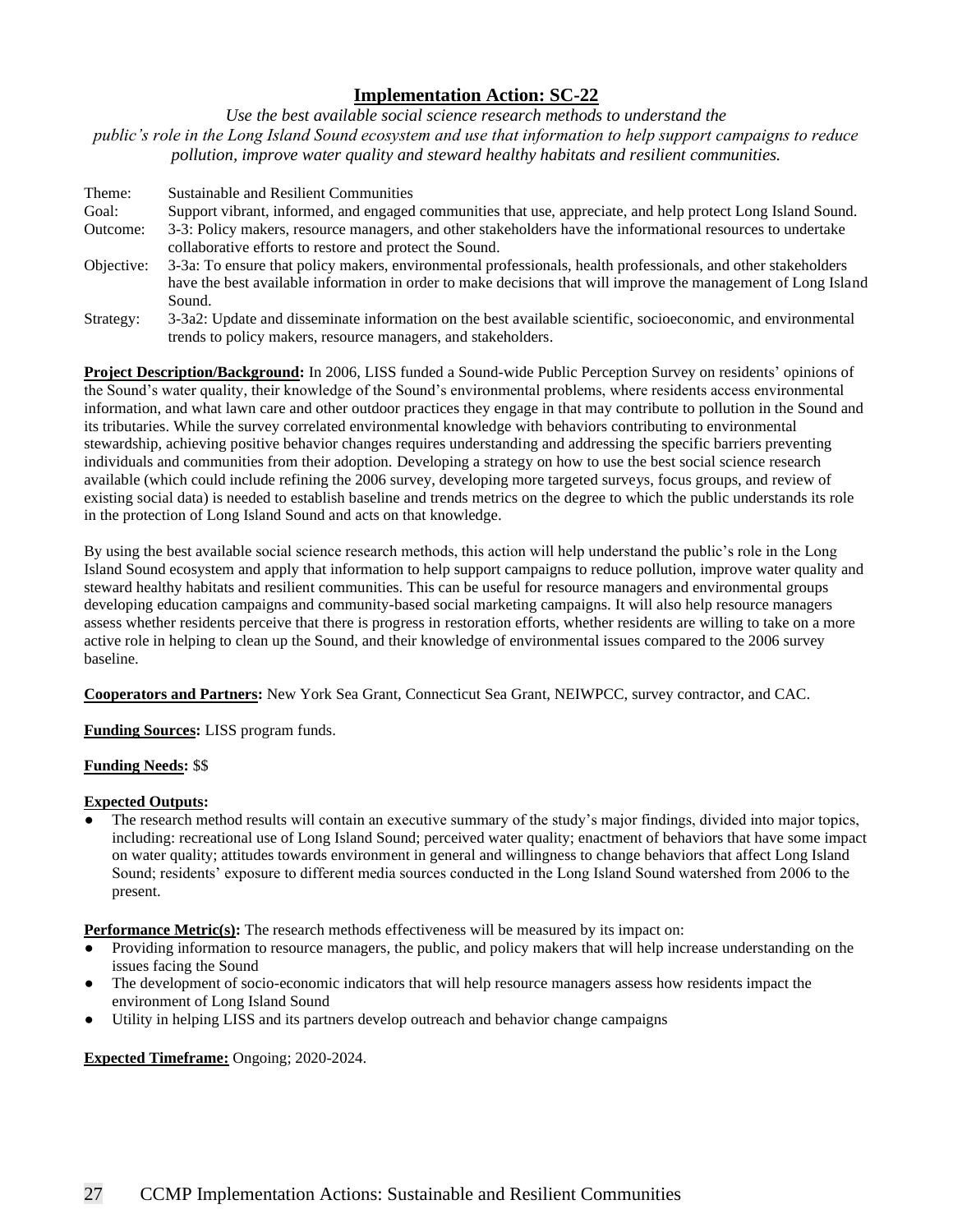*Develop tools (e.g., training modules, websites, regulations, best practices, etc.) and conduct region-wide and town-specific workshops to assist municipalities in the development of sustainability and resiliency plans and their integration into comprehensive plans.*

| Theme:     | Sustainable and Resilient Communities                                                                                                                                                                                                                                                                                 |
|------------|-----------------------------------------------------------------------------------------------------------------------------------------------------------------------------------------------------------------------------------------------------------------------------------------------------------------------|
| Goal:      | Support vibrant, informed, and engaged communities that use, appreciate, and help protect Long Island Sound                                                                                                                                                                                                           |
| Outcome:   | 3-4: New and existing development is sustainable and resilient.                                                                                                                                                                                                                                                       |
| Objective: | 3-4a: To encourage and facilitate the development of ecologically sustainable regional, state, and local<br>sustainability, mitigation, and resiliency plans and integrate them into community comprehensive plans.                                                                                                   |
| Strategy:  | 3-4a1: Provide support to municipalities to facilitate the development and updating of sustainability, and<br>resiliency plans that incorporate current concepts on these topics. 1-1a8: Incorporate climate change and sea<br>level rise in planning, regulation, and BMPs for stormwater and was tewater treatment. |

**Project Description/Background:** Sustainability planning is focused on energy and water use, water quality, natural infrastructure and sustainable land use practices, water dependent uses, and access to the water; and resiliency planning (and climate adaptation) is focused on the capacity of community infrastructure to withstand the effects of anthropogenic (e.g., oil spills) and natural (e.g., storms, SLR) perturbations.

This action is tailored to develop tools (e.g., training modules, websites, regulations, best practices, etc.) and conduct regionwide and town-specific workshops to assist municipalities in the development of sustainability and resiliency plans and their integration into comprehensive plans. Materials and workshops will include approaches for assessing risks and vulnerabilities, such as the use of GI approaches and developing strategy options that support sustainable and resilient wastewater and stormwater infrastructure design. Materials and workshops should also include guidance on how to incorporate interim sustainability and resiliency measures prior to the adoption and implementation of final municipal sustainability and resiliency plans. In addition, this activity will include material to inform municipalities and other government agencies of the existence of model sustainability and resiliency plans completed and, or, adopted by Long Island Sound coastal towns.

**Cooperators and Partners:** LISS, municipalities within the New York and Connecticut Coastal Long Island Sound Watershed, New England Municipal Sustainability Network, EPA brownfields, NYDOS, CTDEEP, New York and Connecticut Sea Grant, US EPA, Regional Planning Entities and Councils of Governments, State Planning Associations, CIRCA.

**Funding Sources:** LISS enhancement grant, Comprehensive Plan Funding Sources, EPA Smart Growth, Brownfields Wide Area Planning.

#### **Funding Needs:** \$-\$\$

#### **Expected Outputs:**

Educational materials and training suitable for community development of sustainability and resiliency plans and to integrate them into comprehensive plans

## **Performance Metric(s):**

- Completed training modules, handbook, website and, or other materials
- Number of municipalities with sustainability and resiliency plans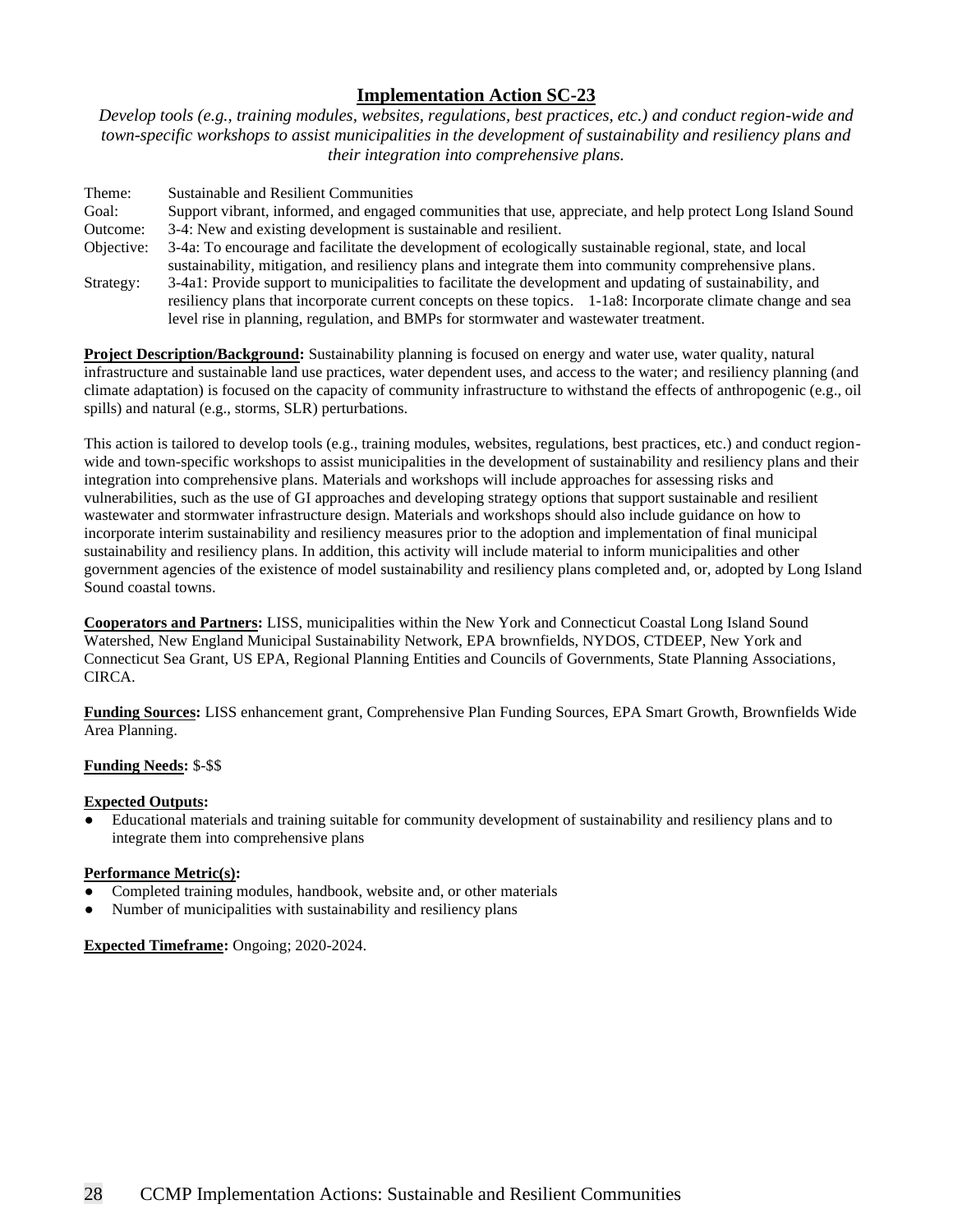*Support community development, adoption, and implementation of new or updated Municipal Sustainability Plans and Coastal Resiliency Plans.* 

Theme: Sustainable and Resilient Communities Goal: Support vibrant, informed, and engaged communities that use, appreciate, and help protect Long Island Sound. Outcome: 3-4: New and existing development is sustainable and resilient. Objective: 3-4a: To encourage and facilitate the development of ecologically sustainable regional, state, and local sustainability, mitigation, and resiliency plans and integrate them into community comprehensive plans. Strategy: 3-4a1: Provide support to municipalities to facilitate the development and updating of sustainability, and resiliency plans that incorporate current concepts on these topics. 3-4b1: Revise zoning, permitting, and related regulations to ensure that future development and redevelopment conform to sustainability, mitigation, and resiliency plans. 3-4b2: Provide technical assistance and training for homeowners, municipal officials, developers, engineers, and consultants on sustainability, adaptation, and resiliency concepts and opportunities for implementation. 1-1a6: Implement low-impact development and green infrastructure for new and existing residential development and mitigate pollution from commercial and industrial sources. 1-1a8: Incorporate climate change and sea level rise in planning, regulation, and BMPs for stormwater and wastewater treatment. 1-1c1: Preserve hydrologic function (e.g. flooding, buffer zones, resiliency, groundwater, etc.) in developing watersheds and restore in impaired watersheds. 1-1b2: Protect wetlands, healthy watersheds, riparian buffers, and open land to minimize land disturbance and impervious cover through land protection, sustainable development and green infrastructure. 4-3b4: At five-year intervals refine implementation actions and priorities by incorporating and integrating new information (including emerging issues) relating to science and management.

**Project Description/Background:** This action will support community development, adoption, and implementation of new or updated Municipal Sustainability Plans and Coastal Resiliency Plans.

Sustainability planning is focused on energy and water use, water quality, natural infrastructure and sustainable land use practices, water dependent uses, and access to the water, and will form the basis of community efforts. In particular, the following components of municipal sustainability plans are important to the sustainable conservation and management of Long Island Sound: (1) Evaluation of long-term needs and reduction of energy use and water use. (2) Evaluation of drinking water infrastructure and long-term needs. (3) Reduction of water quality impacts especially from nonpoint sources. (4) Improvement of sustainable transportation options and opportunities for walkable communities with waterfront access. (5) Promotion of water-dependent uses, including public access on waterfront parcels. (6) Identification of infrastructure/natural system needs to allow for waterfront recreation and access consistent with sustainability plans and smart growth programs. (7) Identification of one or more municipal staff to coordinate and implement these plans. (8) Develop and update a list of resources and contacts (e.g., such as model regulations and appropriate planning agencies, including the Connecticut/New York Planners Associations) to assist with municipal and regional resiliency planning. (9) Development and implementation of municipal ordinances to make them consistent with sustainability plans.

New resiliency plans should be developed and, or, existing plans augmented to incorporate concepts that serve to protect natural habitat and built infrastructure. Understanding potential impacts to both natural habitat and man-made infrastructure due to climate change and incorporating findings into resiliency planning will help protect Long Island Sound and municipal economies. In particular, the following components of municipal coastal resiliency plans are important to the long-term conservation and management of Long Island Sound: (1) Identification and protection of important natural and man-made infrastructure and habitats that are vulnerable to impact from natural hazards or infrastructure failures due to climate change. (2) Incorporation of natural infrastructure/habitat (e.g., Green Infrastructure) based solutions into planning activities. Where appropriate, encourage beneficial use of dredged material in these solutions. (3) Identification of infrastructure/natural system needs to allow for waterfront recreation and access consistent with resiliency needs. (4) Development of applied research, standards and best practices to encourage implementation of nature-based solutions. (5) Coordination of Hazard Mitigation and Resiliency planning (i.e., NHMP through FEMA) including flood and erosion control programs incorporating both natural systems and hard infrastructure. (6) Re-design, upgrade and/or retrofit WWTFs, stormwater infrastructure, and drinking water facilities to be resilient in a changing climate. (7) Where appropriate, implement CT2013 legislation to require consideration of SLR in the design of WWTF construction and upgrades. (8) Identification of one or more municipal staff to coordinate and implement these plans. (9) Develop and update a list of resources and contacts to assist with municipal and regional resiliency planning. (10) Development and implementation of municipal ordinances to make them consistent with resiliency plans. (11) Provide information/access to funding sources for municipalities and residents (including low-interest loans) and streamline/coordinate federal/state/local permitting processes.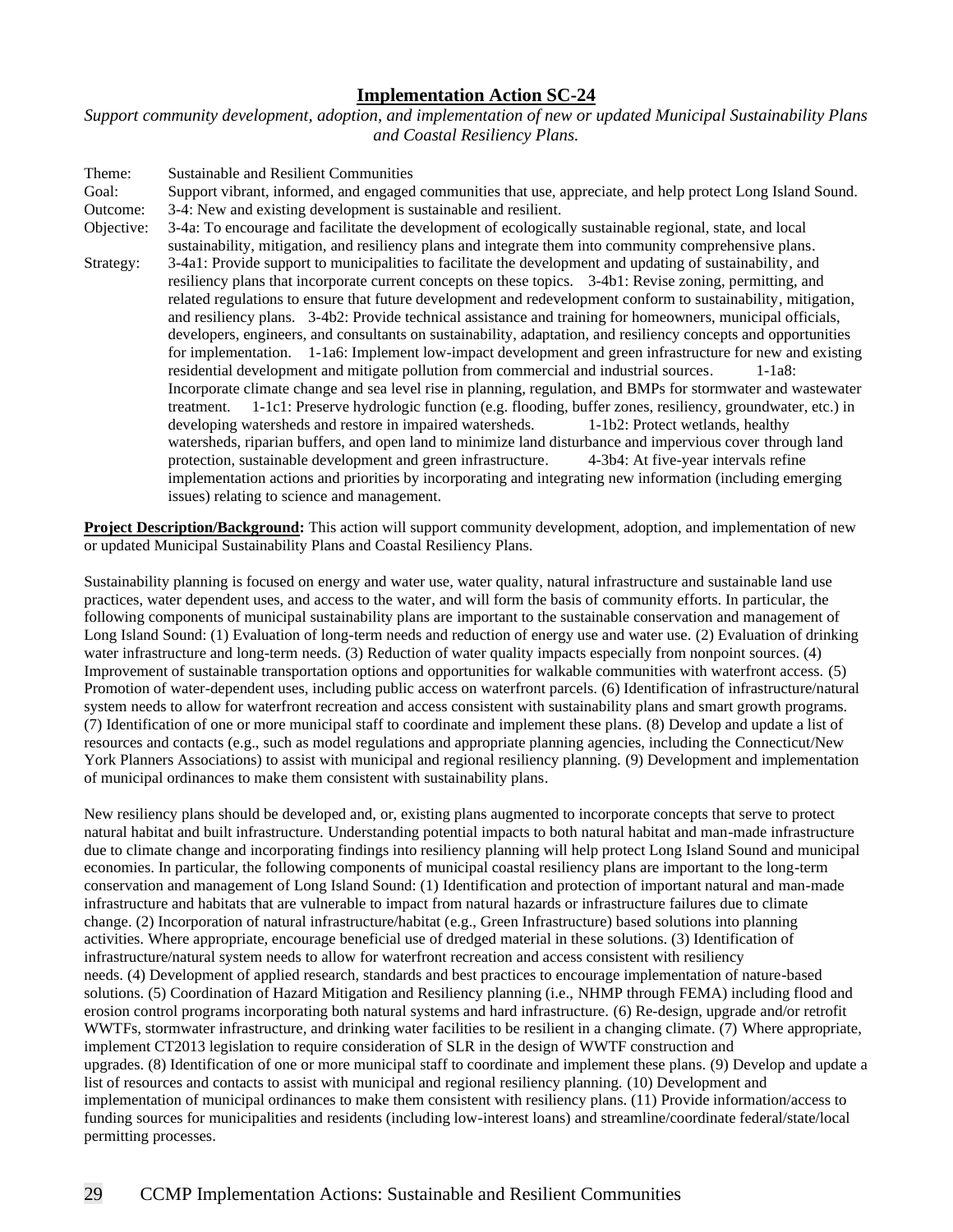**Cooperators and Partners:** Municipalities within the New York and Connecticut Coastal Long Island Sound Watershed, New England Municipal Sustainability Network, EPA brownfields, NYDOS, CTDEEP, New York and Connecticut Sea Grant, US EPA, Regional Planning Entities and Councils of Governments, State Planning Associations, FEMA—community rating system, TNC, Connecticut Institute for Resilience and Climate Adaptation, HUD-DOT Partnership for Sustainable Communities.

**Funding Sources:** Comprehensive Plan Funding Sources, EPA Smart Growth, Brownfields Wide Area Planning, Cleaner Greener programs in New York, HUD, HUD-DOT Partnership for Sustainable Communities, FEMA.

**Funding Needs:** \$\$/municipality depending on size and density

## **Expected Outputs:**

- Sustainability Plans for each municipality or planning area linked to comprehensive plan, resiliency plan and other guiding municipal and regional planning documents
- Resiliency Plans for each municipality or planning area linked to comprehensive plans, sustainability plans, and other guiding municipal and regional planning documents

## **Performance Metric(s):**

- Number of municipalities with completed sustainability and resiliency plans
- Number of municipalities implementing sustainability and resiliency plans
- Number of implemented sustainability and resiliency plans
- Number of completed coastal/riverine restoration projects that protect neighborhoods from flooding
- Number of coastal conservation areas identified with both ecological and disaster importance
- Number of coastal conservation areas of both ecological and disaster importance conserved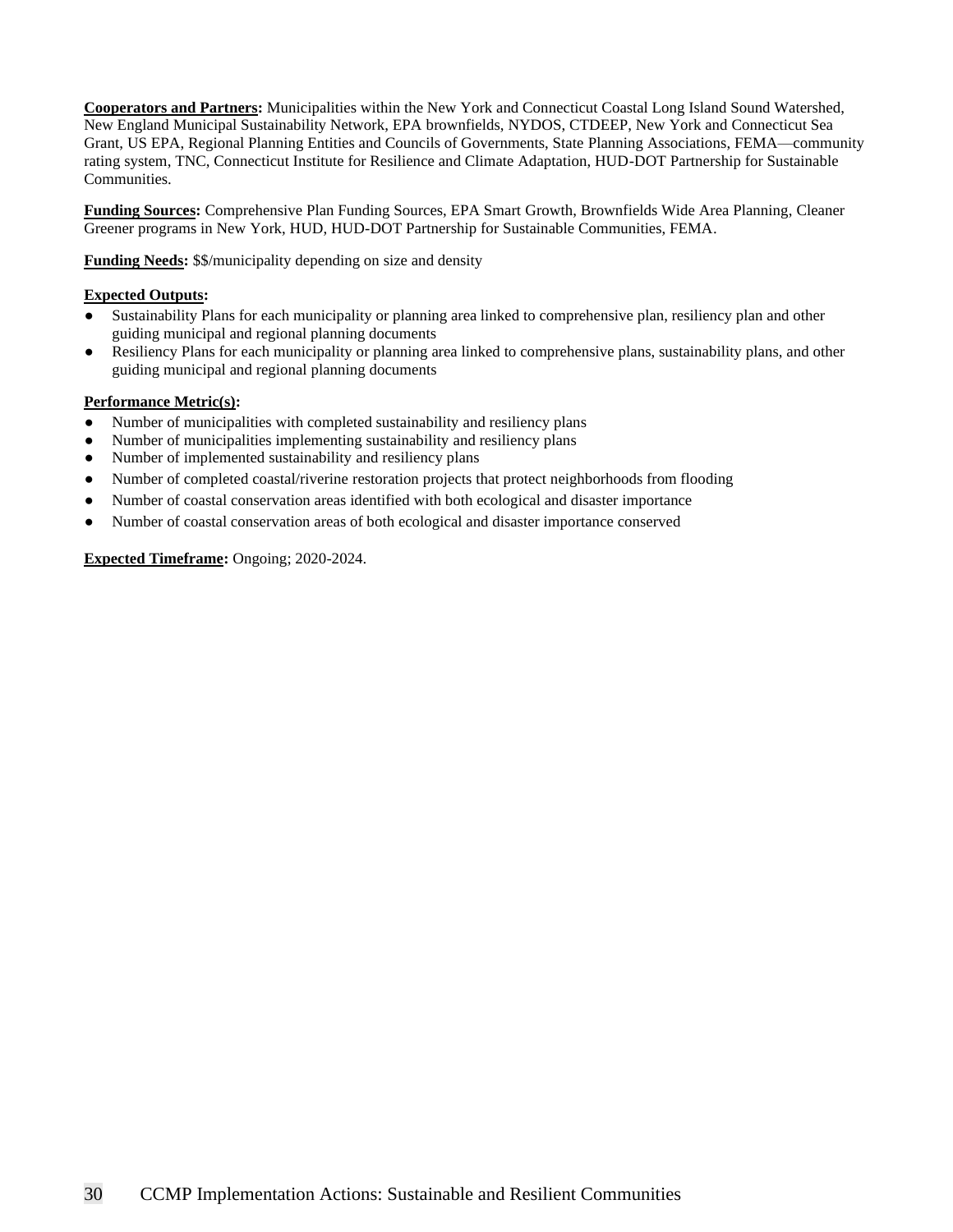*Develop guidance for assessing the benefits and costs of sustainability activities and economic development, including protection of ecosystem function versus infrastructure protection, to incorporate into sustainability and resiliency planning efforts.*

| Theme:                      | <b>Sustainable and Resilient Communities</b>                                                                 |
|-----------------------------|--------------------------------------------------------------------------------------------------------------|
| Goal:                       | Support vibrant, informed, and engaged communities that use, appreciate, and help protect Long Island Sound. |
| Outcome:                    | 3-4: New and existing development is sustainable and resilient.                                              |
| Objective:                  | 3-4a: To encourage and facilitate the development of ecologically sustainable regional, state, and local     |
|                             | sustainability, mitigation, and resiliency plans and integrate them into community comprehensive plans.      |
| $\mathcal{C}_{\text{turb}}$ | 2.400; Enguns consistency emens esementic development and quoteinebility mitiaetien, and negliancy           |

Strategy: 3-4a2: Ensure consistency among economic development and sustainability, mitigation, and resiliency planning efforts. 3-4b3: Balance waterfront recreational, commercial, and industrial uses according to sustainability and resiliency plans.

**Project Description/Background:** Developing a guidance for assessing the benefits and costs of sustainability activities and economic development is important for the future development of effective sustainability and resiliency plans and programs. The guidance should include the following:

- Quantify the relative magnitude of waterfront and nearshore uses in municipalities.
- Incorporate a means to connect water dependent business uses to recreational and commercial fisheries.
- Incorporate the protection of ecosystem function versus infrastructure protection.

Consider using "full-cost accounting" and "life-cycle cost accounting" processes to capture more of the true costs that are often externalized in traditional cost-benefit analyses. Also consider costs based on ecosystem parameters (coastal watershed communities) that extend from uplands to coasts and into the offshore areas, which might allow some innovative and equitable payments for ecosystem services or ecological impact fees to be assessed to mitigate watershed and offshore impacts.

**Cooperators and Partners:** LISS, Municipal Planning Employees, New York and Connecticut Sea Grant, Regional Planning Entities and Councils of Governments, EPA Smart Growth Program (N. Kingstown, RI model).

**Funding Sources:** LISS program funds, Comprehensive Plan Funding Sources.

## **Funding Needs:** \$\$

# **Expected Outputs:**

A guidance document and materials for use in planning, education, and outreach

## **Performance Metric(s):**

Document provided to all interested communities and stakeholders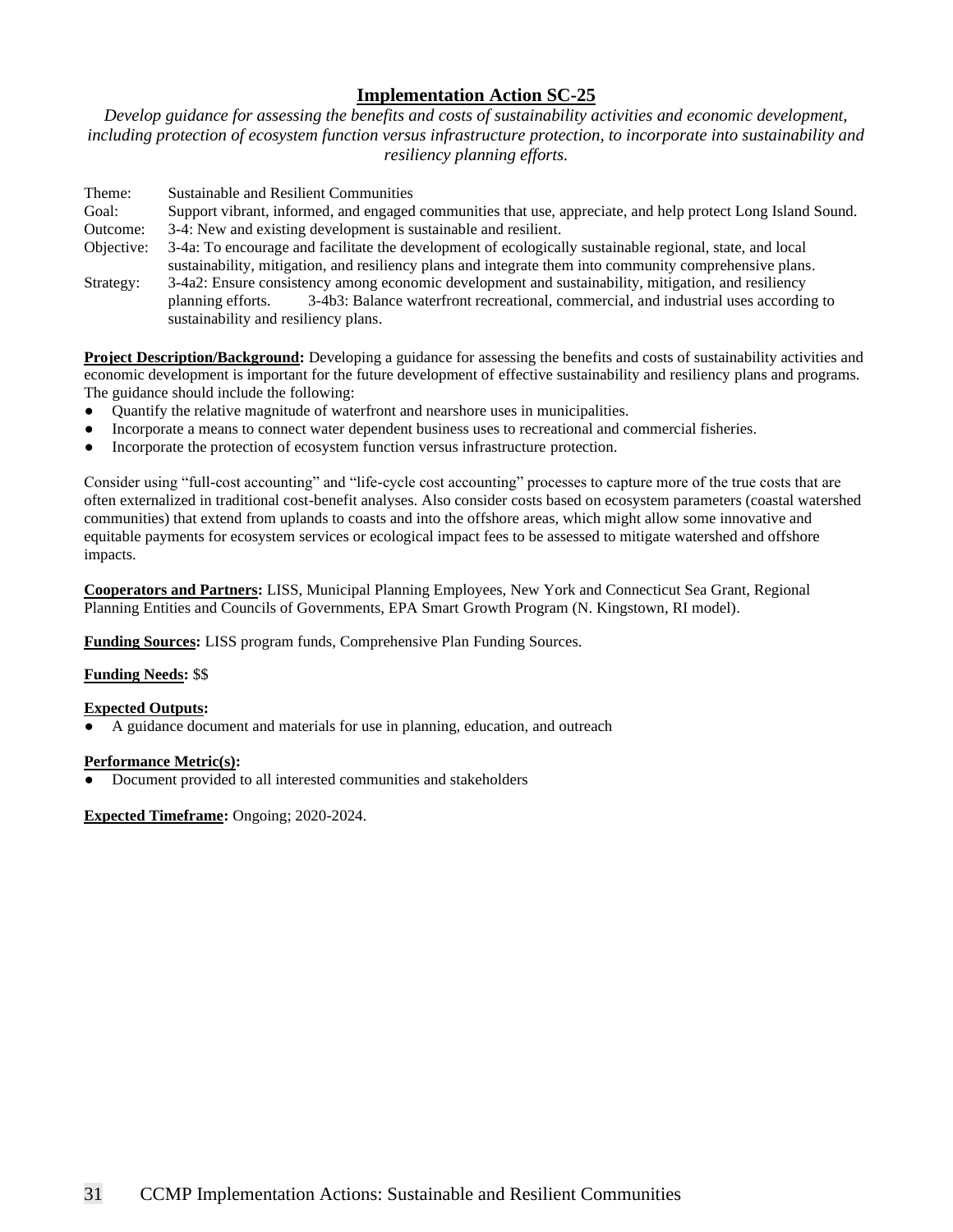*Identify and recommend removal and, or, protection of sensitive infrastructure in the coastal zone (e.g., oil tanks, pump, power stations, etc.) and work to prevent future siting of such infrastructure in vulnerable coastal floodplains.*

| Theme:     | <b>Sustainable and Resilient Communities</b>                                                                                                                                                                                                                                                                     |
|------------|------------------------------------------------------------------------------------------------------------------------------------------------------------------------------------------------------------------------------------------------------------------------------------------------------------------|
| Goal:      | Support vibrant, informed, and engaged communities that use, appreciate, and help protect Long Island Sound.                                                                                                                                                                                                     |
| Outcome:   | 3-4: New and existing development is sustainable and resilient.                                                                                                                                                                                                                                                  |
| Objective: | 3-4b: To develop and implement sustainability and resiliency plans throughout new and existing development,                                                                                                                                                                                                      |
|            | housing, transportation, emissions control, energy efficiency, and job creation programs for all municipalities.                                                                                                                                                                                                 |
| Strategy:  | 3-4b1: Revise zoning, permitting, and related regulations to ensure that future development and redevelopment<br>conform to sustainability, mitigation, and resiliency plans. 1-1a8: Incorporate climate change and sea level rise<br>in planning, regulation, and BMPs for stormwater and wastewater treatment. |

**Project Description/Background:** Coastal infrastructure such as oil storage facilities, public works facilities, power infrastructure, etc. can be vulnerable to increased threat of storm surges and SLR. Identification and relocation/retrofitting of these facilities will help reduce damage and prevent releases of pollutants to Long Island Sound. This action will include training and providing resources to legislators and municipal managers on coastal resiliency, planning and adaptation to enact better laws and guidance on siting and to provide the tools needed for appropriate placement of municipal infrastructure in safe flood protected areas. Coastal Management Act CGS Section 22a-92(b)(1)(E) already disallows the siting within the coastal boundary of new tank farms and other new fuel and chemical storage facilities which can reasonably be located inland and requires any new storage tanks which must be located within the coastal boundary to abut existing storage tanks or to be located in urban industrial areas and to be adequately protected against floods and spills. This action is, therefore, consistent with the Coastal Management Act as well as Connecticut's Natural Hazard Mitigation [\(http://www.ct.gov/deep/cwp/view.asp?a=2720&q=325652&deepNav\\_GID=1654\)](http://www.ct.gov/deep/cwp/view.asp?a=2720&q=325652&deepNav_GID=1654) and Climate Change preparedness

support [\(http://www.ct.gov/deep/cwp/view.asp?a=4423&Q=528012&deepNav\\_GID=2121\)](http://www.ct.gov/deep/cwp/view.asp?a=4423&Q=528012&deepNav_GID=2121).

**Cooperators and Partners:** The state legislatures and the state agencies of Connecticut and New York and their respective state municipalities, the LISS CAC and other Long Island Sound stakeholders.

**Funding Sources:** Planning/study could be funded by LISFF, other local grants. Actual expenses for moving/protection would have to come from State Revolving Funds (SRFs).

## **Funding Needs:** \$\$

#### **Expected Outputs:**

- Secure and adaptable coastal resiliency plans that will protect infrastructure and reduce the impacts of accidental pollutant releases due to natural weather disasters and SLR
- Reduced accidental spill events due to weather and flooding events
- Model legislation for siting new infrastructure

#### **Performance Metric(s):**

- Inventory of vulnerable infrastructure
- Proposed legislative language for appropriate jurisdiction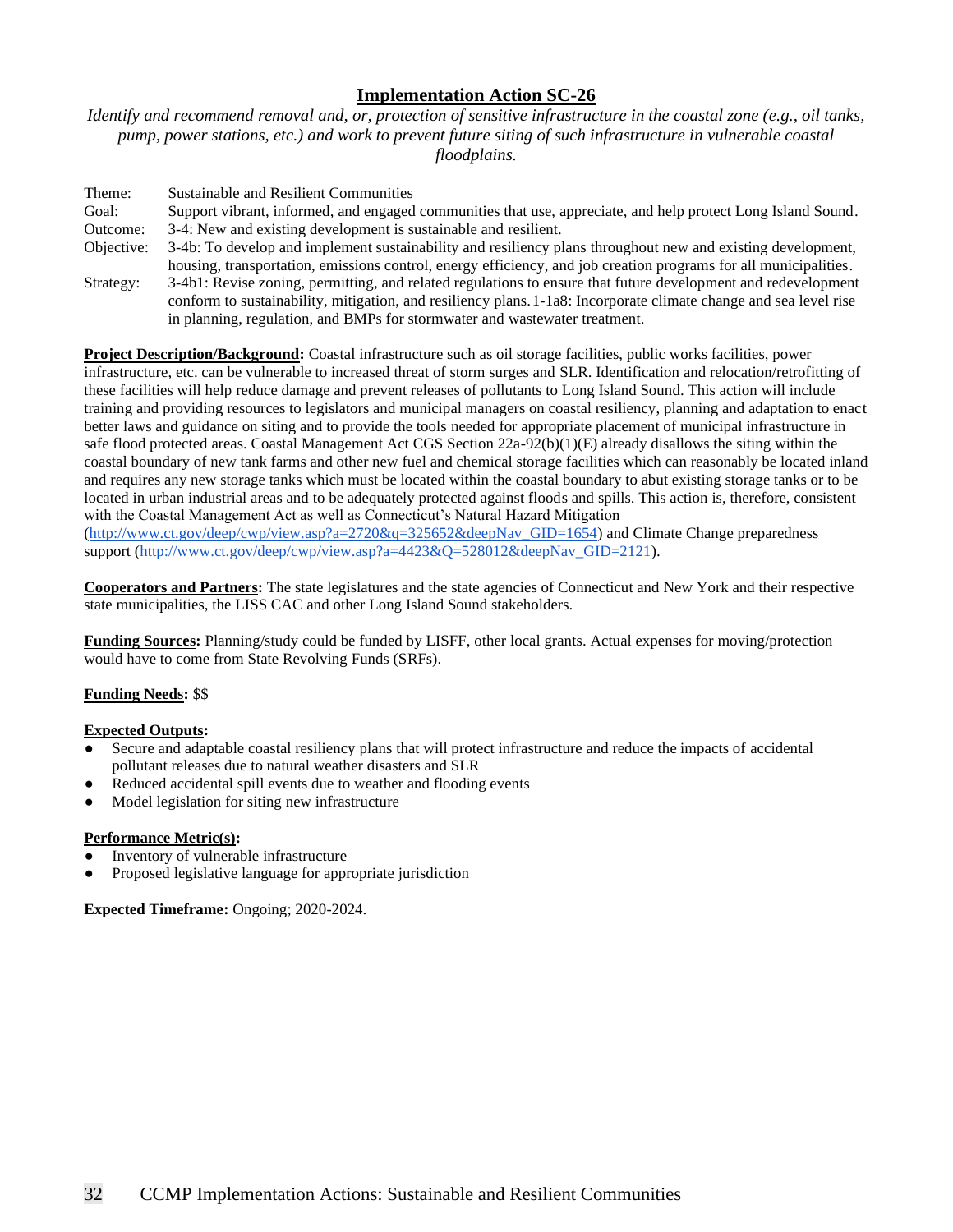*Implement standards, best practices, and educational materials for Green Infrastructure/Low-Impact Development planning and implementation.* 

| Theme:     | Sustainable and Resilient Communities                                                                            |
|------------|------------------------------------------------------------------------------------------------------------------|
| Goal:      | Support vibrant, informed, and engaged communities that use, appreciate, and help protect Long Island Sound.     |
| Outcome:   | 3-4: New and existing development is sustainable and resilient.                                                  |
| Objective: | 3-4b: To develop and implement sustainability and resiliency plans throughout new and existing development,      |
|            | housing, transportation, emissions control, energy efficiency, and job creation programs for all municipalities. |
| Strategy:  | 3-4b2: Provide technical assistance and training for homeowners, municipal officials, developers, engineers,     |
|            | and consultants on sustainability, adaptation, and resiliency concepts and opportunities for implementation.     |

**Project Description/Background:** Low-Impact Development (LID) is a management approach whose aim is to reduce the environmental effects of development and Green Infrastructure (GI) is a methodology that uses natural or quasi natural methods for water management that protects, restores, or mimics the natural water cycle (American Rivers' website). It is an approach to stormwater management and water resource protection that communities can use to maintain healthy waters, provide multiple environmental benefits, and support sustainable communities. Unlike single-purpose gray stormwater infrastructure, which uses pipes to dispose of rainwater, GI uses vegetation and soil to manage rainwater where it falls. By weaving natural processes into the built environment, GI provides not only stormwater management, but also flood mitigation, air quality management, and much more [\(https://www.epa.gov/green-infrastructure/benefits-green-infrastructure\)](https://www.epa.gov/green-infrastructure/benefits-green-infrastructure). LID and GI can help to minimize nutrient migration from developed sites, reduce demand on wastewater treatment plants, and decrease amount and concentration of nutrients and contaminants entering stormwater and/or groundwater flows into Long Island Sound. This action will implement standards, best practices, and educational materials for GI/LID planning and implementation. The following initial steps are expected:

- Develop a catalog of ecosystem services. This catalog of services, their associated value and optimal usage can then be used in community and natural resource planning. Ecosystem services are those that the environment provides that protect or provide resources including water, timber, and habitat for fisheries, and pollination of native and agricultural plants
- Develop a manual of waterfront construction that incorporates elements of GI and LID
- Develop programs to teach and inform on ecosystem services, GI, and associated best practices

**Cooperators and Partners:** LISS, Municipal Planning Employees, New York/Connecticut Sea Grant, Regional Planning Entities and Councils of Governments, Connecticut Institute for Resilience and Climate Adaptation, EPA-Soak up the Rain program, Non-traditional partners from service industries to inform implementation (e.g., builders, engineering firms. landscape architects, ecologists, etc.).

**Funding Sources:** LISS, Comprehensive Plan Funding Sources.

#### **Funding Needs:** \$

## **Expected Outputs:**

Guidance documents and materials for use in planning, education, and outreach

## **Performance Metric(s):**

- A catalog of ecosystem services
- A waterfront construction manual of that incorporates elements of GI and LID
- Number of programs to teach and inform on ecosystem services, GI, and associated best practices
- Increased number of development/re-development projects and private facilities with LID/GI BMPs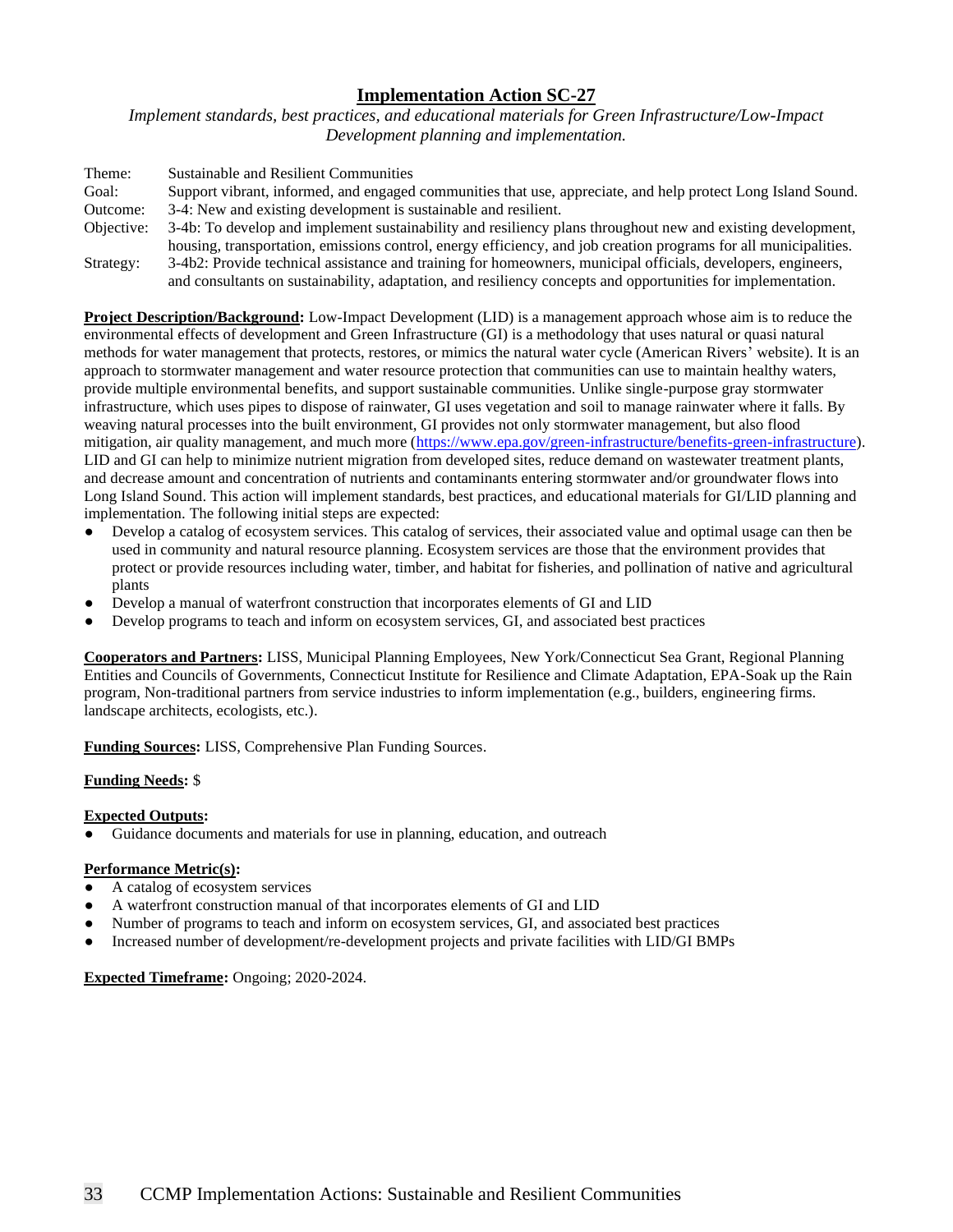*Remediate and sustainably develop abandoned and underutilized sites (brownfields).*

| Theme:     | Sustainable and Resilient Communities                                                                            |
|------------|------------------------------------------------------------------------------------------------------------------|
| Goal:      | Support vibrant, informed, and engaged communities that use, appreciate, and help protect Long Island Sound.     |
| Outcome:   | 3-4: New and existing development is sustainable and resilient.                                                  |
| Objective: | 3-4b: To develop and implement sustainability and resiliency plans throughout new and existing development,      |
|            | housing, transportation, emissions control, energy efficiency, and job creation programs for all municipalities. |
| Strategy:  | 3-4b3: Balance waterfront recreational, commercial, and industrial uses according to sustainability and          |
|            | resiliency plans.                                                                                                |

**Project Description/Background:** This action will remediate and sustainably develop abandoned and underutilized sites (brownfields), including obtaining and providing funding to municipalities for remediating former and abandoned commercial/industrial sites. This would include cleaning up contaminated superfund sites and restoring or replacing derelict structures in coastal districts around Long Island Sound, subsequently reducing polluted stormwater runoff and leaching of contaminants into the ground water, as well as contributing to sustainable smart growth, development of public access, and vibrant shoreline communities.

#### **Cooperators and Partners:** The state agencies of Connecticut (DECD and DEEP

[http://www.ct.gov/deep/cwp/view.asp?a=2715&q=489000&deepNav\\_GID=1626#ABCProgram\)](http://www.ct.gov/deep/cwp/view.asp?a=2715&q=489000&deepNav_GID=1626#ABCProgram) and New York (http://www.dec.ny.gov/chemical/8450.html), their respective state municipalities, redevelopment agencies and other quasigovernment organizations. Non-profit land acquisition organizations (TNC, Audubon).

**Funding Sources:** A combination of state and federal grants and loans primarily funded through each states' respective SRF loan and grant programs and through EPA Grants. See<http://www.ctbrownfields.gov/ctbrownfields/site/default.asp> and [http://www.dec.ny.gov/chemical/brownfields.html.](http://www.dec.ny.gov/chemical/brownfields.html) Private/non-profit funding may assist.

**Funding Needs:** \$\$\$\$; individual projects can easily exceed \$1M. Expected funds equal more than \$10 million.

#### **Expected Outputs:**

- Eliminate contaminated soils and sediments around Long Island Sound and reduced polluted stormwater runoff and leaching of contaminants into ground water
- Use of underutilized sites to increase public access to and appreciation of Sound

## **Performance Metric(s):**

Number of sites or acres restored/remediated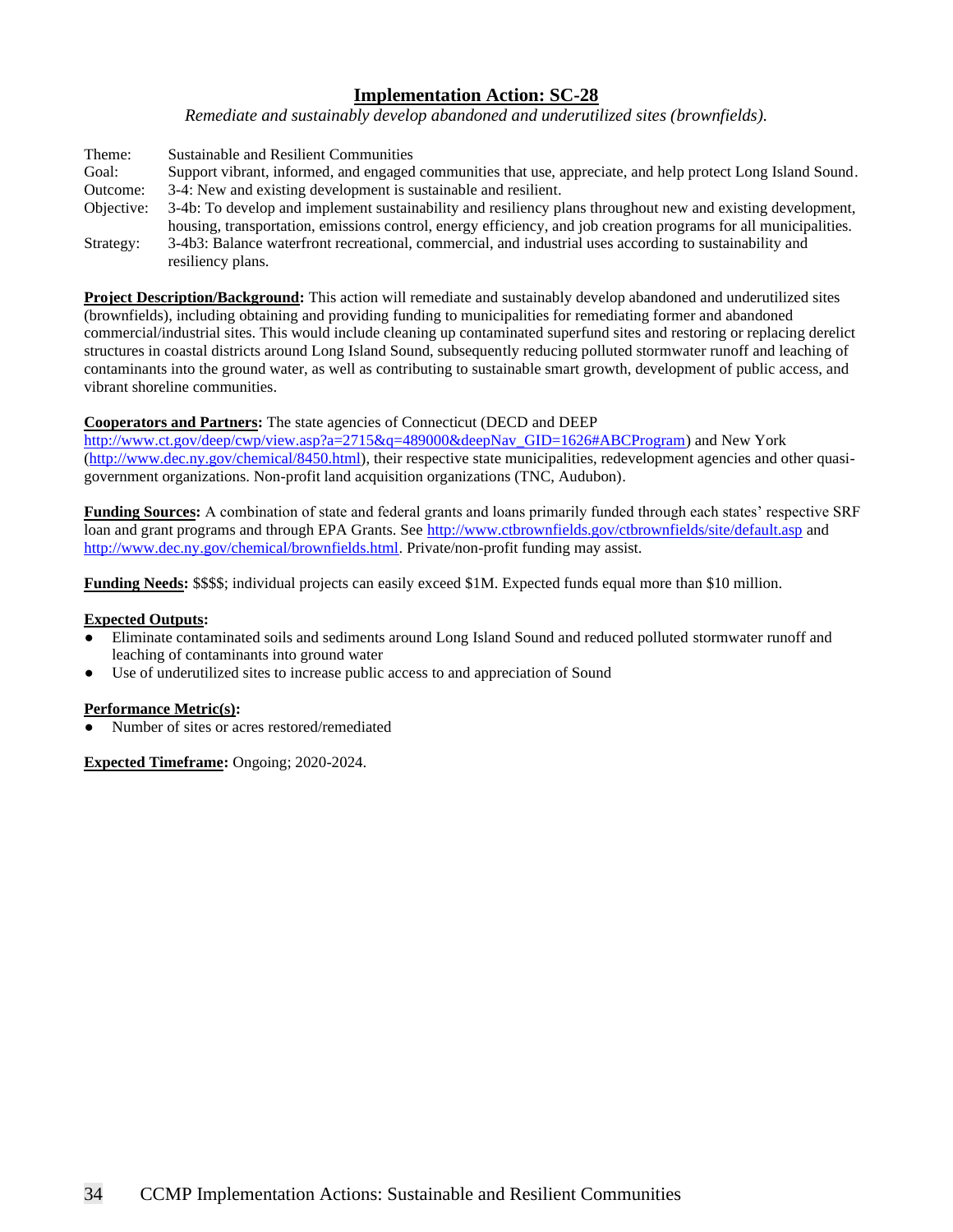*Pursue further study and support for beneficial use and other alternatives to open water placement of dredged material.*

| Theme:     | Sustainable and Resilient Communities                                                                            |
|------------|------------------------------------------------------------------------------------------------------------------|
| Goal:      | Support vibrant, informed, and engaged communities that use, appreciate, and help protect Long Island Sound      |
| Outcome:   | 3-4: New and existing development is sustainable and resilient.                                                  |
| Objective: | 3-4b: To develop and implement sustainability and resiliency plans throughout new and existing development,      |
|            | housing, transportation, emissions control, energy efficiency, and job creation programs for all municipalities. |
| Strategy:  | 3-4b3: Balance waterfront recreational, commercial, and industrial uses according to sustainability and          |
|            | resiliency plans.                                                                                                |

**Project Description/Background:** The Long Island Sound Dredged Material Management Plan (DMMP) was developed to be the comprehensive plan for the management of dredged material for Long Island Sound federal dredging activities [\(https://www.epa.gov/sites/production/files/2016-11/documents/elis\\_fseis\\_-](https://www.epa.gov/sites/production/files/2016-11/documents/elis_fseis_-_full_report_with_appendices_submitted_04nov16.pdf)

full report with appendices submitted  $04nov16.pdf$ . The development of the DMMP is a USACE-led process which draws on existing information to: (1) determine the economic and engineering need for dredging according to existing and reasonably prospective navigation traffic; (2) identify the anticipated locations and volumes of dredged material to be generated within the Long Island Sound; and (3) examine existing dredged material disposal sites and management practices to determine if shortfalls in capacity or opportunities for better management exist. With FY2020 funds, LISS has funded CTDEEP \$150,000 to pursue further study and support for beneficial use and other alternatives to open water placement of dredged material in Long Island Sound. The project will inventory potential beneficial use sites in Connecticut, screen criteria to link potential projects to appropriate sites focusing on coastal resource restoration approaches, conduct a case-study examination of at least one site, and develop a project website to deliver outputs to the public and Long Island Sound dredged material regulators.

**Cooperators and Partners:** LISS, USACE NAE and NYD, EPA Regions 1 and 2, NOAA, NYSDOS, NYSDEC, CTDEEP, CTDOT, and RICRMC.

**Funding Sources:** LISS, USACE

**Funding Needs:** \$\$\$

## **Expected Outputs:**

- Increased knowledge about beneficial use of dredged material in the Long Island Sound
- Completed inventory of potential beneficial use sites in Connecticut
- Completed case-study examination of at least one potential beneficial use site
- Completed project website

#### **Performance Metric(s):**

Number of beneficial use projects

**Expected Timeframe:** Discrete; 2020-2024.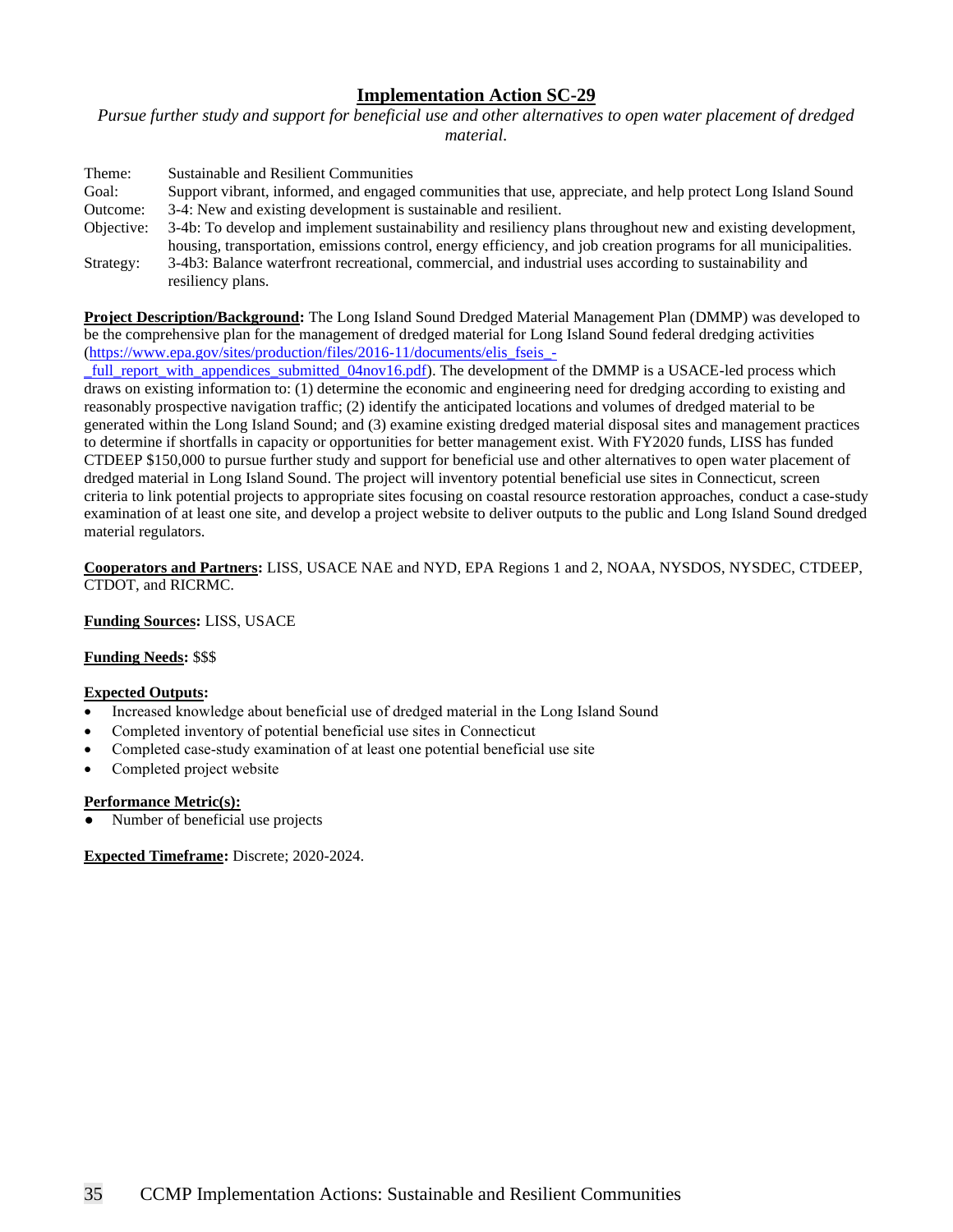*Provide technical and financial assistance to municipalities to implement sustainable and resilient community projects.*

| Theme:     | Sustainable and Resilient Communities                                                                        |
|------------|--------------------------------------------------------------------------------------------------------------|
| Goal:      | Support vibrant, informed, and engaged communities that use, appreciate, and help protect Long Island Sound. |
| Outcome:   | 3-5: Public access and sustainable economic activities along the waterfront are enhanced, balanced, and      |
|            | resilient.                                                                                                   |
| Objective: | 3-5a: To encourage communities to identify priority waterfront economic development activities and then to   |
|            | implement economic development strategies and infrastructure planning that result in vibrant, resilient, and |
|            | environmentally sustainable communities.                                                                     |
| Strategy:  | 3-5a1: Establish programs and provide support to communities to help them in obtaining recognition for       |
|            | exemplary sustainability programs.                                                                           |

**Project Description/Background:** Sustainability planning for energy and water use, water quality, natural infrastructure and sustainable land use practices, water dependent uses, and access to the water will form the basis of community sustainability efforts. Resiliency planning (and climate adaptation) is focused on the capacity of community infrastructure to withstand the effects of anthropogenic (e.g., oil spills) and natural (e.g., storms, SLR) perturbations. This activity will provide technical and financial assistance to municipalities to implement sustainable and resilient community projects.

**Cooperators and Partners:** LISS program funds, CTDEEP, NYSDEC, municipalities.

**Funding Sources:** LISS Enhancement Grants, Comprehensive Plan Funding Sources, EPA Smart Growth, Brownfields Wide Area Planning, LISS, CTDEEP, NYSDEC.

### **Funding Needs:** \$

#### **Expected Outputs:**

Sustainable and resilient community projects

#### **Performance Metric(s):**

Number of municipalities implementing sustainable and resilient community projects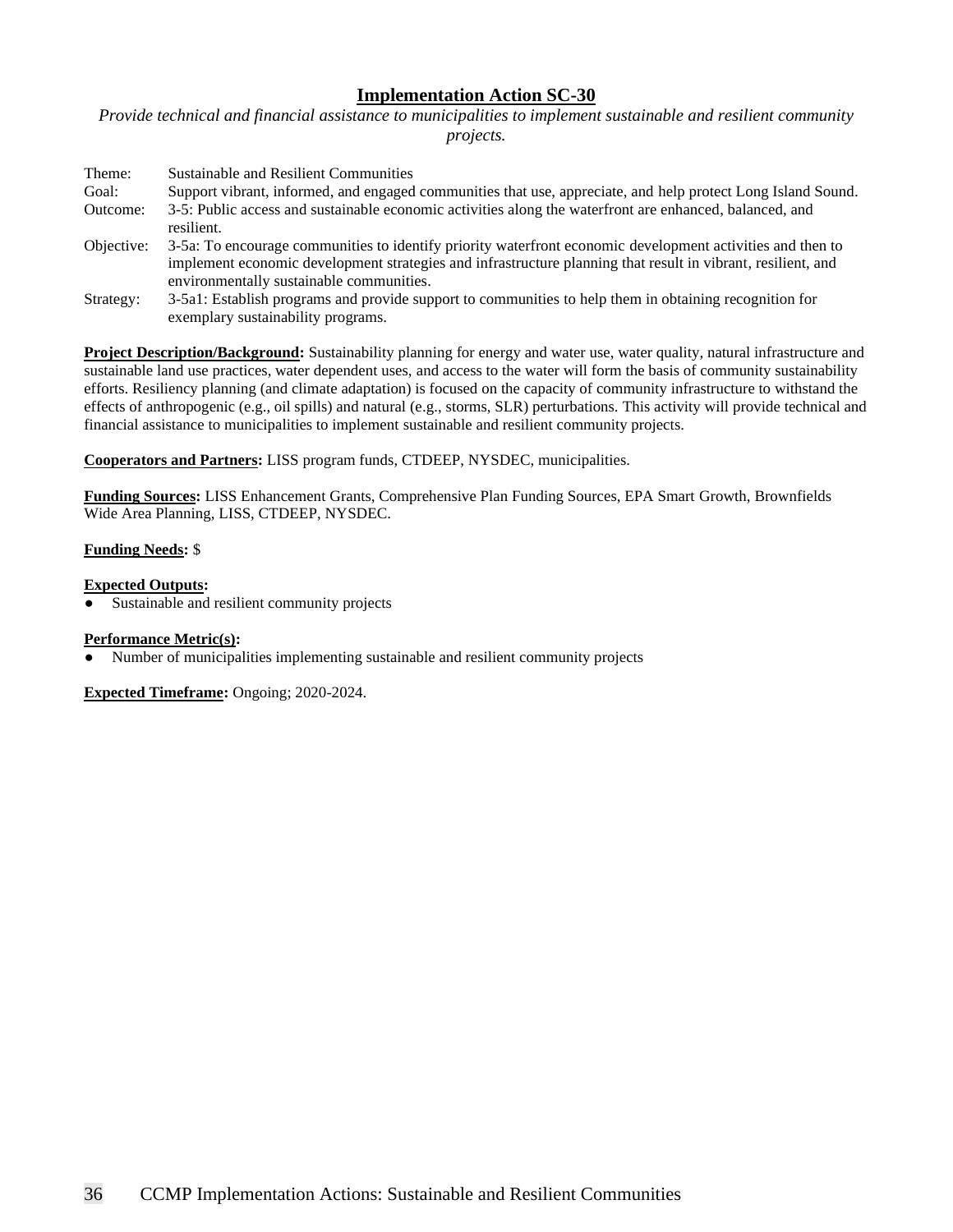*Support planning and implementation to increase the number of points and the length of the Sound's shoreline and rivers that provide equitable public access while also protecting and balancing the health and resilience of sensitive wildlife habitats and breeding areas.*

| Theme:     | Sustainable and Resilient Communities                                                                                                                    |
|------------|----------------------------------------------------------------------------------------------------------------------------------------------------------|
| Goal:      | Support vibrant, informed, and engaged communities that use, appreciate, and help protect Long Island Sound.                                             |
| Outcome:   | 3-5: Public access and sustainable economic activities along the waterfront are enhanced, balanced, and<br>resilient.                                    |
| Objective: | 3-5a: To encourage communities to identify priority waterfront economic development activities and then to                                               |
|            | implement economic development strategies and infrastructure planning that result in vibrant, resilient, and<br>environmentally sustainable communities. |
| Strategy:  | 3-5a2: Improve access to Long Island Sound and its embayments, maintain and enhance view corridors and                                                   |
|            | blueways, and enhance water-dependent uses.                                                                                                              |

**Project Description/Background:** The Sound has over 580 miles of coastline and coastal view-scapes that are available to an estimated twenty million residents within 50 miles of the shoreline. In order for these sites to be accessible by all members of the Long Island Sound community, public access must be increased. Public access may include any site that is open to the public for boating, swimming, fishing, hiking, walking, or any other outdoor activity along the shoreline. In many areas around the Long Island Sound watershed, residents are deprived of access due to physical, policy or practice, affordability, and knowledge barriers. Additionally, there is a lack of geographic and demographic representation along the Long Island Sound coastline. Environmental Justice concepts stress the importance of access to the coast for everyone, regardless of income level. Access to the shoreline is already limited by a high percentage in private ownership. In addition, municipal restrictions prevent out of town visitors to local beach and shoreline parks. Beaches and shorelines are becoming narrower, restricting public access even more as high tides comes up to homes and buildings. Rising coastal water levels and storms are changing coastlines, but if opportunities are pursued for more public access and sustainable development along the Long Island Sound shoreline, this public trust resource would be for all the public.

To ensure people's ability to appropriately use and appreciate the Sound, LISS will support planning and implementation to equitably increase the number of access points and the length of the Sound's shoreline and rivers accessible by the public while also protecting and balancing the health and resilience of sensitive wildlife habitats and breeding areas. LISS should take the initial step of developing a public access plan that would (1) inventory all current access points (in New York and Connecticut) along the Sound, (2) research and list recommendations on where new public access sites should be created, and (3) suggest how existing public access sites, such as Long Island Sound Stewardship Sites, can be improved to better support public use. An access plan should include a target on the number of access sites that will be added or improved by 2035, and identify funding sources. The planning process to increase public access to the Sound will include an evaluation of the capacity of new access sites identified to support public use without significantly diminishing the ecological services provided by the site, as currently done through the implementation of the Connecticut Coastal Management Act waterdependent use policies. These policies require that new non water-dependent development at waterfront sites provide new opportunities for public recreational enjoyment of Connecticut's coast. The administration of CCMA's water dependent use policies has resulted in the creation of approximately 60 coastal public sites at privately-owned waterfront sites since the inception of Connecticut's Coastal Management Program in 1980. Additionally, access points to the Sound might not be ADA (Americans with Disabilities Act) accessible and in compliance with federal ADA regulations. As such, access areas need to be inspected to see if they are in compliance with the ADA regulations. New York Sea Grant is currently conducting this work along the Hudson River in partnership with the Cornell Northeast ADA Center [\(http://www.ilr.cornell.edu/edi/p](http://www.ilr.cornell.edu/edi/p-neada.cfm)[neada.cfm\)](http://www.ilr.cornell.edu/edi/p-neada.cfm). If this is deemed important in Long Island Sound, a similar program can be brought to the Sound via New York Sea Grant. Additionally, implementation of the needs assessment (see SC-4) will identify barriers and opportunities to increase quantity and quality of access points that will be incorporated in the plan. Through this plan, LISS will identify and share mechanisms to effectively increase public access points along the shoreline, including, improving policies and practices, identifying funding streams, and reviewing other states' approaches to public access (e.g., California and Hawaii).

**Cooperators and Partners:** NYSDEC, CTDEEP, USFWS, NEIWPCC, New York Sea Grant, Connecticut Sea Grant.

**Funding Sources:** LISS, NOAA Coastal and Estuarine Land Conservation Program (CELCP) (coastal land acquisition funding through the NOAA-administered competitive state grant program), Connecticut Open Space and Watershed Land Acquisition Grants and the Recreation and Natural Heritage Trust program.

**Funding Needs:** \$\$-\$\$\$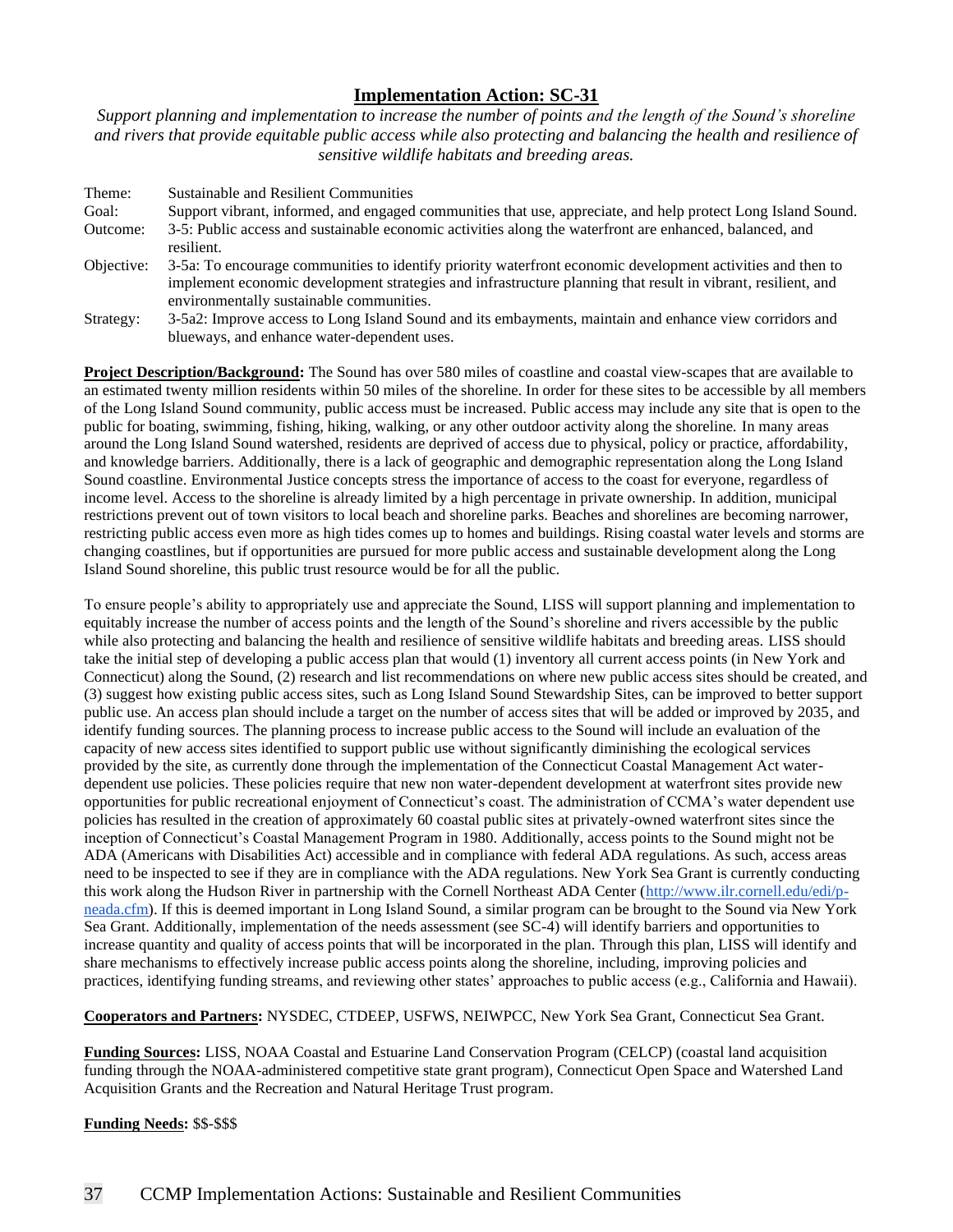# **Expected Outputs:**

● A public access plan that includes the topics described above

## **Performance Metric(s):**

- Attainment of CCMP target for adding and improving public access sites by 2035
- Number of supported public access projects
- Number of improved hiking/walking trails, shoreline access, boating launches, fishing sites

**Expected Timeframe:** Discrete; 2020-2024.